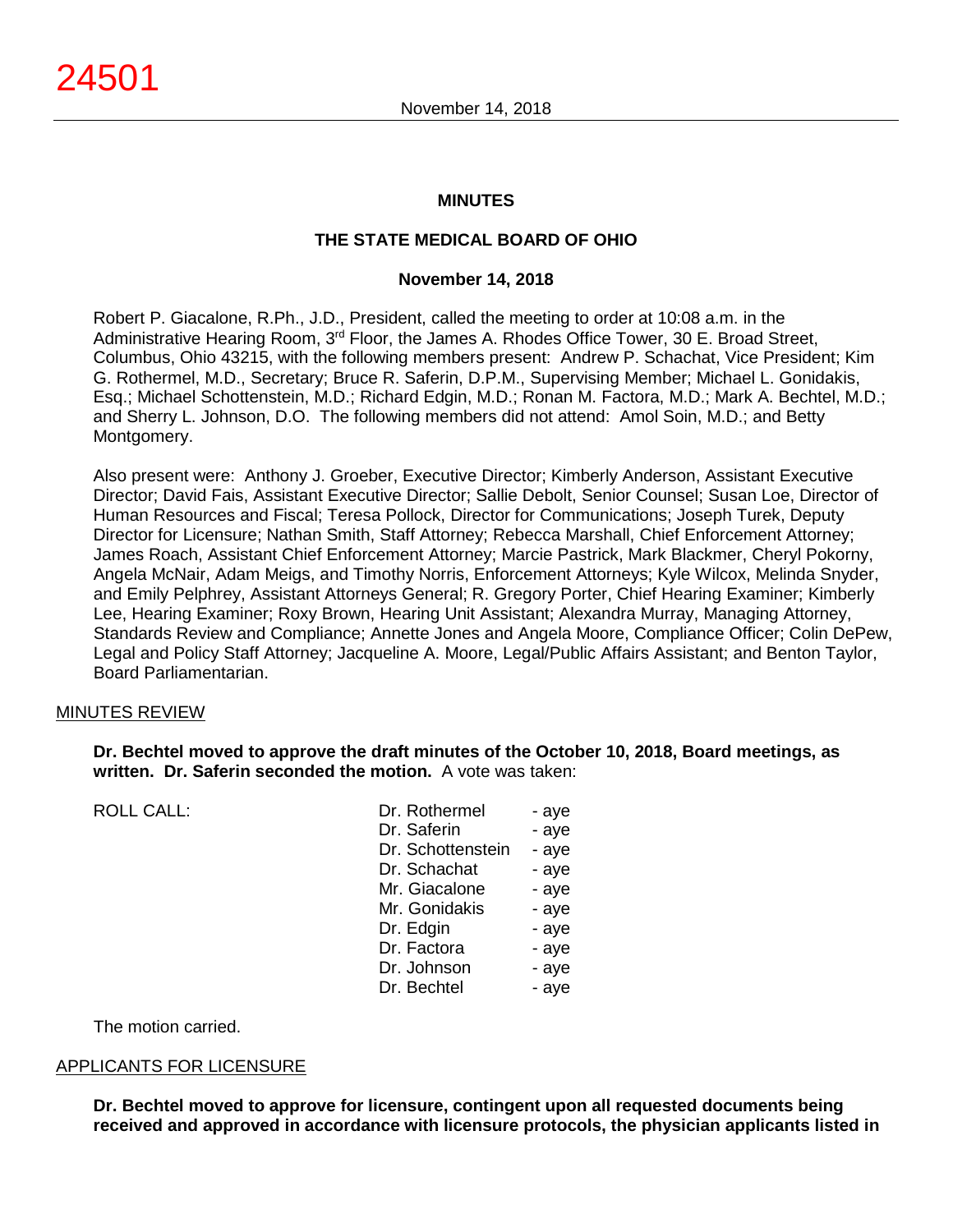**Exhibit "A" and the allied professional applicants in Exhibit "B," as listed in the Agenda Materials and handouts; and to approve the results of the October 22, 2018 Cosmetic Therapy Examination and to certify as passing and license those receiving a score of 75 or greater on their examination in Exhibit "D", and to certify as failing and deny licensure to those who received a score of less than 75 on the examination, as listed in the Agenda Materials. Dr. Edgin seconded the motion.** A vote was taken:

ROLL CALL:

| Dr. Rothermel     | - aye |
|-------------------|-------|
| Dr. Saferin       | - aye |
| Dr. Schottenstein | - aye |
| Dr. Schachat      | - aye |
| Mr. Giacalone     | - aye |
| Mr. Gonidakis     | - aye |
| Dr. Edgin         | - aye |
| Dr. Factora       | - aye |
| Dr. Johnson       | - aye |
| Dr. Bechtel       | - ave |

#### The motion carried.

**Dr. Schottenstein moved to approve for licensure, contingent upon all requested documents being received and approved in accordance with licensure protocols, the applicants listed in Exhibit "C" for the Certificate to Recommend Medical Marijuana, as listed in the Agenda Supplement and handouts. Dr. Schachat seconded the motion.** A vote was taken:

ROLL CALL:

| Dr. Rothermel     | - aye     |
|-------------------|-----------|
| Dr. Saferin       | - aye     |
| Dr. Schottenstein | - aye     |
| Dr. Schachat      | - aye     |
| Mr. Giacalone     | - aye     |
| Mr. Gonidakis     | - abstain |
| Dr. Edgin         | - aye     |
| Dr. Factora       | - aye     |
| Dr. Johnson       | - aye     |
| Dr. Bechtel       | - aye     |

The motion carried.

#### EXECUTIVE SESSION

**Dr. Saferin moved to go into Executive Session to confer with the Medical Board's attorneys on matters of pending or imminent court action, and for the purpose of deliberating on proposed consent agreements in the exercise of the Medical Board's quasi-judicial capacity. Dr. Schottenstein seconded the motion.** A vote was taken:

ROLL CALL:

| Dr. Rothermel     | - aye |
|-------------------|-------|
| Dr. Saferin       | - aye |
| Dr. Schottenstein | - aye |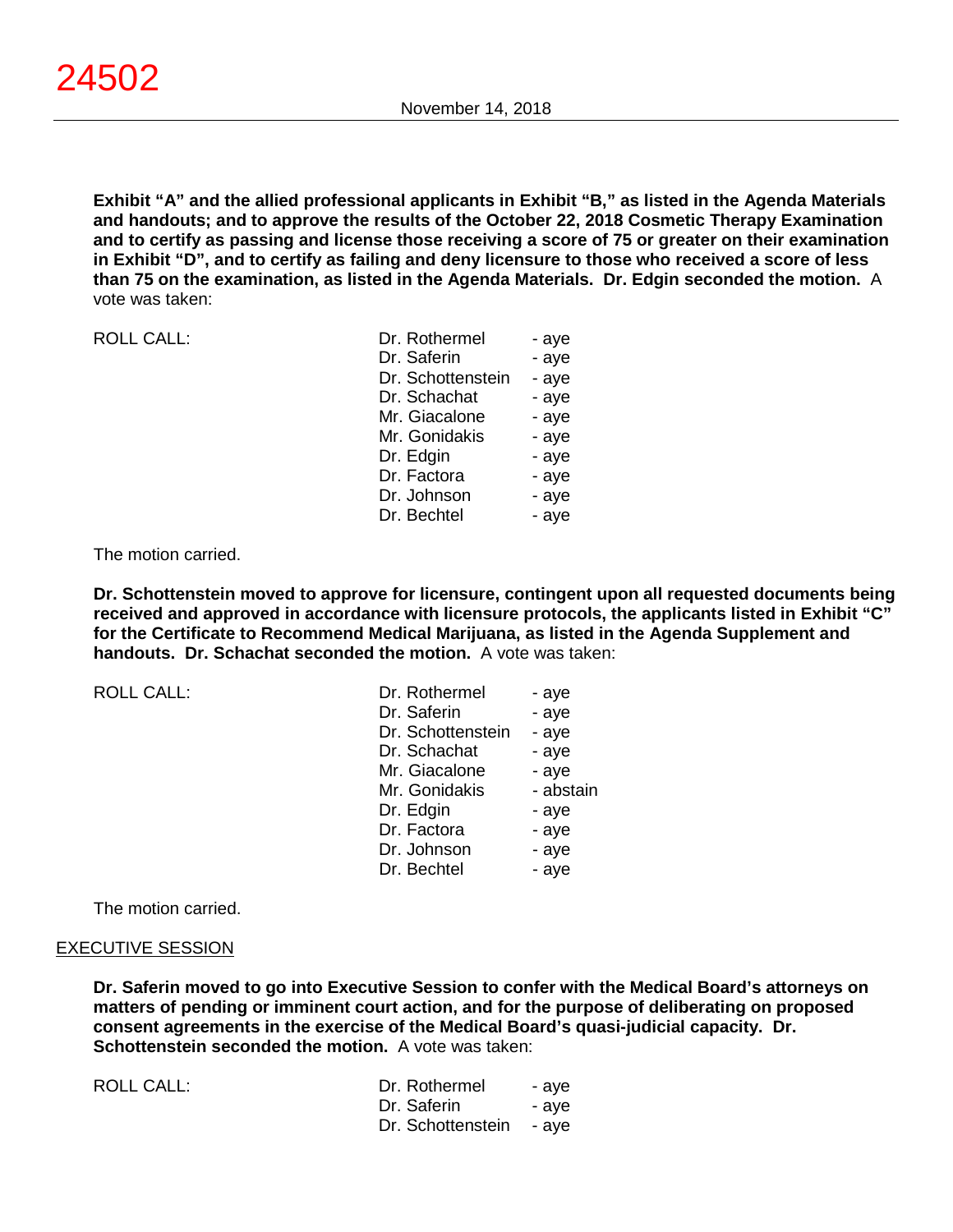| Dr. Schachat  | - ave |
|---------------|-------|
| Mr. Giacalone | - aye |
| Mr. Gonidakis | - aye |
| Dr. Edgin     | - aye |
| Dr. Factora   | - aye |
| Dr. Johnson   | - aye |
| Dr. Bechtel   | - aye |

 $\sim$   $\sim$   $\sim$   $\sim$ 

The motion carried.

Pursuant to Section 121.22(G)(3), Ohio Revised Code, the Board went into executive session with Mr. Groeber, Ms. Anderson, Mr. Fais, Ms. Loe, Ms. Pollock, Ms. Debolt, Ms. Marshall, Mr. Roach, the Enforcement Attorneys, the Assistant Attorneys General, Ms. Murray, Mr. Smith, Ms. Moore, Mr. DePew, and Mr. Taylor in attendance.

The Board returned to public session.

#### RATIFICATION OF SETTLEMENT AGREEMENTS

HARLEY M. BLANK, M.D. – PERMANENT RETIREMENT/SURRENDER OF CERTIFICATE TO PRACTICE MEDICINE AND SURGERY

**Dr. Schottenstein moved to ratify the proposed Permanent Retirement/Surrender with Dr. Blank. Dr. Factora seconded the motion.** A vote was taken:

ROLL CALL:

| Dr. Rothermel     | - abstain |
|-------------------|-----------|
| Dr. Saferin       | - abstain |
| Dr. Schottenstein | - aye     |
| Dr. Schachat      | - aye     |
| Mr. Giacalone     | - aye     |
| Mr. Gonidakis     | - abstain |
| Dr. Edgin         | - aye     |
| Dr. Factora       | - aye     |
| Dr. Johnson       | - aye     |
| Dr. Bechtel       | - abstain |

The motion to ratify carried.

#### WILLIAM MIDIAN, M.D. – PERMANENT SURRENDER OF CERTIFICATE TO PRACTICE MEDICINE AND SURGERY

**Dr. Schottenstein moved to ratify the proposed Permanent Surrender with Dr. Midian. Dr. Schachat seconded the motion.** A vote was taken:

ROLL CALL:

| Dr. Rothermel     | - abstain |
|-------------------|-----------|
| Dr. Saferin       | - abstain |
| Dr. Schottenstein | - aye     |
| Dr. Schachat      | - aye     |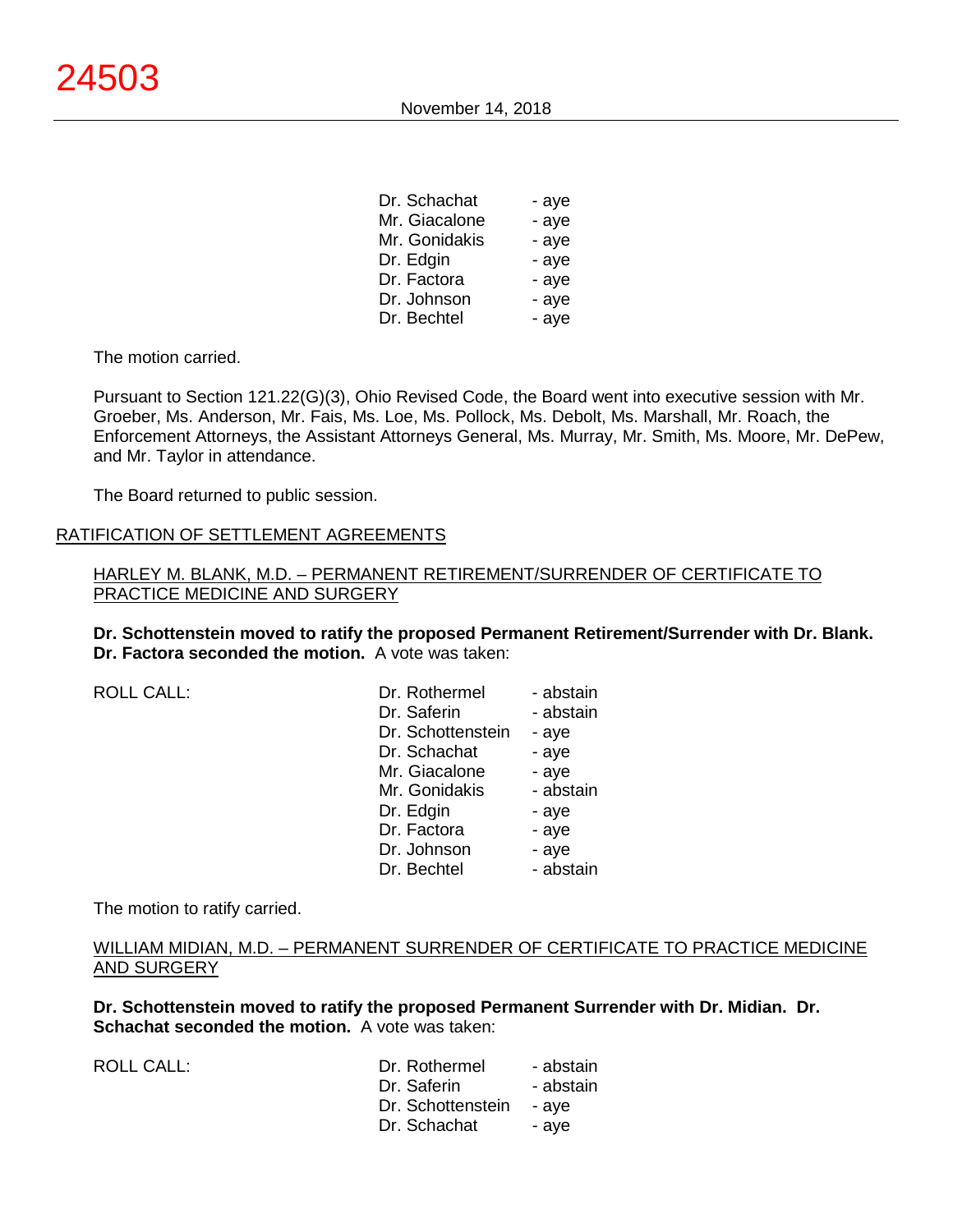| Mr. Giacalone | - aye     |
|---------------|-----------|
| Mr. Gonidakis | - aye     |
| Dr. Edgin     | - aye     |
| Dr. Factora   | - aye     |
| Dr. Johnson   | - aye     |
| Dr. Bechtel   | - abstain |
|               |           |

The motion to ratify carried.

#### ERIN ENGEL, D.P.M. – ONE-BITE REINSTATEMENT CONSENT AGREEMENT

**Dr. Schottenstein moved to ratify the proposed One-Bite Reinstatement Consent Agreement with Dr. Engel. Mr. Gonidakis seconded the motion.** A vote was taken:

| <b>ROLL CALL:</b> | Dr. Rothermel     | - abstain |
|-------------------|-------------------|-----------|
|                   | Dr. Saferin       | - abstain |
|                   | Dr. Schottenstein | - aye     |
|                   | Dr. Schachat      | - aye     |
|                   | Mr. Giacalone     | - aye     |
|                   | Mr. Gonidakis     | - aye     |
|                   | Dr. Edgin         | - aye     |
|                   | Dr. Factora       | - aye     |
|                   | Dr. Johnson       | - aye     |
|                   | Dr. Bechtel       | - aye     |

The motion carried.

#### JAMES CAMERON JOHNSON, D.O. – STEP II CONSENT AGREEMENT

**Dr. Schottenstein moved to ratify the proposed Step II Consent Agreement with Dr. James Johnson. Mr. Gonidakis seconded the motion.** A vote was taken:

ROLL CALL:

| Dr. Rothermel     | - abstain |
|-------------------|-----------|
| Dr. Saferin       | - abstain |
| Dr. Schottenstein | - aye     |
| Dr. Schachat      | - aye     |
| Mr. Giacalone     | - aye     |
| Mr. Gonidakis     | - aye     |
| Dr. Edgin         | - aye     |
| Dr. Factora       | - aye     |
| Dr. Johnson       | - aye     |
| Dr. Bechtel       | - abstain |

The motion carried.

#### TINA DAVIS, L.M.T. – CONSENT AGREEMENT

**Dr. Schottenstein moved to ratify the proposed Consent Agreement with Ms. Davis. Dr. Schachat**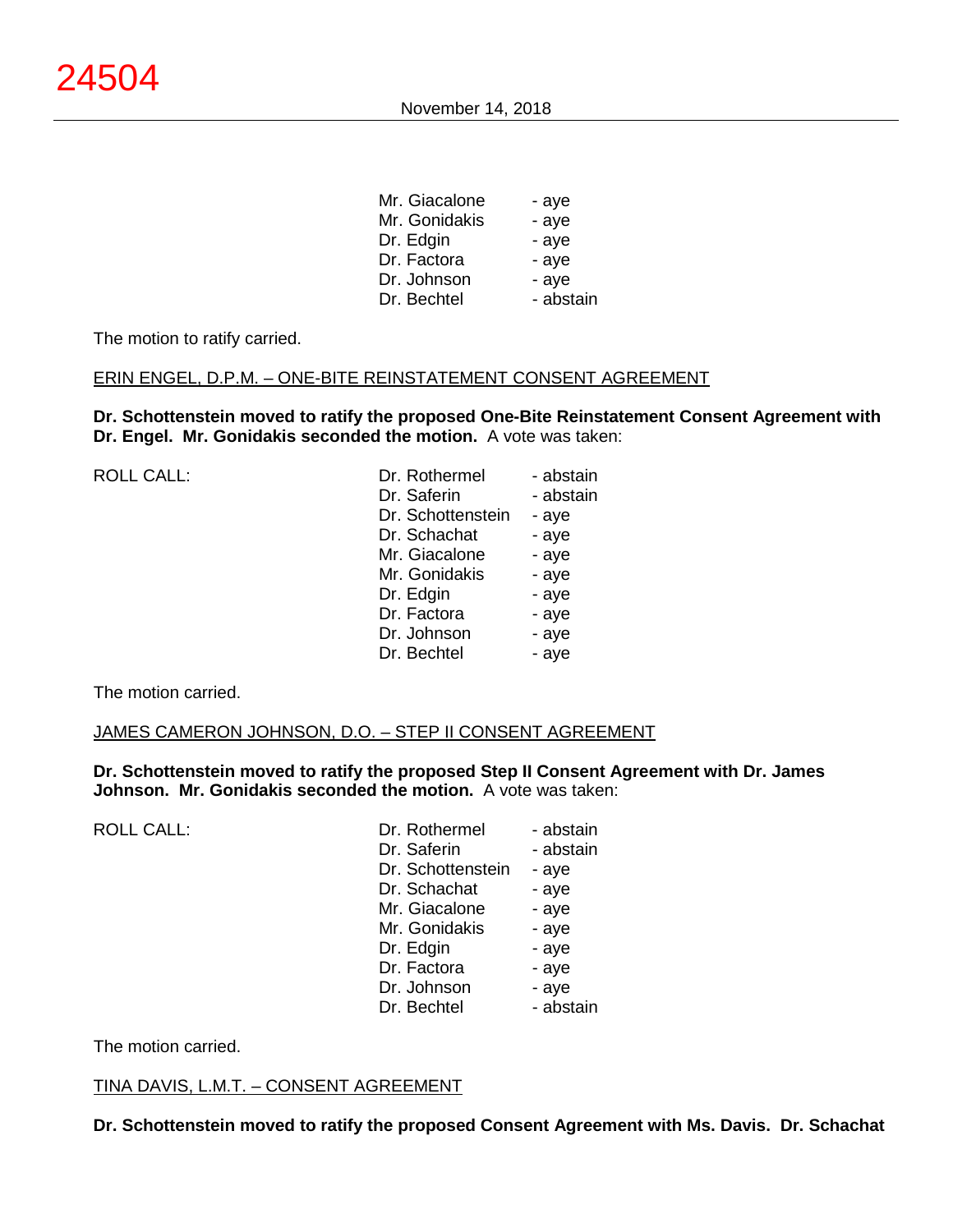## **seconded the motion.** A vote was taken:

| <b>ROLL CALL:</b> |
|-------------------|
|-------------------|

| <b>ROLL CALL:</b> | Dr. Rothermel     | - abstain |
|-------------------|-------------------|-----------|
|                   | Dr. Saferin       | - abstain |
|                   | Dr. Schottenstein | - aye     |
|                   | Dr. Schachat      | - aye     |
|                   | Mr. Giacalone     | - aye     |
|                   | Mr. Gonidakis     | - aye     |
|                   | Dr. Edgin         | - aye     |
|                   | Dr. Factora       | - aye     |
|                   | Dr. Johnson       | - aye     |
|                   | Dr. Bechtel       | - aye     |
|                   |                   |           |

#### The motion carried.

#### KERMIT RAY ERWIN, M.D. – PERMANENT SURRENDER OF CERTIFICATE TO PRACTICE MEDICINE AND SURGERY

**Dr. Schottenstein moved to ratify the proposed Permanent Surrender with Dr. Erwin. Dr. Schachat seconded the motion.** A vote was taken:

| <b>ROLL CALL:</b> |
|-------------------|
|-------------------|

| Dr. Rothermel     | - abstain |
|-------------------|-----------|
| Dr. Saferin       | - abstain |
| Dr. Schottenstein | - aye     |
| Dr. Schachat      | - aye     |
| Mr. Giacalone     | - aye     |
| Mr. Gonidakis     | - aye     |
| Dr. Edgin         | - aye     |
| Dr. Factora       | - aye     |
| Dr. Johnson       | - aye     |
| Dr. Bechtel       | - ave     |

The motion carried.

#### KEVIN ALLAN HORVATH, M.D. – CONSENT AGREEMENT

**Dr. Schottenstein moved to ratify the proposed Consent Agreement with Dr. Horvath. Dr. Schachat seconded the motion.** A vote was taken:

| Dr. Rothermel     | - abstain |
|-------------------|-----------|
| Dr. Saferin       | - abstain |
| Dr. Schottenstein | - aye     |
| Dr. Schachat      | - aye     |
| Mr. Giacalone     | - aye     |
| Mr. Gonidakis     | - aye     |
| Dr. Edgin         | - aye     |
| Dr. Factora       | - aye     |
| Dr. Johnson       | - aye     |
|                   |           |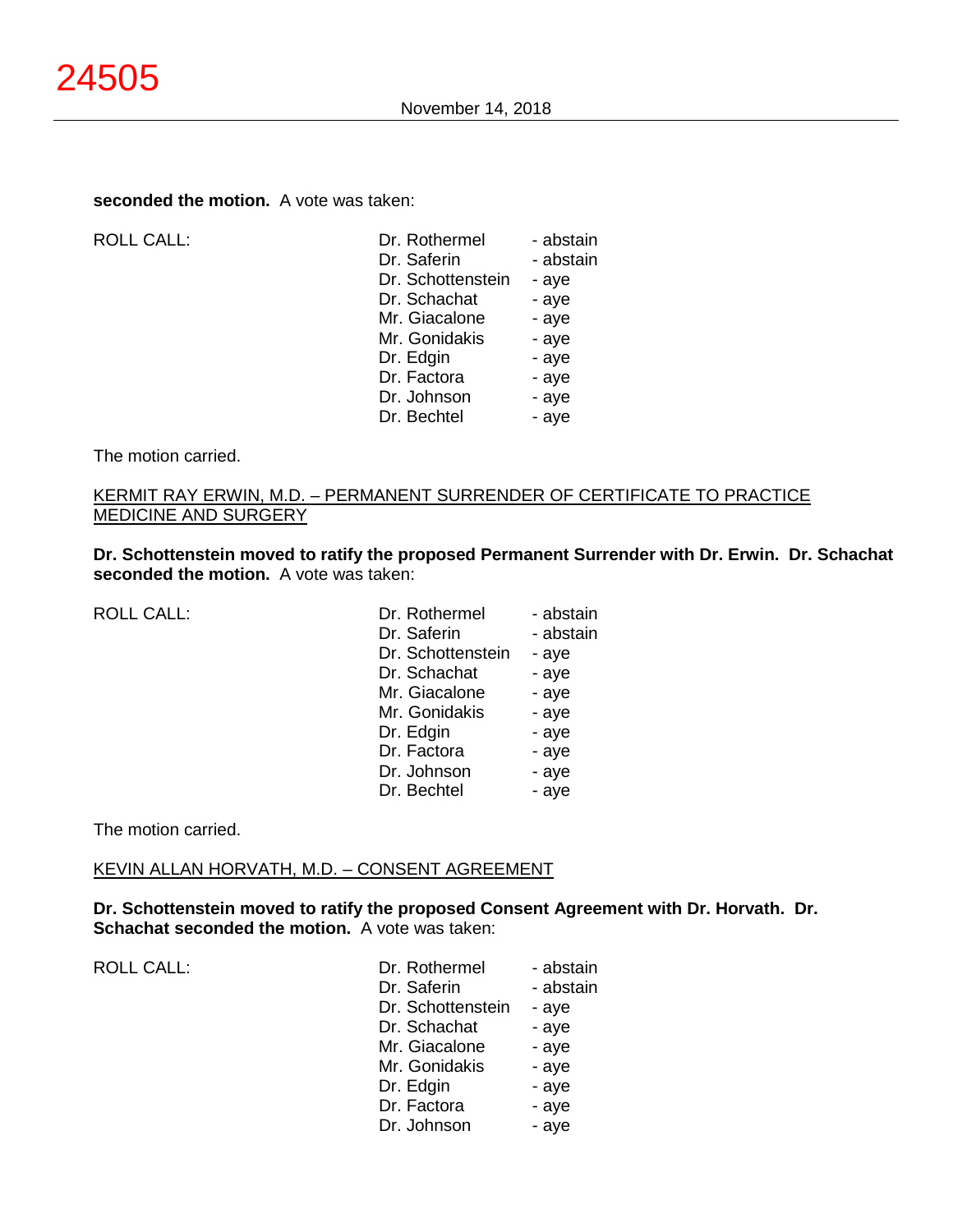Dr. Bechtel - aye

The motion carried.

#### NATHAN BUCHANAN FRANTZ, D.O. – SETTLEMENT AGREEMENT

**Dr. Schottenstein moved to ratify the proposed Settlement Agreement with Dr. Frantz. Dr. Schachat seconded the motion.** A vote was taken:

ROLL CALL:

| Dr. Rothermel     | - abstain |
|-------------------|-----------|
| Dr. Saferin       | - abstain |
| Dr. Schottenstein | - aye     |
| Dr. Schachat      | - aye     |
| Mr. Giacalone     | - aye     |
| Mr. Gonidakis     | - aye     |
| Dr. Edgin         | - aye     |
| Dr. Factora       | - aye     |
| Dr. Johnson       | - aye     |
| Dr. Bechtel       | - abstain |
|                   |           |

The motion carried.

#### CITATIONS AND ORDERS OF SUMMARY SUSPENSION, IMMEDIATE SUSPENSION, AND AUTOMATIC **SUSPENSION**

Ms. Marshall briefly reviewed the proposed citations. Mr. Giacalone questioned why Citation #2 for Paul M. Hoover, M.D., was a normal Notice of Opportunity for Hearing instead of a Summary Suspension, noting that the Pennsylvania State Board of Medicine had summarily suspended Dr. Hoover's medical license in that state. Ms. Marshall noted that Dr. Hoover is currently living in California. Ms. Marshall further noted that Dr. Hoover's Ohio medical license lapsed for non-renewal in October 2016, and therefore he would have to apply for restoration of his license to practice in Ohio. Mr. Giacalone thanked Ms. Marshall for the information.

## **Dr. Schottenstein moved to send the Notice of Immediate Suspension and Opportunity for Hearing to Tod Hagins, M.D. Dr. Schachat seconded the motion.** A vote was taken:

| <b>ROLL CALL:</b> | Dr. Rothermel     | - abstain |
|-------------------|-------------------|-----------|
|                   | Dr. Saferin       | - abstain |
|                   | Dr. Schottenstein | - aye     |
|                   | Dr. Schachat      | - aye     |
|                   | Mr. Giacalone     | - aye     |
|                   | Mr. Gonidakis     | - aye     |
|                   | Dr. Edgin         | - aye     |
|                   | Dr. Factora       | - aye     |
|                   | Dr. Johnson       | - aye     |
|                   | Dr. Bechtel       | - aye     |

The motion to send carried.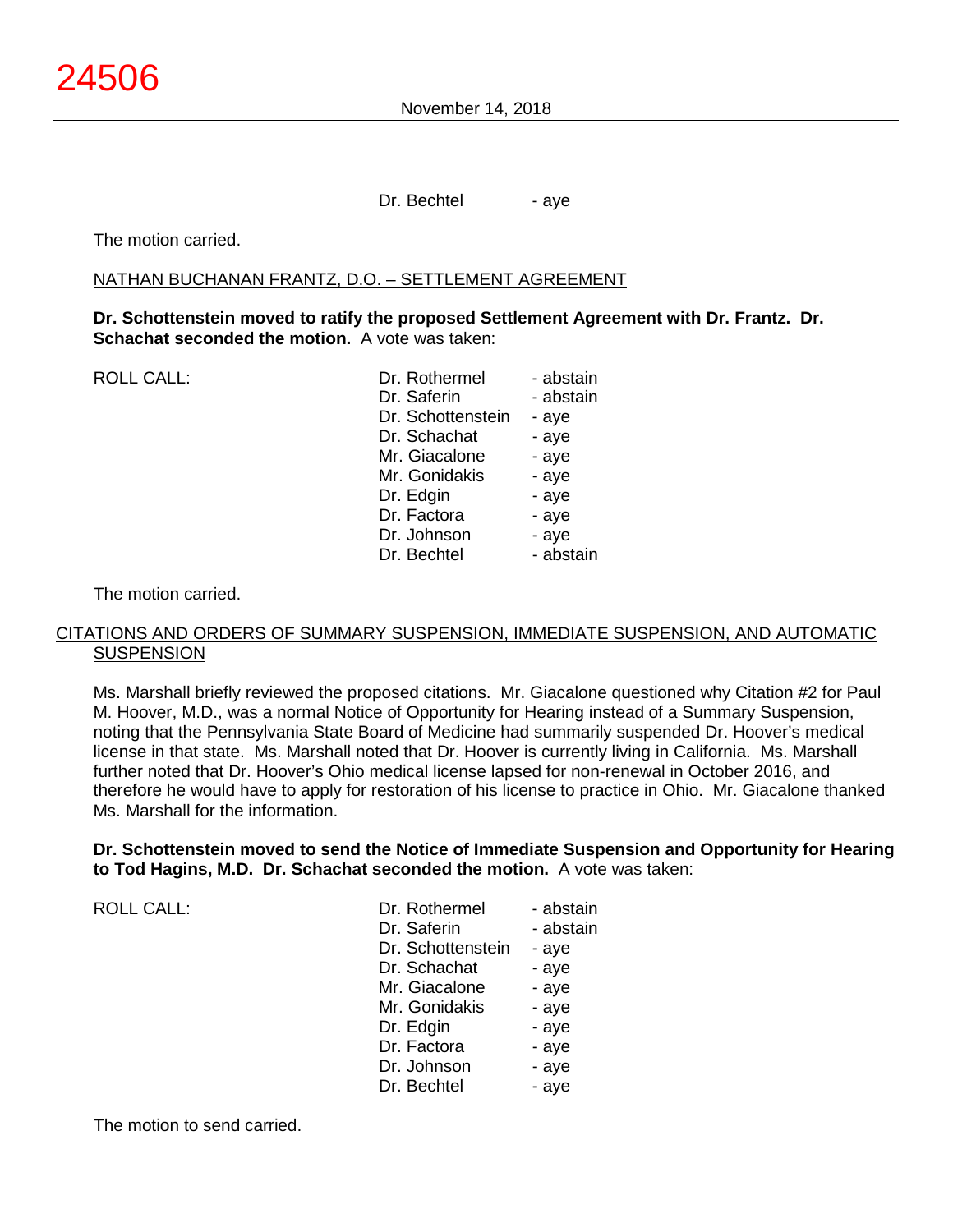## **Dr. Schottenstein moved to send the Notices of Opportunity for Hearing to Paul M. Hoover, M.D.; and Stephen P. Meese, D.O. Dr. Schachat seconded the motion**. A vote was taken:

ROLL CALL:

| - abstain |
|-----------|
| - abstain |
| - aye     |
| - aye     |
| - aye     |
| - aye     |
| - aye     |
| - aye     |
| - aye     |
| - abstain |
|           |

The motion to send carried.

**Dr. Schottenstein moved to send the Notices of Opportunity for Hearing to Edward J. S. Picardi, M.D.; and Zeljko Stjepanovic, M.D. Dr. Schachat seconded the motion.** A vote was taken:

ROLL CALL:

| Dr. Rothermel     | - abstain |
|-------------------|-----------|
| Dr. Saferin       | - abstain |
| Dr. Schottenstein | - aye     |
| Dr. Schachat      | - aye     |
| Mr. Giacalone     | - aye     |
| Mr. Gonidakis     | - aye     |
| Dr. Edgin         | - aye     |
| Dr. Factora       | - aye     |
| Dr. Johnson       | - aye     |
| Dr. Bechtel       | - aye     |

The motion to send carried.

#### REPORTS AND RECOMMENDATIONS

Mr. Giacalone announced that the Board would now consider the Reports and Recommendations appearing on its agenda.

Mr. Giacalone asked whether each member of the Board had received, read and considered the hearing records, the Findings of Fact, Conclusions of Law, Proposed Orders, and any objections filed in the matter of Jessica Alyse Carpenter. A roll call was taken:

| <b>ROLL CALL:</b> | Dr. Rothermel     | - aye |
|-------------------|-------------------|-------|
|                   | Dr. Saferin       | - aye |
|                   | Dr. Schottenstein | - aye |
|                   | Dr. Schachat      | - aye |
|                   | Mr. Giacalone     | - aye |
|                   | Mr. Gonidakis     | - aye |
|                   |                   |       |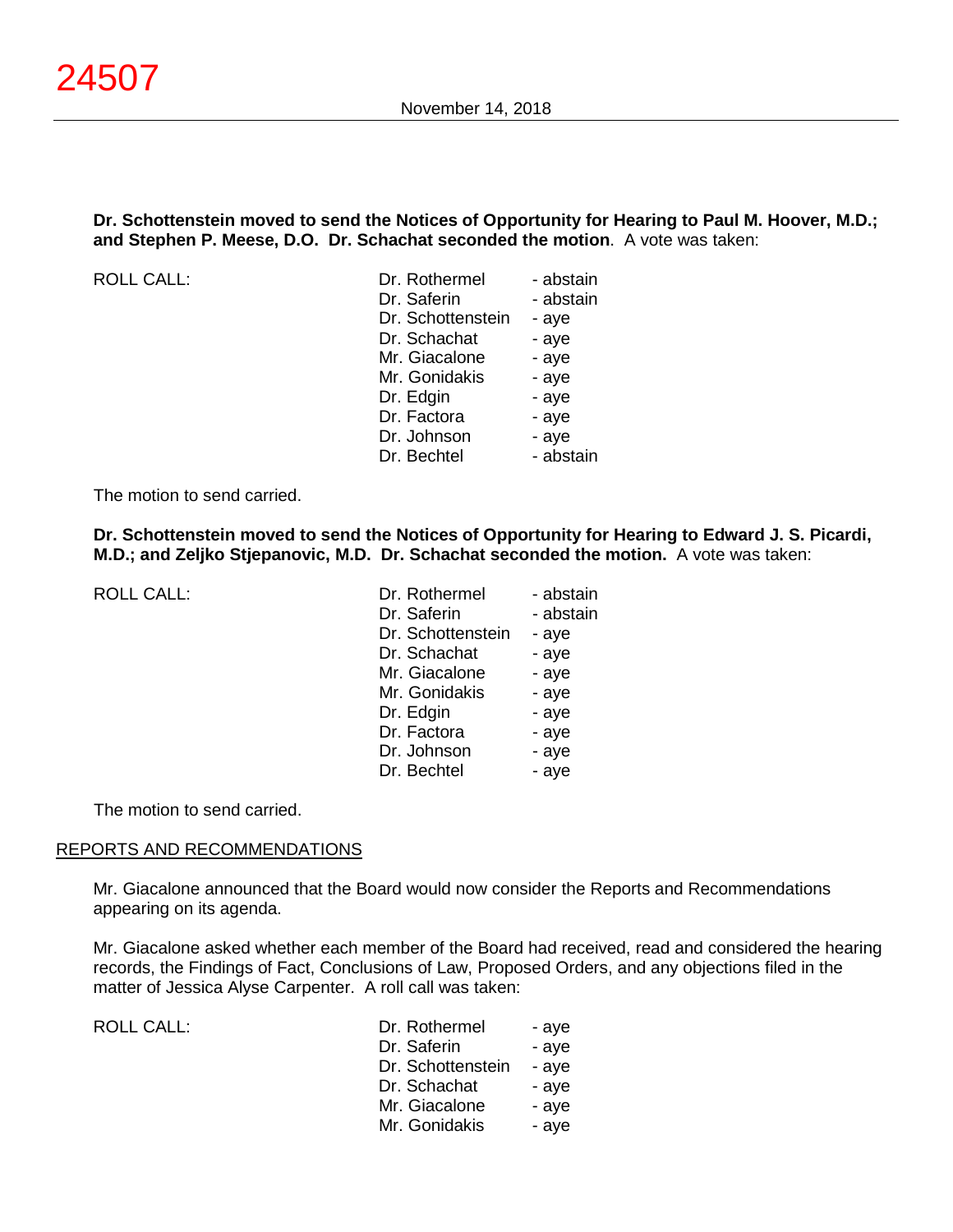| Dr. Edgin   | - aye |
|-------------|-------|
| Dr. Factora | - aye |
| Dr. Johnson | - aye |
| Dr. Bechtel | - ave |

Mr. Giacalone stated that this matter is non-disciplinary in nature, and therefore all Board members may vote.

The original Reports and Recommendations shall be maintained in the exhibits section of this Journal.

## JESSICA ALYSE CARPENTER

Mr. Giacalone directed the Board's attention to the matter of Jessica Alyse Carpenter. No objections have been filed. Ms. Lee was the Hearing Examiner.

## **Dr. Schottenstein moved to approve and confirm Ms. Lee's Findings of Fact, Conclusions of Law, and Proposed Order in the matter of Jessica Alyse Carpenter. Dr. Schachat seconded the motion.**

Mr. Giacalone stated that he will now entertain discussion in the matter of Ms. Carpenter.

Dr. Edgin stated that in a Notice of Opportunity for Hearing dated June 4, 2018, the State Medical Board of Ohio notified Jessica Alyse Carpenter that it proposed to deny her application for a certificate to practice massage therapy in Ohio because she does not hold a diploma or certificate from a school, college or institution in good standing as determined the Board; or a diploma or certificate from a school, college or institution in another state or jurisdiction that meets the Board's required course of instruction; or does not hold a current license, registration or certificate of good standing to practice massage therapy in another state for at least the preceding five years, as required by Ohio Revised Code Section 4731.19. Accordingly, the Board advised Ms. Carpenter of her right to request a hearing.

Dr. Edgin stated that Ms. Carpenter submitted an application for an Ohio massage therapy license in January 2018, which currently remains pending. In her application, Ms. Carpenter indicated she had obtained her massage therapy training at the Atlanta School of Massage in Atlanta, Georgia, and graduated in September 2014. In October 2014, Ms. Carpenter was licensed to practice massage therapy in the state of Georgia and her Georgia license is current through October 31, 2018. Ms. Carpenter passed the Massage and Bodywork Licensing Examination ("MBLEx") on December 23, 2017.

Dr. Edgin continued that Ms. Carpenter's courses at the Atlanta School of Massage failed meet the course requirements of 4731-1-16, Ohio Administrative Code (OAC), in several subjects. Dr. Edgin noted that the OAC requires 325 hours in Anatomy and Physiology, including Pathology, but Ms. Carpenter only had 213 hours. Dr. Edgin further noted that the OAC requires 25 hours in the Ethics section with 10 hours being exclusively in ethics, but Ms. Carpenter had only six hours in that section. Dr. Edgin further noted that the OAC requires 25 hours in Business and Law, but Ms. Carpenter had only 24 hours in that section. Dr. Edgin pointed out that Ms. Carpenter did meet the OAC's 325-hour requirement for Massage Theory and Practical, including Hygiene, of which Ms. Carpenter had 351 hours.

Dr. Edgin stated that Chantel Scott, the Board's Chief of Allied Licensure, CME, Records and Renewals, testified that Ms. Carpenter did not meet the statutory requirements for a license as set out in R.C. 4731.19(A)(3), Ohio Revised Code (ORC), for the following reasons: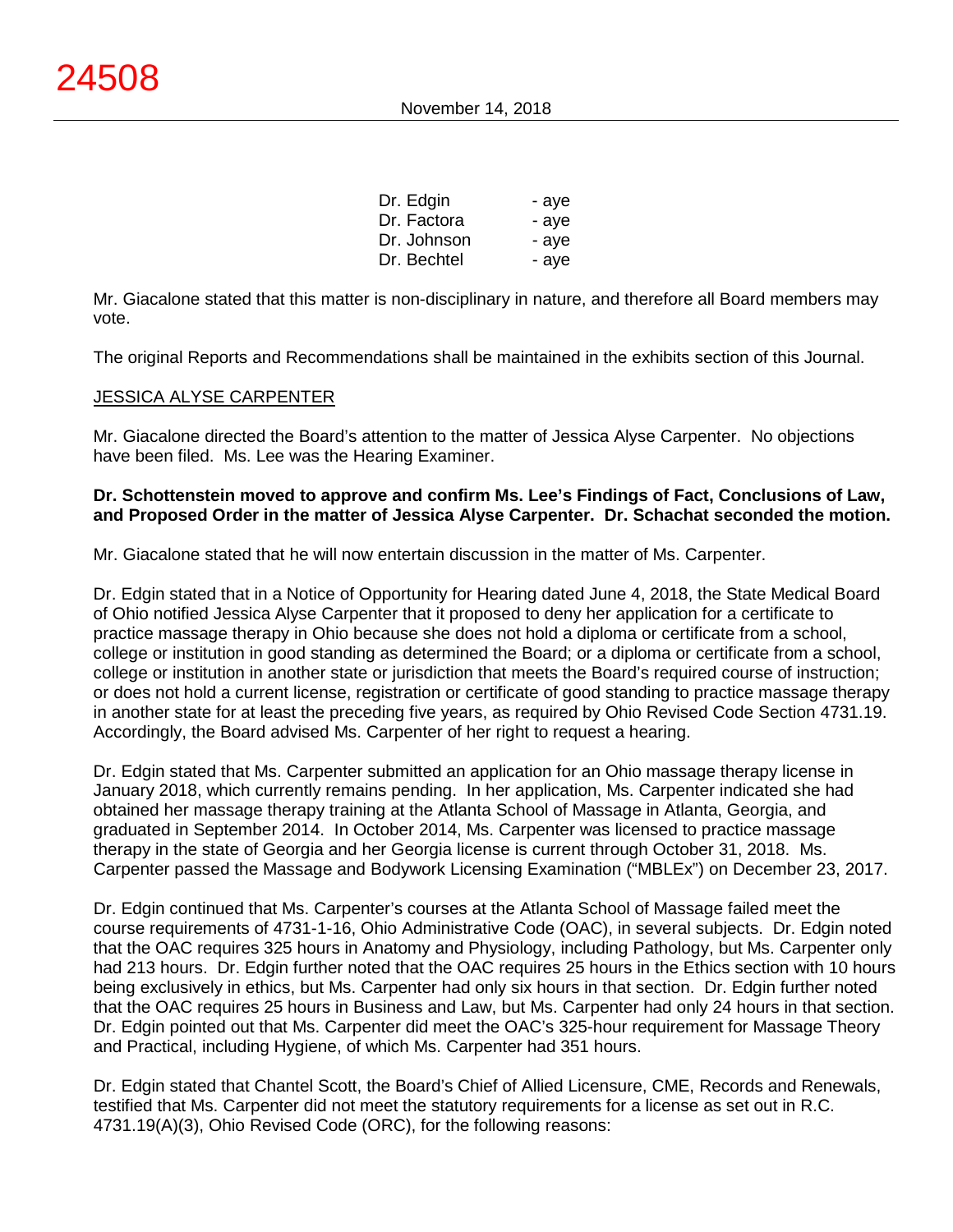- The Atlanta School of Massage is not in good standing with the State Medical Board of Ohio;
- Ms. Carpenter's courses do not fulfill the required hours in 4731-1-16, OAC, pursuant to 4731.05, ORC; and
- Ms. Carpenter has not held an active license in good standing for at least five years prior to her application.

Ms. Scott further testified that there is no language in the Board's statutes or rules that would allow the Board to consider equivalent training or education to satisfy these requirements.

Ms. Carpenter testified that she understood that the curriculum at the Atlanta School of Massage did not meet the Ohio Board's requirements, but that she believed she has "prior and equivalent training that would specifically meet the standards that Ohio requires." Ms. Carpenter also testified to the following:

- She is taking courses at Fort Hays State University;
- She has taken many continuing education courses, was required for her continued licensure in Georgia;
- She is a certified yoga therapist and had completed continuing education and testing in that field;
- She is employed at Summit Natural Wellness Center in Akron, Ohio, where she teaches classes in yoga;
- She worked as a Holistic Health Practitioner at Pure Vitality and completed some education there;
- She has volunteered with Wellspring Living, a residential facility for adolescent girls who have been commercially sexually exploited; and
- She had been a transformational coach through the Holistic MBA Mastery.

Dr. Edgin stated that Ms. Carpenter also provided character references.

Dr. Edgin stated that the Board's statutes are very specific with regard to the requirements for a massage therapy license. Dr. Edgin stated that neither 4731.19, ORC, nor 4731-1-16, OAC, allow for the Board to accept or consider equivalent or supplemental training which occurred outside of a massage therapy course of instruction. Consequently, the Board does not have a way to apply the credentials that Ms. Carpenter's supplied to make up for her deficiencies despite the great lengths that she has gone through to try to meet the Board's requirements. Dr. Edgin stated that the Proposed Order would deny Ms. Carpenter's application at this time.

Dr. Bechtel agreed with Dr. Edgin's comments and with the Proposed Order to deny Ms. Carpenter's application. Dr. Bechtel stated that if the Board approves someone who fails to meet the basic minimum requirements of statutory law, then every application would have to be looked at in the same way. Dr. Bechtel stated that although it is unfortunate for Ms. Carpenter, the Board must follow its guidelines that are set in statutory regulations.

Dr. Schottenstein stated that there were two questions implied in this case. First, does Ms. Carpenter's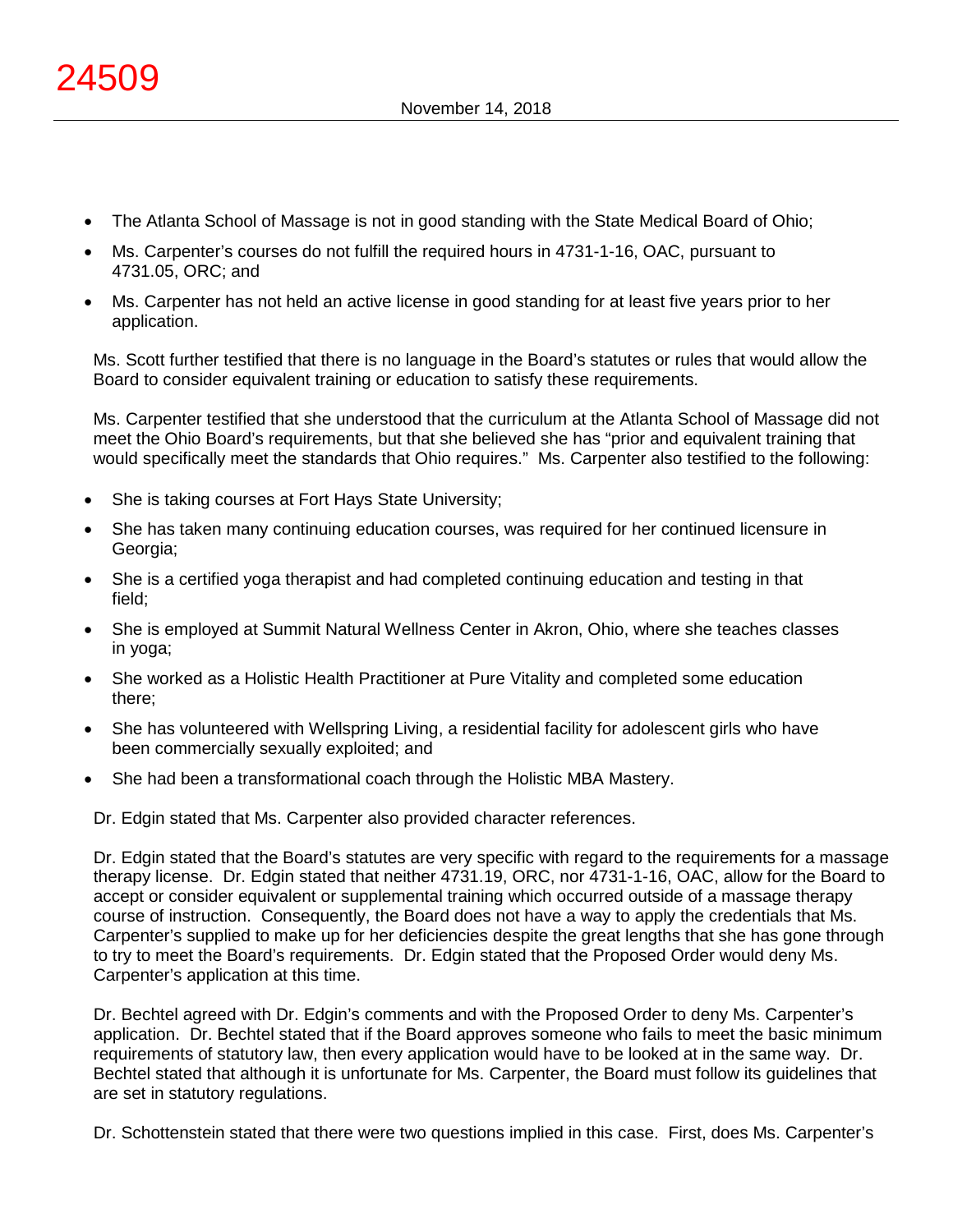education, training, and experience outside of her massage therapy school curriculum constitute a body of knowledge that is equivalent to those areas in which she is lacking the required number of credit hours to meet State Medical Board of Ohio criteria for licensure? Second, is the State Medical Board of Ohio, under the law, able to grant an application for licensure that does not meet criteria noted in statute by determining that Ms. Carpenter has prior equivalent training that makes up for deficiencies based on the Board's standards? Dr. Schottenstein stated that if the answer to the first question is "no," then the second question is moot. Dr. Schottenstein opined that the answer to the first question is, in fact, "no" because there is no standardized mechanism in place whereby the Board can determine the equivalencies that Ms. Carpenter is asking for.

Dr. Schottenstein appreciated that Ms. Carpenter is dedicated to her education and her craft, and that she clearly has a great deal of experience in many areas. However, Dr. Schottenstein felt that it is very difficult, if not impossible, to clearly translate that experience into the categorical deficiencies of clock hours that have been noted, nor is it the Board's place to do so.

Mr. Giacalone agreed with the comments that have been previously made. Mr. Giacalone commented that this case is like comparing apples and oranges, but unfortunately the statute does not allow the Board to compare apples to oranges. Mr. Giacalone noted that if Ms. Carpenter maintains her Georgia massage therapy license, she can reapply for an Ohio license in November 2019, as stated in the Rationale for Proposed Order in the Report and Recommendation.

A vote was taken on Dr. Schottenstein's motion to approve:

| <b>ROLL CALL:</b> |
|-------------------|
|                   |

| <b>ROLL CALL:</b> | Dr. Rothermel     | - aye |
|-------------------|-------------------|-------|
|                   | Dr. Saferin       | - aye |
|                   | Dr. Schottenstein | - aye |
|                   | Dr. Schachat      | - aye |
|                   | Mr. Giacalone     | - aye |
|                   | Mr. Gonidakis     | - aye |
|                   | Dr. Edgin         | - aye |
|                   | Dr. Factora       | - aye |
|                   | Dr. Johnson       | - aye |
|                   | Dr. Bechtel       | - aye |
|                   |                   |       |

The motion to approve carried.

#### RULES AND POLICIES

#### PHYSICIAN ASSISTANT RULES FOR FINAL ADOPTION

**Dr. Saferin moved that current rules 4730-2-04 and 4730-2-05 be rescinded and new rules 4730-2- 04 and 4730-2-05 be adopted, with an effective date of November 30, 2018. Dr. Schottenstein seconded the motion.** A vote was taken:

| ROLL CALL: | Dr. Rothermel     | - ave |
|------------|-------------------|-------|
|            | Dr. Saferin       | - ave |
|            | Dr. Schottenstein | - ave |
|            | Dr. Schachat      | - ave |
|            |                   |       |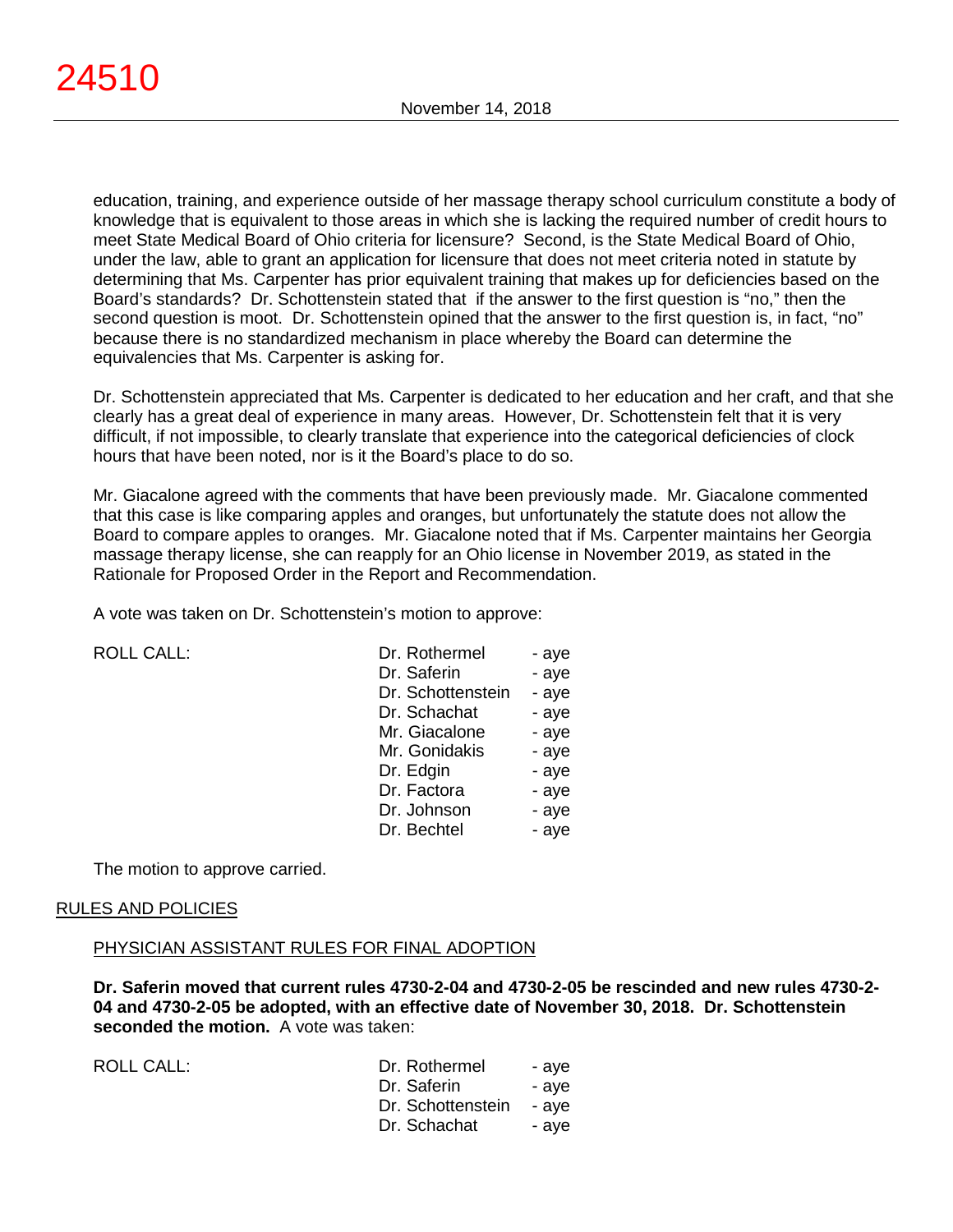| Mr. Giacalone | - aye |
|---------------|-------|
| Mr. Gonidakis | - aye |
| Dr. Edgin     | - aye |
| Dr. Factora   | - aye |
| Dr. Johnson   | - aye |
| Dr. Bechtel   | - aye |
|               |       |

## The motion carried.

#### PROPOSED LIMITED BRANCH RULES

Ms. Debolt stated that comments have been received on proposed Rule 4731-1-05 (scope of practice for massage therapy) and 4731-1-10 (distance education). Ms. Debolt asked that the Board not take any action on proposed Rule 4731-1-05 because the comments received on it were not relevant to the version of the rule that is currently with the Common Sense Initiative (CSI) office.

Regarding proposed Rule 4731-1-10, Ms. Debolt asked that the Board adopt language suggested by Mr. Turek in his memorandum to the Board, which was based on comments received about that Rule.

#### **Dr. Saferin moved to approve the amendments as discussed so that Rule 4731-1-10 can be revised and re-filed with JCARR. Dr. Schottenstein seconded the motion.** A vote was taken:

| <b>ROLL CALL:</b> |  |
|-------------------|--|
|                   |  |

| ROLL CALL: | Dr. Rothermel     | - aye |
|------------|-------------------|-------|
|            | Dr. Saferin       | - aye |
|            | Dr. Schottenstein | - aye |
|            | Dr. Schachat      | - aye |
|            | Mr. Giacalone     | - aye |
|            | Mr. Gonidakis     | - aye |
|            | Dr. Edgin         | - aye |
|            | Dr. Factora       | - aye |
|            | Dr. Johnson       | - aye |
|            | Dr. Bechtel       | - aye |
|            |                   |       |

#### The motion carried.

Ms. Debolt stated that two issues were raised about proposed Rule 4731-1-17 (instructional staff in Ohio cosmetic therapy and massage therapy programs). The first issue dealt with the ethics requirements for ethics instructors, and the second issue dealt with the requirements for business instructors.

Following discussion, the Board agreed that language concerning criteria for ethics instructors should be deleted to make it consistent with requirements for other licensees. The Board further agreed that a business instructor should be required to own or manage a business, rather than just own a business.

**Dr. Saferin moved to approve the amendments as discussed so that Rule 4731-1-17 can be revised and re-filed with JCARR. Dr. Schottenstein seconded the motion.** A vote was taken:

| ROLL CALL: | Dr. Rothermel | - ave |
|------------|---------------|-------|
|            | Dr. Saferin   | - ave |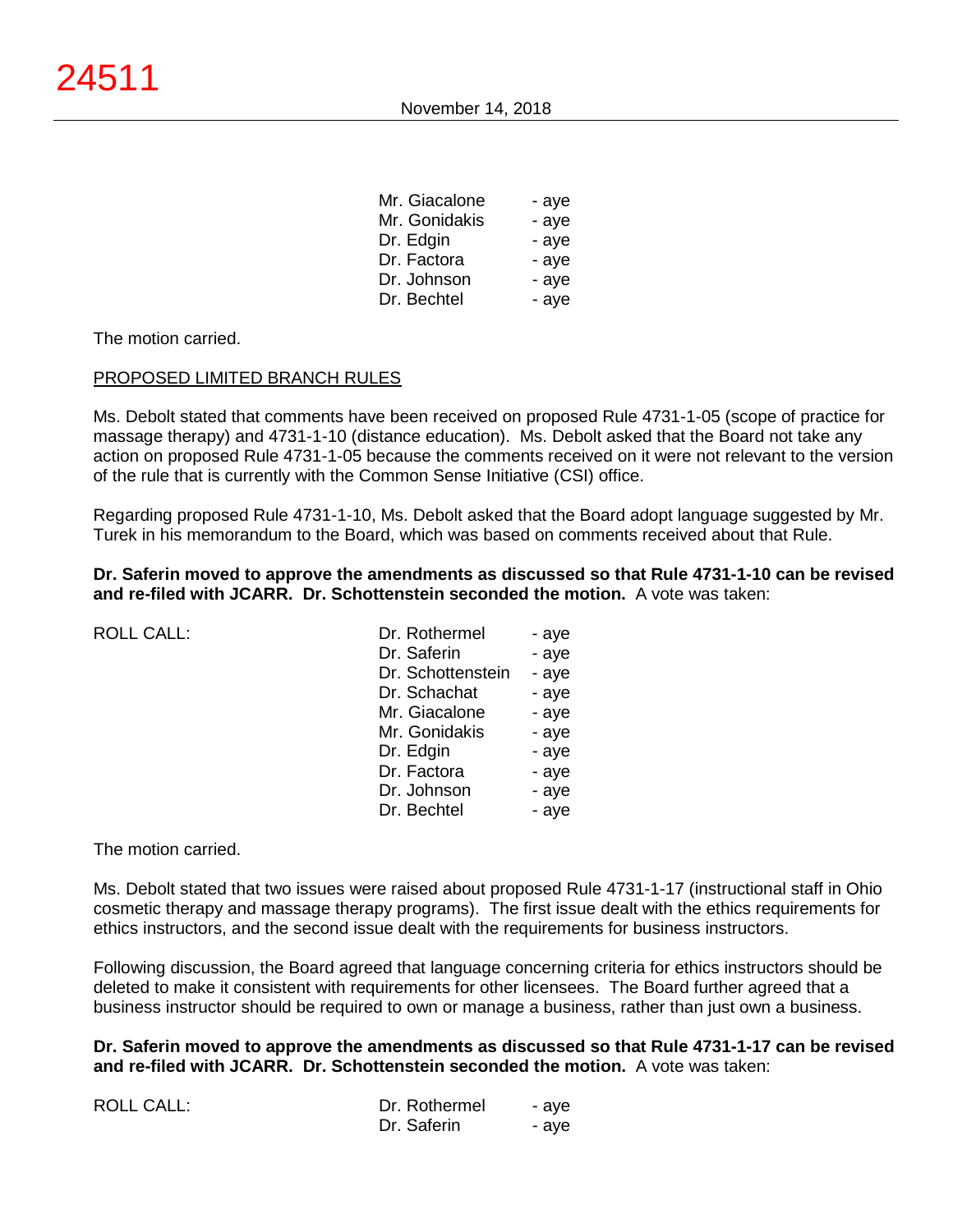| Dr. Schottenstein | - aye |
|-------------------|-------|
| Dr. Schachat      | - aye |
| Mr. Giacalone     | - aye |
| Mr. Gonidakis     | - aye |
| Dr. Edgin         | - aye |
| Dr. Factora       | - aye |
| Dr. Johnson       | - aye |
| Dr. Bechtel       | - aye |

The motion carried.

# OPERATIONS REPORT

**Human Resources:** Mr. Groeber stated that the Board staff is working to fill a number of vacancies.

**Investigator Firearms:** Mr. Groeber stated that the Board staff is continuing to work with the union to implement the changes directed by the Board. Management has continued to work with the union to prepare for the return of firearms should the Board vote to rescind investigator authority to carry firearms at the December 2018 meeting. Mr. Groeber stated that until such time as the Board takes a formal vote, the Board will maintain the investigators' authority to carry firearms.

**Budget Update:** Mr. Groeber stated that the Board's budget looks very good and more detail will be provided in the Finance Committee report.

**Board Document and Meeting Management Software:** Mr. Groeber stated that a decision point is approaching on the Board meeting management software.

**Agency Operations:** Mr. Groeber stated that issuance of licenses is up 20% over last year and they are being issued 25% faster. Mr. Groeber noted that there has been a minor decrease of 6% in the number of new MD and DO licenses issued, but that does not take into account the increase in licenses issued through the expedited licensure process.

Mr. Groeber stated that there has been a slight increase in the cases and the current number of open cases is 1,275.

**Board Meeting Materials Project:** Mr. Groeber stated that materials have been sent for the Board Meeting Materials project, which constituted thousands of pages. Mr. Giacalone and Ms. Montgomery continue to work on the project and will provide an update at a later meeting on opportunities to reduce the size of the packet.

**Holiday Luncheon:** Mr. Groeber stated that the Board's annual Holiday Luncheon will be next month. Mr. Groeber thanked the Board members for providing the luncheon for the staff.

**Election of Officers, 2019:** Mr. Groeber stated that the election of Board officers for 2019 will occur at the next Board meeting, December 12, 2018. Mr. Groeber stated that unless there are nominations or suggested changes, the Board will likely continue with the traditional practice of electing a President and Vice President based on seniority and re-electing the current Secretary and Supervising Member.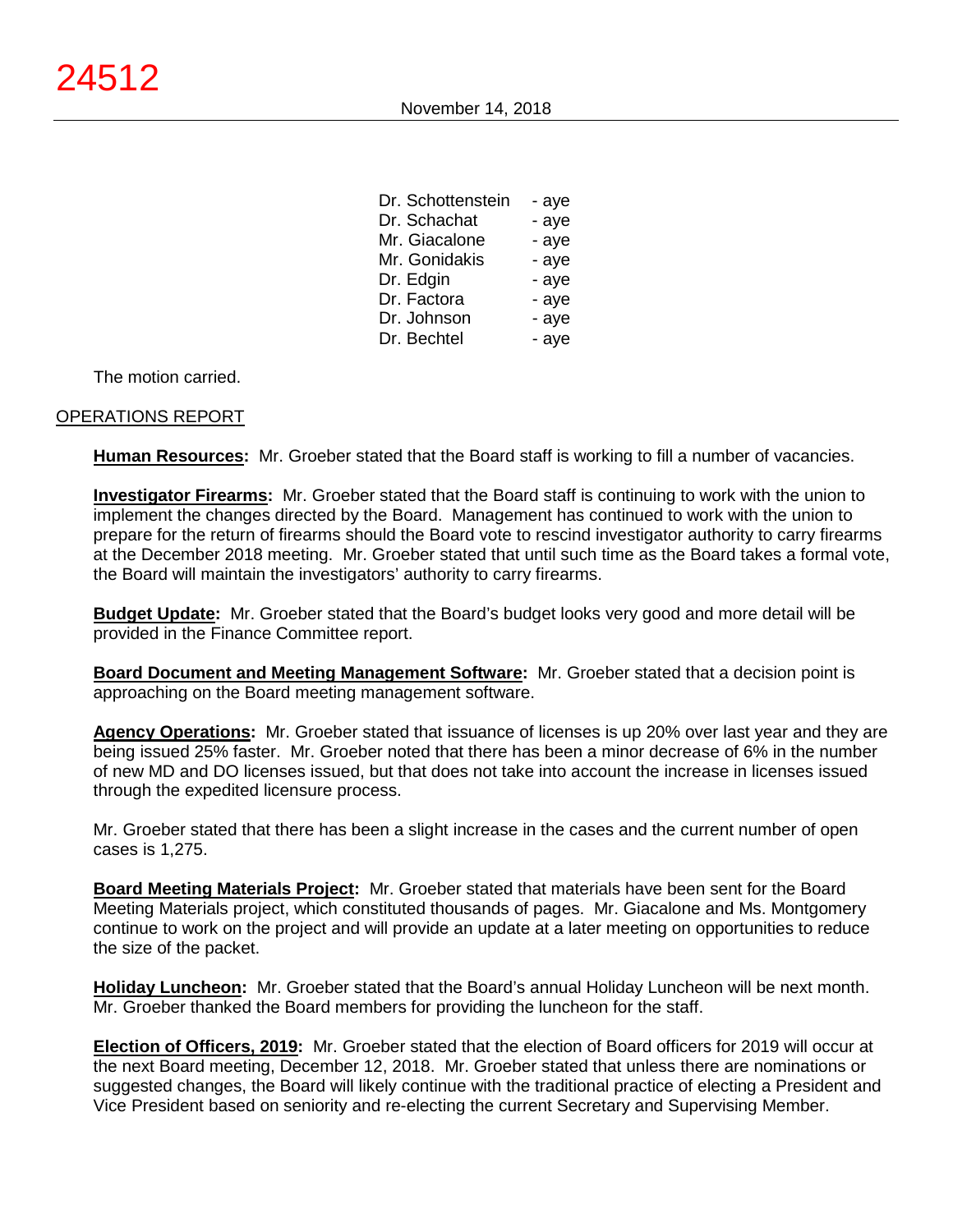**OARRS/ICD-10 Code Compliance Update:** Mr. Groeber stated that the Board issued the first round of email notifications to licensees related to compliance with both the Ohio Automated Rx Reporting System (OARRS) Rules and the ICE-10 Code Reporting Rules. The email essentially stated that based on data provided by the Board of Pharmacy, the licensee had had issues of non-compliance. It has since been learned that there had been some minor issues with the Board of Pharmacy data related to how the licensee name was linked to other information. Mr. Groeber stated that this issue is being corrected. Mr. Groeber stated that the number of errors was not large, but the mis-identified licensees were rightly upset for having received the communication.

Mr. Groeber added that there were also issues with electronic medical records (EHR's) not communicating ICD-10 codes to their respective pharmacies. Among the EHR's effected was the Epic system, one of the largest EHR's in the state. Mr. Groeber stated that that issue is being addressed.

Mr. Groeber stated that it will be a number of months before this information is issued again, though the ICD-10 code data will continue to be utilized and reviewed by the ICD-10 Code Data Review Committee.

**Annual Ethics Training:** Mr. Groeber reminded the Board members that the annual ethics training must be completed by December 15.

**Meeting with Food and Drug Administration:** Mr. Groeber stated that the meeting with the Food and Drug Administration (FDA) went very well. Mr. Giacalone agreed. Mr. Groeber noted that the FDA was particularly interested in the Board's ICD-10 code data, which may have had a level of granularity that the FDA had not seen before.

# PROPOSED BOARD MEETING DATES, 2020

**Dr. Saferin moved to approve the proposed Board meeting dates for the calendar year 2020. Dr. Schottenstein seconded the motion.** A vote was taken:

ROLL CALL:

| Dr. Rothermel     | - aye |
|-------------------|-------|
| Dr. Saferin       | - aye |
| Dr. Schottenstein | - aye |
| Dr. Schachat      | - aye |
| Mr. Giacalone     | - aye |
| Mr. Gonidakis     | - aye |
| Dr. Edgin         | - aye |
| Dr. Factora       | - aye |
| Dr. Johnson       | - aye |
| Dr. Bechtel       | - aye |

The motion carried.

# APPOINTMENT TO DIETETICS ADVISORY COUNCIL

**Dr. Saferin moved to appoint Dr. Mary Jon-Ludy to the Dietetics Advisory Council to fill the remainder of the terms ending on April 10, 2021. Dr. Schottenstein seconded the motion.** All members voted aye. The motion carried.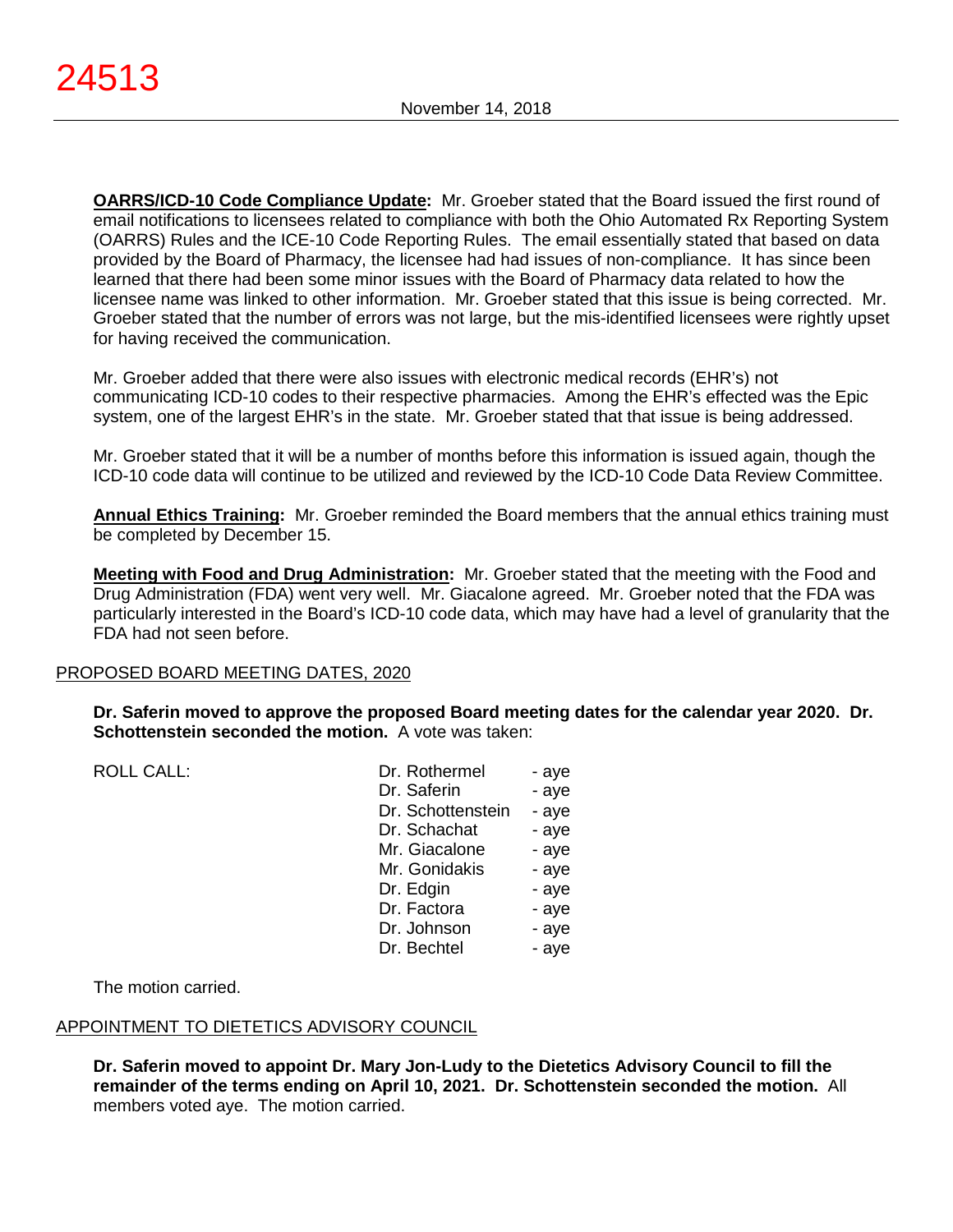# RESPIRATORY CARE ADVISORY COUNCIL REPORT

Dr. Factora stated that the Respiratory Care Advisory Council met on November 13, 2018, and approved the draft minutes of the September 11 meeting. The Council was given updates regarding Board action on respiratory care rules and scope of practice inquiries since the September 11 meeting. The Council also discussed the differences between the National Board of Respiratory Care's continued competency policy and licensure renewal for respiratory care professionals in Ohio. The Council also advised on an inquiry related to interpretation of the L1 Limited Permit Verification of Education form. Lastly, the Council discussed various issues surrounding the topic of respiratory care protocols.

# REPORTS BY ASSIGNED COMMITTEES

## FINANCE COMMITTEE

# FISCAL UPDATE

Dr. Schottenstein stated that the Board's revenue in September 2018 was \$1,296,800, a substantial increase from the \$810,142 of revenue from the previous month. Dr. Schottenstein noted that in evennumbered fiscal years, the month of September is the biggest month for revenue; it is the largest month for physician license renewal based on the group that comes due. In addition, there is a 24% year-to-date increase in revenue. The Board's case balance is \$5,539,228, a record cash balance for the Board. The net revenue for September 2018 of \$599,456 is not a record, but it is on the high side of what the Board usually sees. The net fiscal year revenue for Fiscal Year 2019 is \$1,073,098, which is also on the high end of what the Board sees.

Expenditures have decreased 0.2% year-to-date. Dr. Schottenstein stated that this decrease is unusual and is partly a function of the fact that the Board currently has about ten staff vacancies. Dr. Schottenstein stated that some vacated positions are not filled immediately so that it can be determined if increases in operational efficiency will allow the Board to manage without the need to replace staff that have left.

#### ACCOUNTS RECEIVABLE

Dr. Schottenstein stated that the Board has collected fine payments of \$4,000 since the last Board meeting.

#### STATE AUDIT

Dr. Schottenstein stated that the Board underwent a routine audit. In a letter dated October 10, 2018, David Yost, the Auditor of State, indicated that there were no instances of noncompliance or internal control weaknesses that needed to be communicated to the Board members. Dr. Schottenstein congratulated Ms. Loe on the results of the audit.

#### COMMUNICATIONS UPDATE

Dr. Schottenstein stated that the Board has obtained estimates from State Printing for the cost of creating the Board magazine if the Board bears 100% of the cost. The cost to print and mail 10,000 24-page magazines would cost about \$14,000; the cost to print and mail 10,000 12-page magazines would cost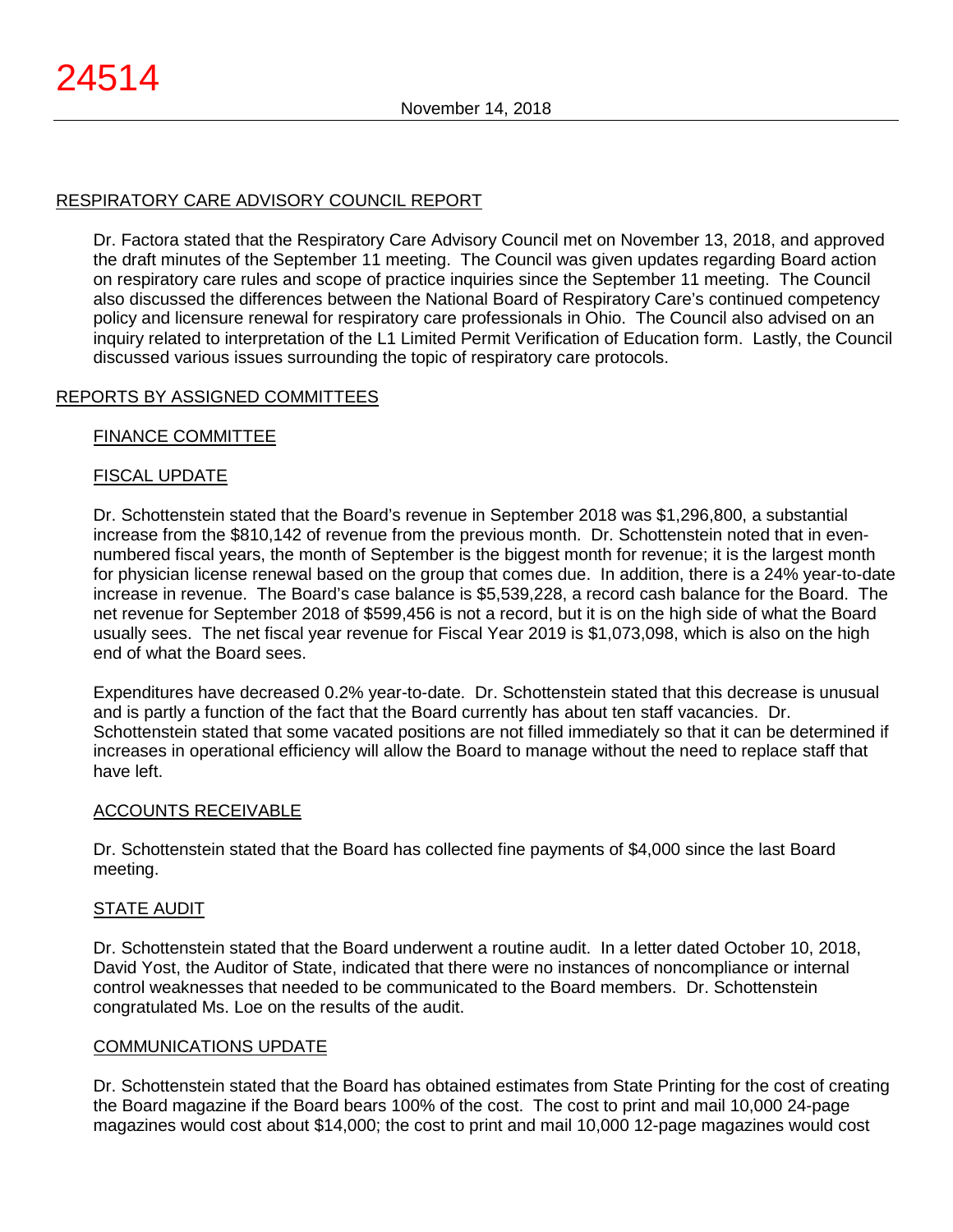about \$11,000.

Dr. Schottenstein stated that another option would be to work with a company called Publishing Concepts, which creates, prints, and mails the Ohio Board of Nursing's magazine. Under this option, the Medical Board would provide all of the editorial content for the magazine and have final review and approval of advertisements and mailing lists. Dr. Schottenstein stated that there would be a supplemental cost to the Board for the first four issues, with a zero-cost publishing agreement starting with the fifth issue. Dr. Schottenstein stated that the supplemental cost could potentially be \$5,000 per edition for a total of \$20,000. Dr. Schottenstein stated that samples of magazines produced by Publishing Concepts are being obtained for review.

# BOARD DOCUMENT AND MEETING MANAGEMENT SOFTWARE

Dr. Schottenstein stated that the leading contender for Board document and meeting management software is Passageways OnBoard. Passageways has submitted a proposal for \$7,100, which includes a \$6,600 annual fee and a \$500 one-time activation fee. Dr. Schottenstein stated that Passageways would be agreeable to engage in training for Board members and staff.

Dr. Schottenstein stated that it has been suggested that Board members use the Passageways OnBoard system for the December Board meeting so they can provide feedback before a final decision is made. Dr. Schottenstein commented that he has looked at this product and found it to be very intuitive to use.

# TRAUMA-INFORMED CARE TRAINING

Dr. Schottenstein stated that the Ohio Department of Mental Health and Addiction Services conducted a two-hour trauma-informed care training for the Board's investigators and attorneys October 23. Dr. Schottenstein stated that the Board wants to ensure that it is not re-traumatizing victims during investigations related to sexual boundary issues. Dr. Schottenstein stated the training received a lot of positive feedback and it may be expanded it to other staff members who potentially have contact with these victims.

#### POLICY COMMITTEE

# RULES FOR PHARMACY CONSULT AGREEMENTS

Mr. Giacalone stated that the Policy Committee's dialogue on pharmacy consult agreements was very helpful. Ms. Anderson will work on drafting rules based on the Committee's discussion.

#### LEGISLATIVE REVIEW

Ms. Anderson stated that Mr. LaCross provided a legislative report to the Board members. Ms. Anderson commented that the Legal staff continues to go through hundreds of pages of the new federal opioid legislation to see if it contains anything that would require statute or rules changes in Ohio.

Mr. Groeber stated that Mr. LaCross is currently as a legislative hearing for the Physician Assistant bill.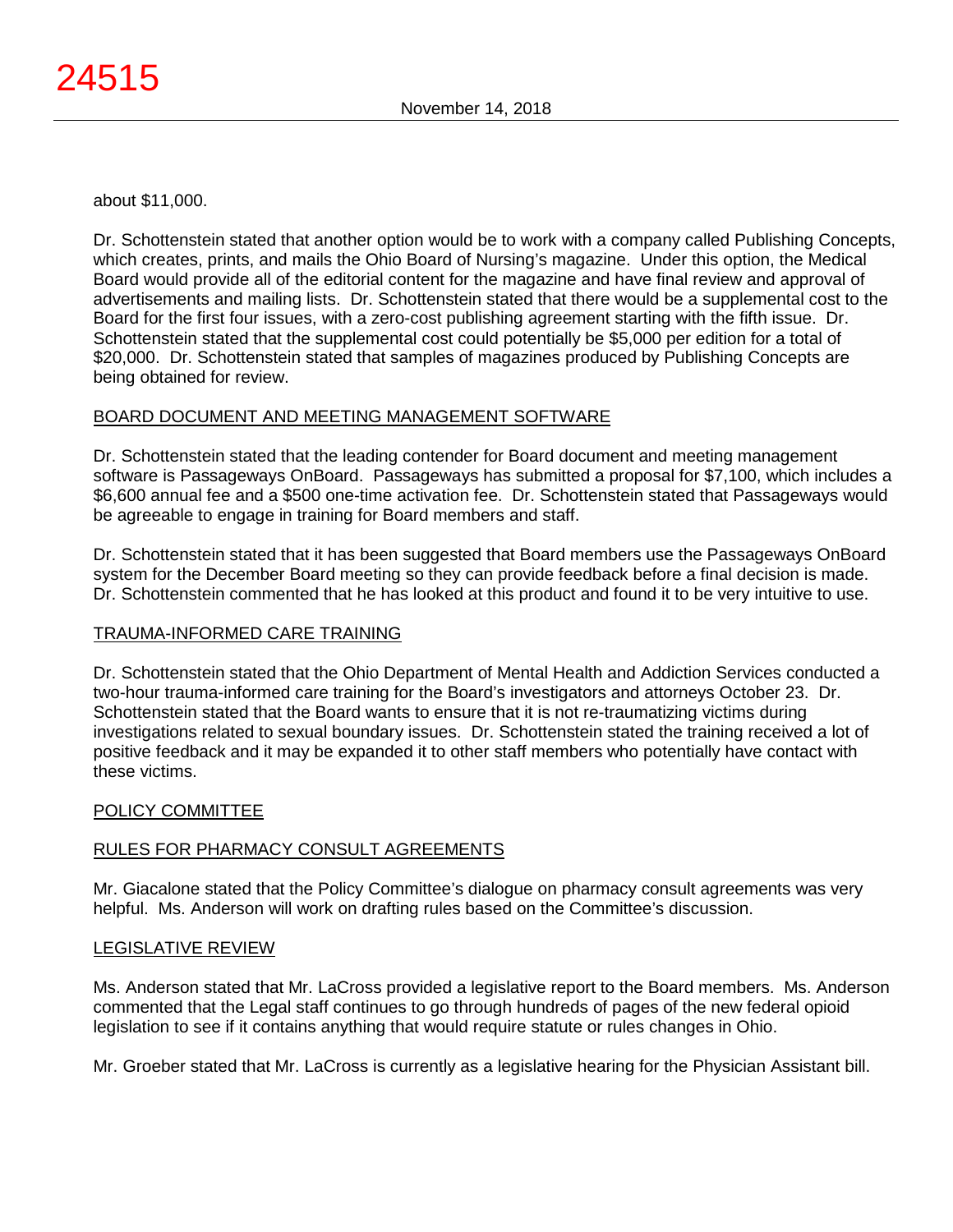## RULE REVIEW UPDATE

Ms. Anderson stated that there will be a meeting of the Joint Committee on Agency Rule Review (JCARR) tomorrow and the Board's pending rules on the treatment of subacute and chronic pain will be considered. Ms. Anderson stated that if the rules come out of JCARR without comment, the Board can vote to approve them at the December 12 meeting with an effective date at the end of December.

Ms. Anderson continued that the Medical Board may be one of the agencies called to explain why some of its rules are not in compliance with the five-year review requirement. Ms. Anderson stated that the Board has nine rules under Chapter 4731 that outside the five-year review timeframe. Five of those rules have been pending at the Common Sense Initiative (CSI) office since August 2017; one rule has been pending at CSI since June 2018; and three rules on light-based medical devised have been pending at CSI for an anti-trust review since June 2018.

Ms. Anderson added that there are 30 respiratory care rules that the Medical Board inherited from the January 2018 merger with the Ohio Respiratory Care Board which were overdue at the time of the merger. Ms. Anderson stated that 25 of these rules were released from CSI on October 31 and the Legal staff is working on filing them with JCARR; the other five rules had additional elements that were more complicated and needed to be routed through the Respiratory Care Advisory Council for appropriate input.

Mr. Groeber noted that three years ago the Medical Board had 160 rules that were out of compliance with the five-year rule review requirement. Mr. Groeber and Ms. Anderson thanked the Board members and staff for moving so many rules along the process to get them back in compliance.

# PROTOCOLS FOR MEDICATION ADMINISTRATION

Ms. Anderson stated that the Board of Pharmacy has a rule which includes five specified reasons for a protocol, as well patient-specific dose-specific protocols that are approved by the Board of Pharmacy. The Board of Pharmacy is now proposing to make that rule into a stand-alone rule, and that process would include removing the pre-approval requirement for the patient-specific dose-specific protocols and replacing it with a review process. Ms. Anderson stated that this would allow those protocols to be utilized without being pre-approved.

Ms. Anderson stated that if any Board member to reach out to her if they wished to provide feedback about the Board of Pharmacy's proposed rule change.

Mr. Gonidakis exited the meeting at this time.

# LICENSURE COMMITTEE

# LICENSURE APPLICATION REVIEWS

# KATRINA KEMEN, M.T.

Dr. Saferin stated that Ms. Kemen has applied for restoration of her Ohio massage therapy license. Ms. Kemen has not held an active massage therapy license since her license, originally issued in July 2004, expired on August 31, 2007.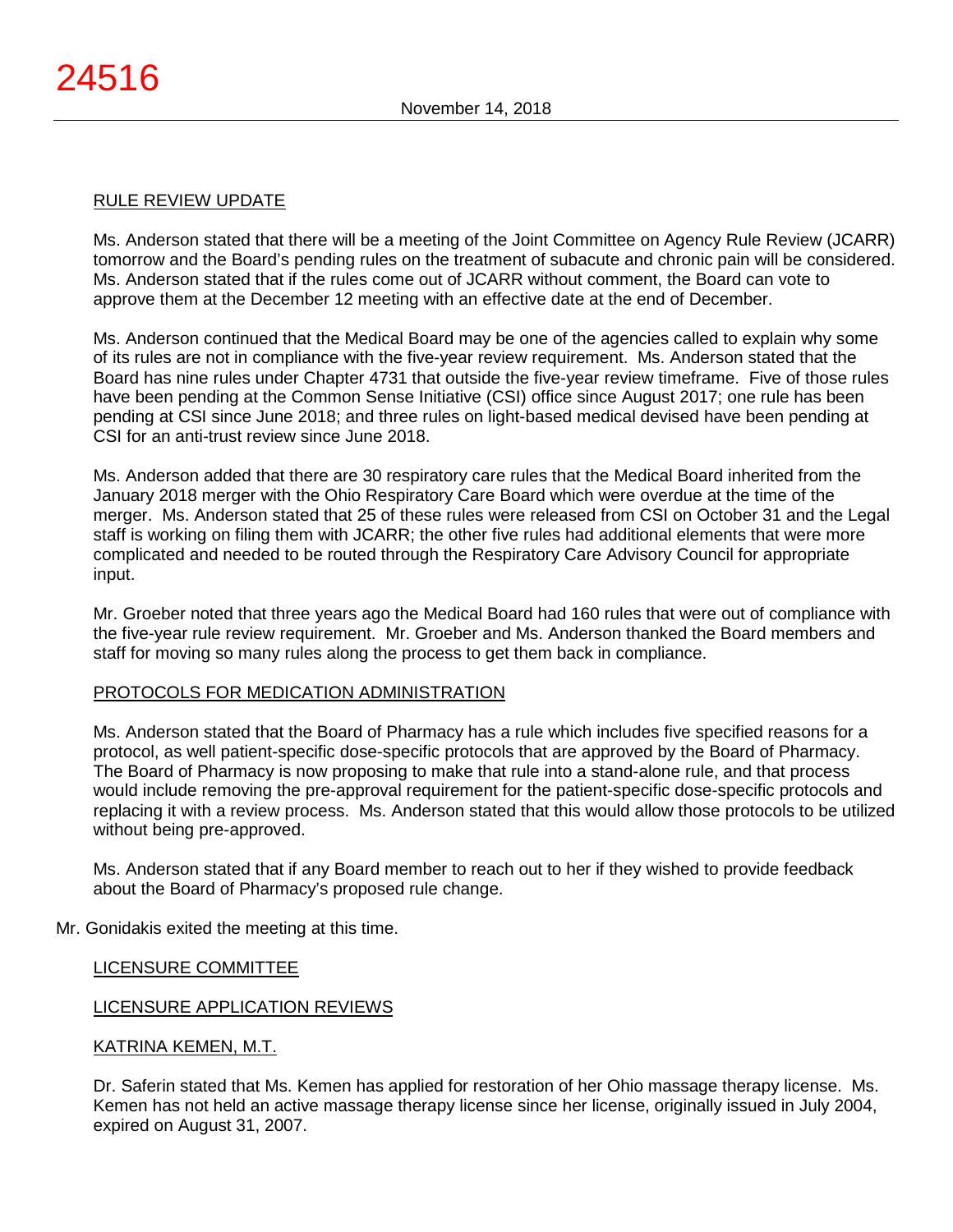## **Dr. Bechtel moved to approve Ms. Kemen's request for Ohio licensure pending successful completion of the Massage and Bodywork Licensing Examination (MBLEX) within six months from the date of mailing of the Notice of Opportunity for a Hearing. Dr. Schottenstein seconded the motion.** A vote was taken:

ROLL CALL:

| Dr. Rothermel     | - aye |
|-------------------|-------|
| Dr. Saferin       | - aye |
| Dr. Schottenstein | - aye |
| Dr. Schachat      | - aye |
| Mr. Giacalone     | - aye |
| Dr. Edgin         | - aye |
| Dr. Factora       | - aye |
| Dr. Johnson       | - aye |
| Dr. Bechtel       | - aye |

The motion carried.

## ALLAN EDWARD GETTYS, M.T.

Dr. Saferin stated that Mr. Gettys has applied for restoration of his Ohio massage therapy license. Mr. Gettys has not held an active massage therapy license since his license, originally issued in October 2009, expired on January 1, 2015.

**Dr. Bechtel moved to recommend approval of Mr. Gettys' request for Ohio licensure pending successful completion of the Massage and Bodywork Licensing Examination (MBLEX) within six months from the date of mailing of the Notice of Opportunity for a Hearing. Dr. Johnson seconded the motion.** A vote was taken:

| <b>ROLL CALL:</b> | Dr. Rothermel     | - aye |
|-------------------|-------------------|-------|
|                   | Dr. Saferin       | - aye |
|                   | Dr. Schottenstein | - aye |
|                   | Dr. Schachat      | - aye |
|                   | Mr. Giacalone     | - aye |
|                   | Dr. Edgin         | - aye |
|                   | Dr. Factora       | - aye |
|                   | Dr. Johnson       | - aye |
|                   | Dr. Bechtel       | - aye |
|                   |                   |       |

The motion carried.

# HAMID RAZAVI, M.D.

Dr. Saferin stated that Dr. Razavi is requesting graduate medical education (GME) equivalency. Dr. Razavi graduated from Iran University of Medical Sciences in Tehran, Iran, in 2009. Dr. Razavi successfully completed a six-year residency in neurosurgery at Clemens Hospital in Germany from 2010 to 2016. Dr. Razavi holds both German Board of Neurosurgery and European Board of Neurological Surgery certification.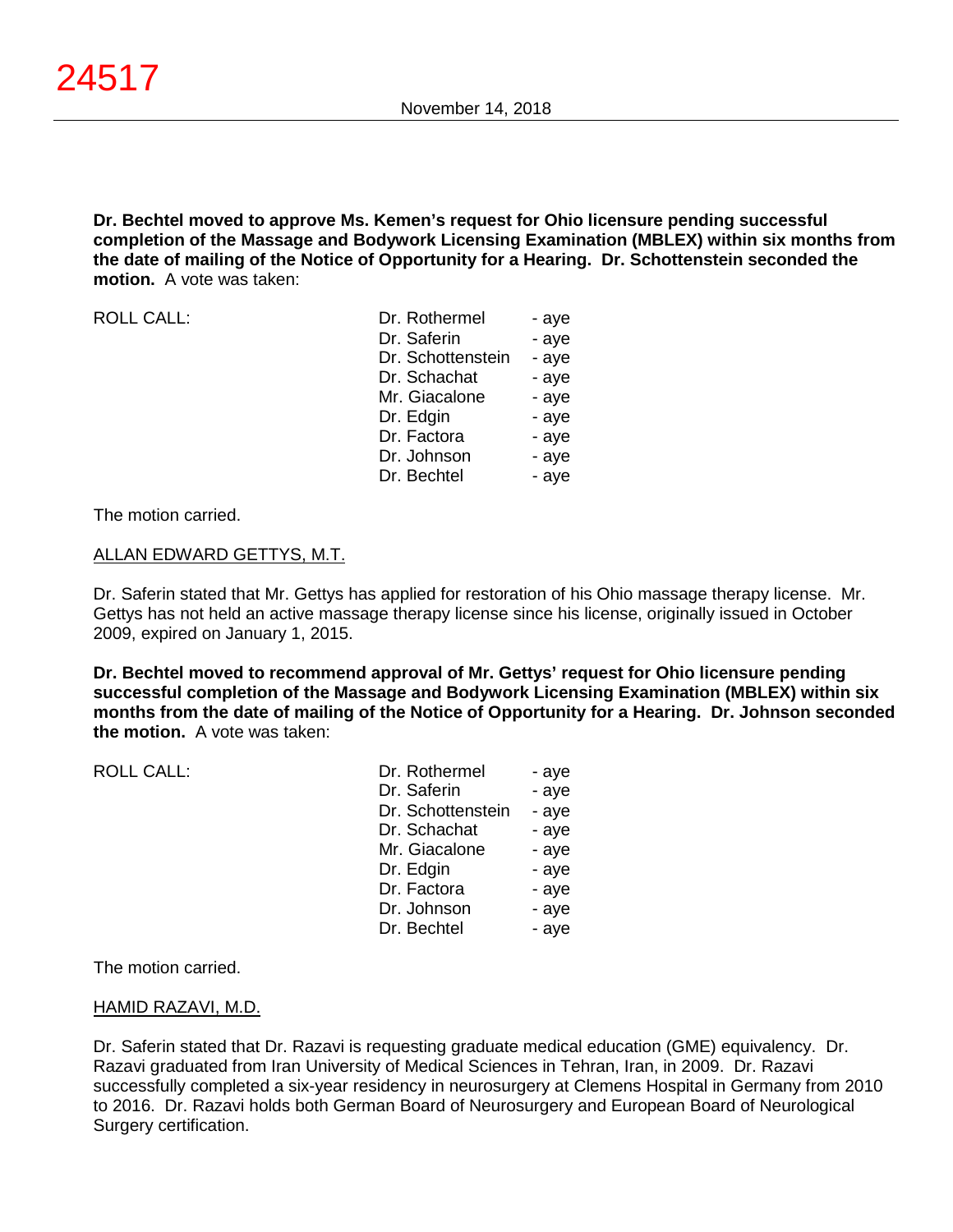Dr. Saferin continued that from 2016 to 2017, Dr. Razavi participated in a one-year research fellowship at the University of Pittsburgh Medical Center in neurological surgery/skull base surgery. Dr. Razavi then transferred to Cleveland Clinic and participated in a clinical fellowship in neurological surgery/oncology, followed by advanced endoscopic and open skull base surgery, a total of seventeen months. While these clinical fellowships are non-accredited, according to the Accreditation Council for Graduate Medical Education (ACGME), there is an accredited residency program in neurological surgery at the Cleveland Clinic.

**Dr. Edgin moved to recommend approval of Dr. Razavi's request that the Board deem his training and experience in Germany and the United States be equivalent to the twenty-four months of graduate medical education through the second-year level of GME so that he may be granted a license. Dr. Bechtel seconded the motion.** A vote was taken:

| Dr. Rothermel     | - aye |
|-------------------|-------|
| Dr. Saferin       | - aye |
| Dr. Schottenstein | - aye |
| Dr. Schachat      | - aye |
| Mr. Giacalone     | - aye |
| Dr. Edgin         | - aye |
| Dr. Factora       | - aye |
| Dr. Johnson       | - aye |
| Dr. Bechtel       | - aye |

The motion carried.

ROLL CALL:

# STREAMLINE APPLICATION REVIEW PROCESS

Dr. Saferin stated that the Licensure Committee is proposing to streamline the licensure application review process and reduce the time it takes to issue a license to eligible applicants. Dr. Saferin commented that streamlining this process can have a positive economic and healthcare impact in Ohio. Dr. Saferin asked the Board to approve the staff to pursue legislative amendments to eliminate the sixvote requirement to issue a license. Dr. Saferin noted that currently, a qualified applicant who completes the licensure process today would have to wait until next month's Board meeting to be licensed. Dr. Saferin stated that the Licensure Committee voted to support this proposal.

Mr. Gonidakis returned to the meeting at this time.

Dr. Bechtel stated that the Licensure section does an excellent job vetting applicants. Dr. Bechtel stated that patient safety is the Board's primary concern and most Board members feel very comfortable approving the applicant lists each month because of the robust vetting process. Dr. Bechtel stated that it is unfortunate to wait four weeks to licensure someone who has been well-vetted and well-researched. Dr. Schachat agreed that the Board feels comfortable approving the applicant list each month. Dr. Schachat suggested that if the legislative initiative is successful, then perhaps the Board could approve applicants electronically between Board meetings. Mr. Gonidakis suggested that if there is a desire to remove the six-vote requirement for licensure, then the form of the process that would replace it can be discussed later. Dr. Schottenstein opined that shortening the licensure process would be good for applicants, for the Board, and for the public. Dr. Schottenstein stated that the current approval process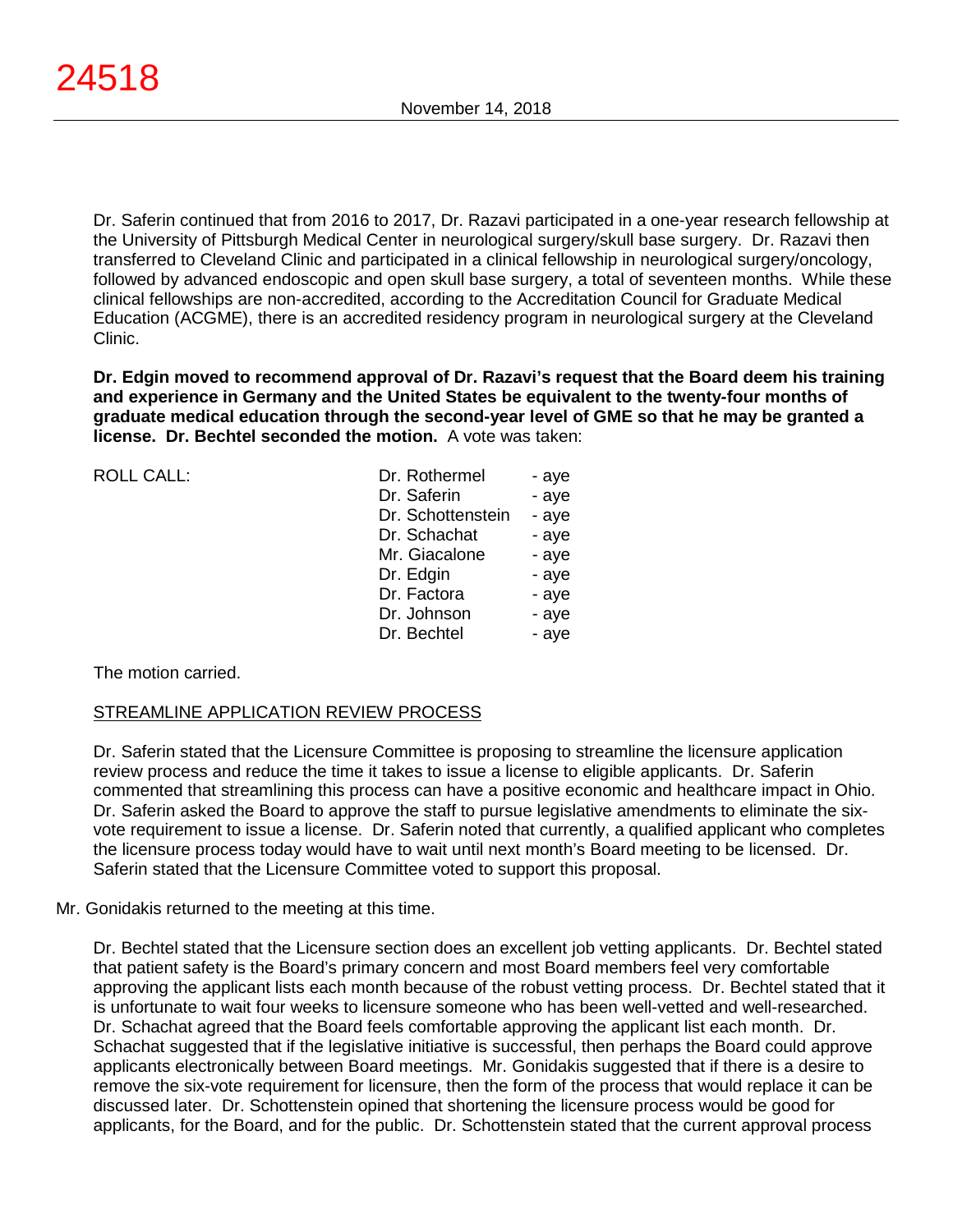has a very routine quality and he does not recall an applicant ever being pulled out for discussion from the list before approval.

#### **Dr. Factora moved to approve Board staff to pursue legislative amendments to eliminate the sixvote requirement to issue a license. Dr. Schottenstein seconded the motion.** A vote was taken:

ROLL CALL:

| - aye |
|-------|
| - aye |
| - aye |
| - aye |
| - aye |
| - aye |
| - aye |
| - aye |
| - aye |
| - aye |
|       |

The motion carried.

#### LICENSURE APPLICANTS BOARD LIST PROCESS

Dr. Saferin stated that the Licensure Committee voted to approve a proposal whereby the Licensure Applicants list will only be provided to Board members at the Board meeting instead of sending it out ahead of time. The proposal, if approved, would also eliminate the applicants' education and training information from the list, which will reduce the time needed to create the list.

Dr. Schachat stated that there could be confusion about names because some people can have the same name. Dr. Schachat also stated that he often looks at the training information on the list so that he knows to abstain on the applicants whose training he had been involved with. Mr. Groeber asked if it would be acceptable to Dr. Schachat if the Licensure staff generated that training information for his review. Dr. Schachat agreed.

**Dr. Saferin moved to approve that the Board's applicant list process be changed so that the applicant lists are provided as a handout on Board meeting day, and to eliminate the applicants' education and training information from the list. Dr. Schottenstein seconded the motion.** A vote was taken:

ROLL CALL:

| Dr. Rothermel     | - aye     |
|-------------------|-----------|
| Dr. Saferin       | - aye     |
| Dr. Schottenstein | - aye     |
| Dr. Schachat      | - abstain |
| Mr. Giacalone     | - aye     |
| Mr. Gonidakis     | - aye     |
| Dr. Edgin         | - aye     |
| Dr. Factora       | - aye     |
| Dr. Johnson       | - aye     |
| Dr. Bechtel       | - aye     |
|                   |           |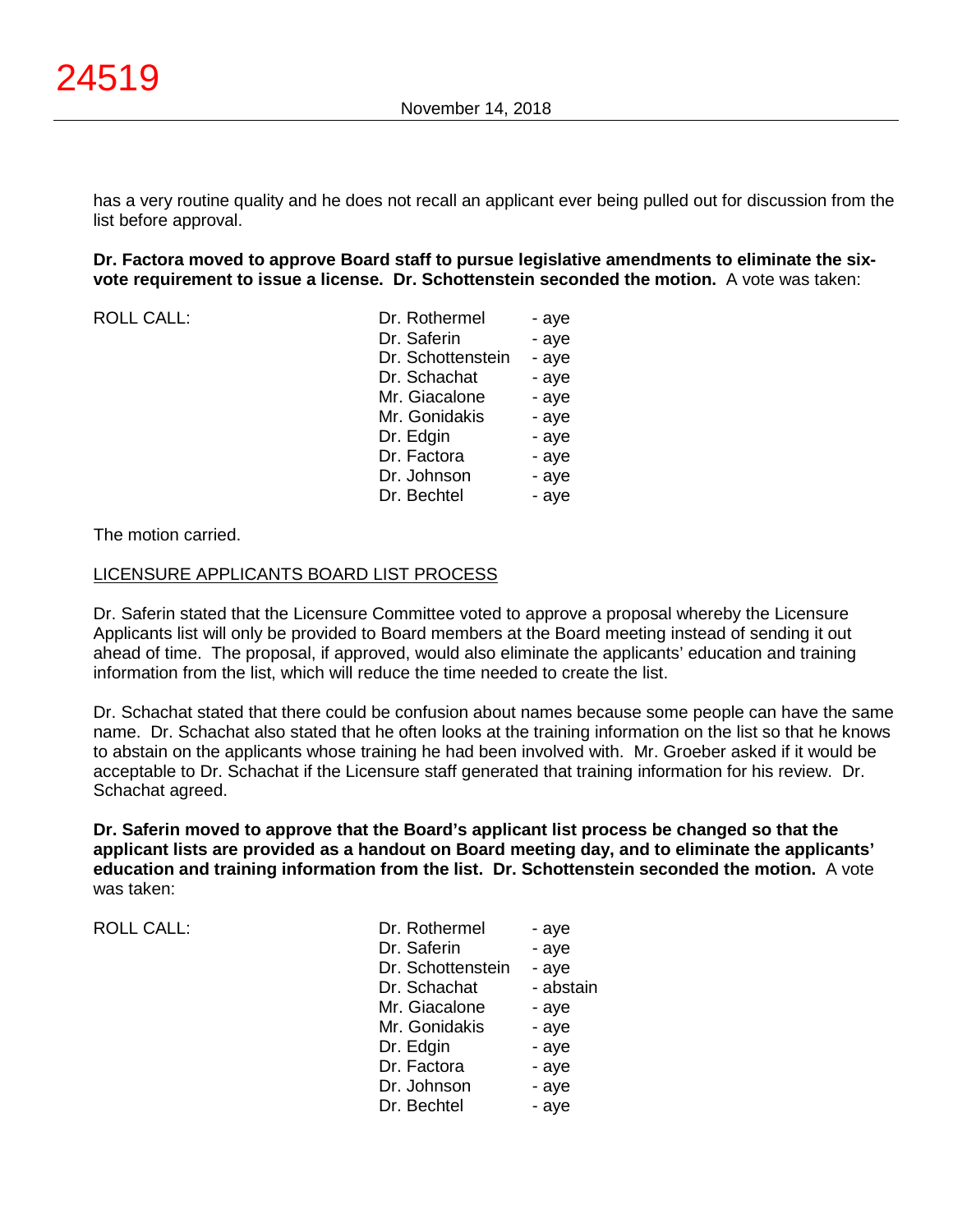The motion carried.

# COMPLIANCE COMMITTEE REPORT

Dr. Schottenstein stated that on October 10, 2018, the Compliance Committee met with Bryan D. Borland, D.O.; Michael W. Jones, D.O.; and Julie Anne Krause, M.D., and moved to continue them under the terms of their respective Board actions. The Compliance Committee also accepted Compliance staff's report of conferences on September 10 & 11, 2018.

## MEDICAL MARIJUANA EXPERT REVIEW COMMITTEE REPORT

Ms. Murray stated that the Committee met on October 10, 2018, and approved the draft minutes of the August 8 meeting. The Committee reviewed They reviewed all the questionnaires and *Curriculum Vitae* that had thus far been submitted from potential experts to review the petitions to add new conditions for treatment with medical marijuana. The Committee discussed the need for more experts from outside Ohio who have first-hand experience using medical marijuana for certain conditions.

Ms. Murray stated that she is in the process of drafting a statement regarding conflicts of interest for any potential experts. Ms. Murray stated that all the potential experts were provisionally approved, with the understanding that they would be then matched with conditions and fully vetted and approved by the Committee once the Committee starts reviewing petitions in January.

#### PROBATIONARY REQUESTS

Mr. Giacalone advised that at this time he would like the Board to consider the probationary requests on today's consent agenda. Mr. Giacalone asked if any Board member wished to discuss a probationary request separately. No Board member wished to discuss a probationary request separately.

**Dr. Schottenstein moved to accept the Compliance staff's Reports of Conferences and the Secretary and Supervising Member's recommendations as follows:**

• **To grant Michael T. Bangert, M.D.'s request for acceptance of Kristen L. Vanderhoef, M.D., to serve as the monitoring physician;**

• **To grant Thomas G. Bering, M.D.'s request for approval of the Physicians' Health Program, through the Foundation of the Pennsylvania Medical Society, to conduct monitoring while the doctor resides in Pennsylvania;**

• **To grant Courtney D. Bonner, D.O.'s request approval of David L. Klein, M.D., to serve as the new monitoring physician;**

• **To grant Regis P. Burlas, D.O.'s request for reduction in recovery meeting attendance to two per week with a minimum of ten per month;**

- **To grant Cari R. Corfman, M.T.'s request for extension of the professional ethics course completion deadline requirement by six months;**
- **To grant Ernest B. de Bourbon, III, M.D.'s request for release from the terms of the Board's**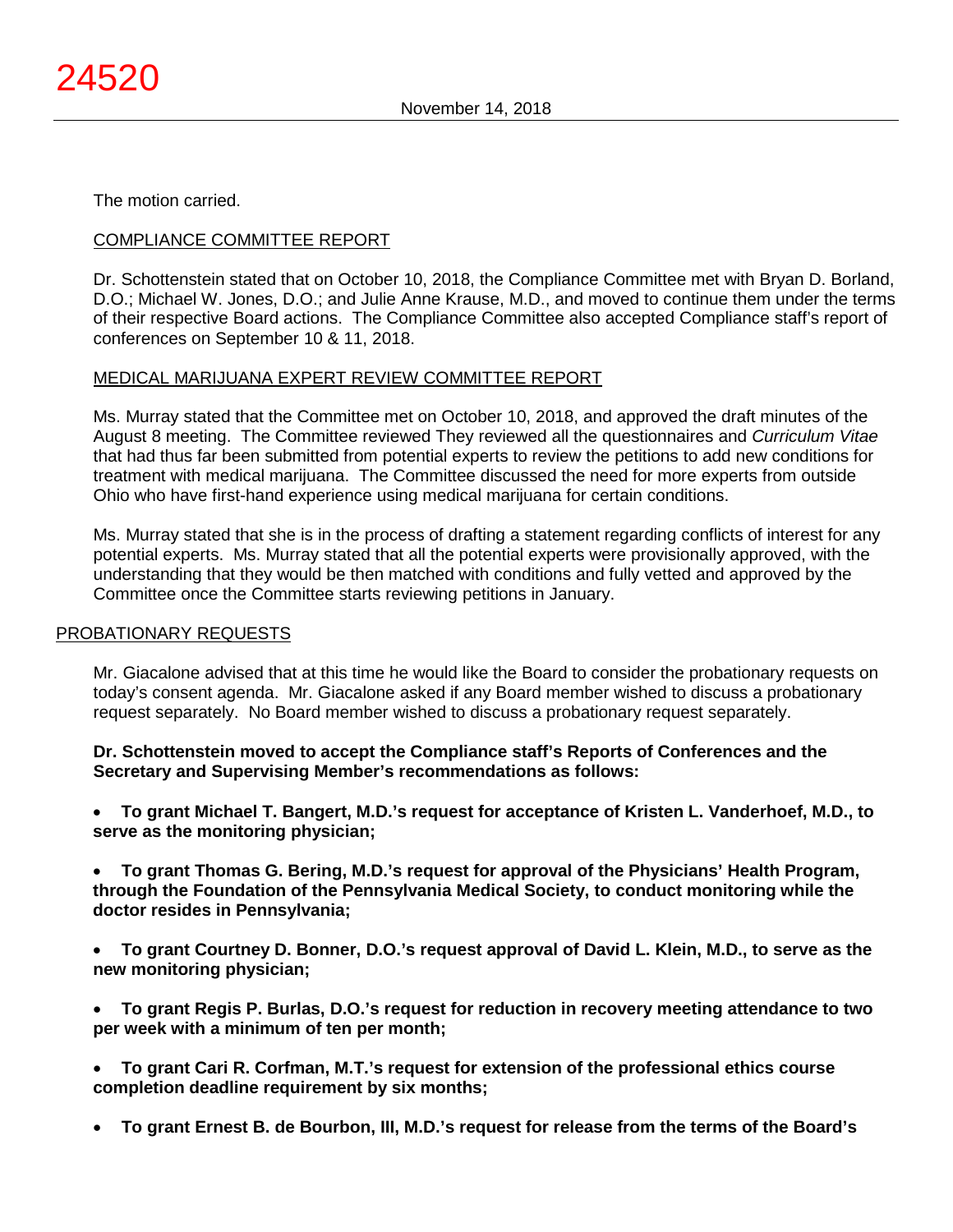**Order of July 13, 2016;**

• **To grant Anshuli Gupta, M.D.'s request for reduction in meeting attendance to two meetings per week with a minimum of ten meetings per month;**

• **To grant Michael J. Howkins, D.O.'s request for approval of David Streem, M.D., to serve as the treating psychiatrist; and approval of Richard Schiller, C.P., Ph.D., to serve as the treating psychologist;**

• **To grant Mary Sackett, L.D.'s request for release from the terms of her July 15, 2006 Consent Agreement;**

• **To grant Cyma Khalily, M.D.'s request for release from the terms of her November 8, 2017 Consent Agreement;**

• **To grant Julie Anne Krause, M.D.'s request for release from the terms of her July 11, 2018 Consent Agreement; and**

• **To grant Michael J. Palma, M.D.'s request for discontinuance of psychiatric treatment sessions; release from the terms of his May 14, 2014 Step II Consent Agreement; and a waiver of his April 2019 personal appearance.**

**Dr. Johnson seconded the motion. A vote was taken:**

ROLL CALL:

| Dr. Rothermel     | - abstain |
|-------------------|-----------|
| Dr. Saferin       | - abstain |
| Dr. Schottenstein | - aye     |
| Dr. Schachat      | - aye     |
| Mr. Giacalone     | - aye     |
| Mr. Gonidakis     | - aye     |
| Dr. Edgin         | - aye     |
| Dr. Factora       | - aye     |
| Dr. Johnson       | - aye     |
| Dr. Bechtel       | - abstain |

The motion to approve carried.

#### NON-PROBATIONARY REQUESTS

Mr. Giacalone advised that at this time he would like the Board to consider the non-probationary requests on today's consent agenda. Mr. Giacalone asked if any Board member wished to discuss a nonprobationary request separately. No Board member wished to discuss a non-probationary request separately.

**Dr. Schottenstein moved to accept the Compliance staff's Reports of Conferences and the Secretary and Supervising Member's recommendations as follows:**

• **To grant Steven Mark Oyakawa, M.D.'s request for approval of** *Intensive Course in Controlled*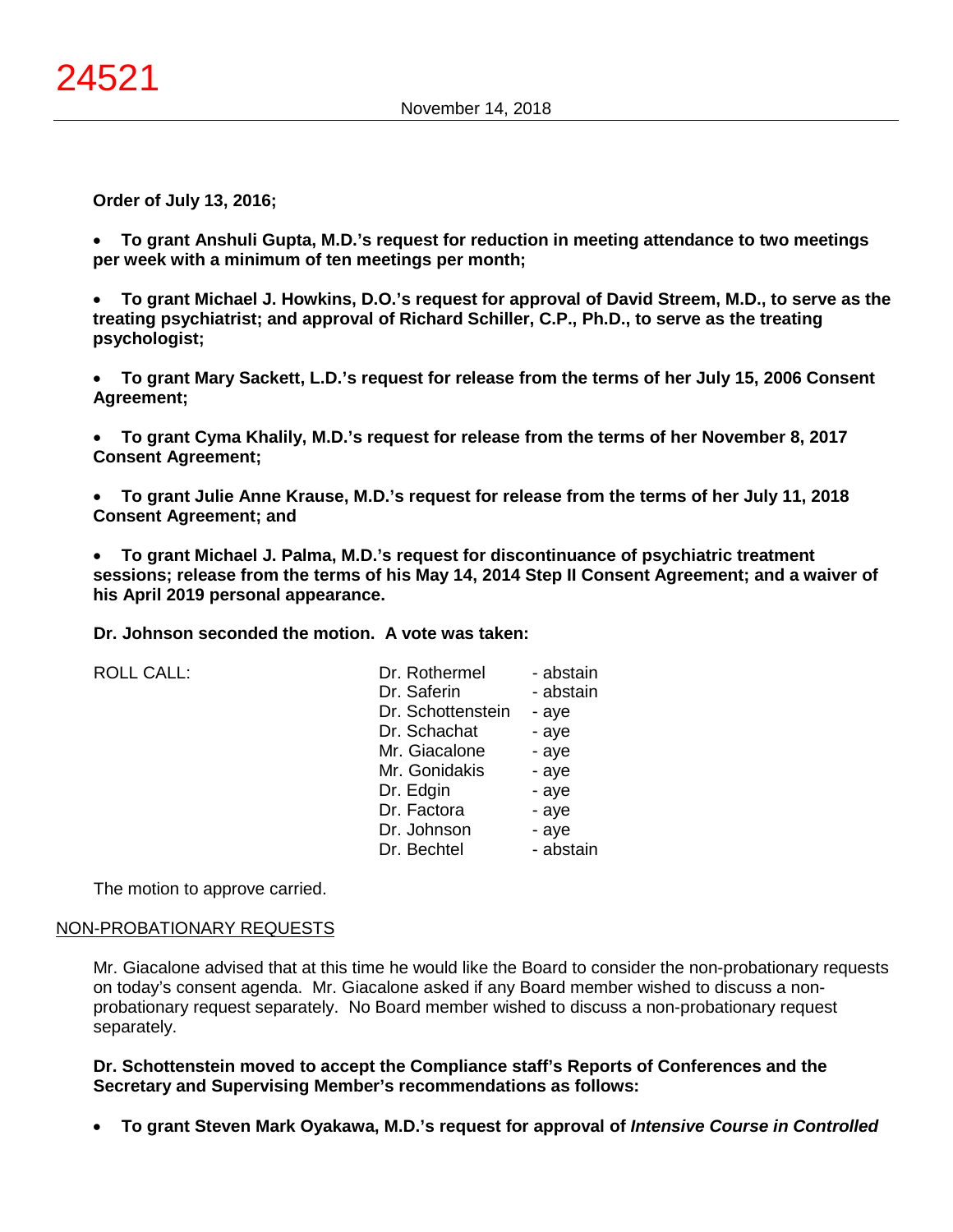*Substance Prescribing: Pain, Anxiety, Insomnia***, administered by Case Western Reserve University, to fulfill the controlled substances prescribing course requirement;**

• **To grant Sherif A. Salama, M.D.'s request for acknowledgement of completion of the terms of his January 10, 2018 Consent Agreement and that the reprimand shall not terminate; and**

• **To grant Heather D. Strawbridge, M.D.'s request for acknowledgement of complete of the terms of her December 13, 2017 Consent Agreement and that the reprimand shall not terminate.**

**Dr. Schachat seconded the motion. A vote was taken:**

ROLL CALL:

| Dr. Rothermel     | - abstain |
|-------------------|-----------|
| Dr. Saferin       | - abstain |
| Dr. Schottenstein | - aye     |
| Dr. Schachat      | - aye     |
| Mr. Giacalone     | - aye     |
| Mr. Gonidakis     | - aye     |
| Dr. Edgin         | - aye     |
| Dr. Factora       | - aye     |
| Dr. Johnson       | - aye     |
| Dr. Bechtel       | - abstain |
|                   |           |

#### FINAL PROBATIONARY APPEARANCES

#### NICHOLAS ATANASOFF, D.O.

Dr. Atanasoff was appearing before the Board pursuant to his request for release from the terms of his October 9, 2013 Consent Agreement. Mr. Giacalone reviewed Dr. Atanasoff's history with the Board.

In response to questions from Mr. Giacalone, Dr. Atanasoff stated that he is currently practicing full-time in addiction medicine providing buprenorphine treatment in multiple clinics that he owns. Dr. Atanasoff stated that his personal experience gives him tremendous insight into what all of his patients go through. Dr. Atanasoff stated that his work/life balance is much better than it was several years ago. Dr. Atanasoff stated that he continues to attend recovery meetings and see his sponsor, and he hoped that he could maintain his sobriety and stress level going forward. Dr. Atanasoff stated that he is not currently sponsoring anyone. Following his release from probation, Dr. Atanasoff stated that he will continue to attend meetings and work with his sponsor. Dr. Atanasoff stated that he may also sponsor someone and he has started to lead some meetings. Dr. Atanasoff commented that he has a better team approach around him to minimize stress than he did six years ago.

Dr. Schottenstein noted that Dr. Atanasoff had a substantial mental health history and need for psychiatric care. Dr. Schottenstein asked how Dr. Atanasoff was doing in this regard. Dr. Atanasoff replied that he had had some depression in the past, mostly precipitated by legal and financial issues. Dr. Atanasoff stated that the key is to have a good balance in his live and a good team around him. Dr. Atanasoff stated that he continues to see a psychiatrist, but has discontinued seeing a counselor. Dr. Schottenstein asked if Dr. Atanasoff currently takes any psychotropic medications. Dr. Atanasoff replied that he does not take any psychotropic medications and his psychiatrist is fine with that.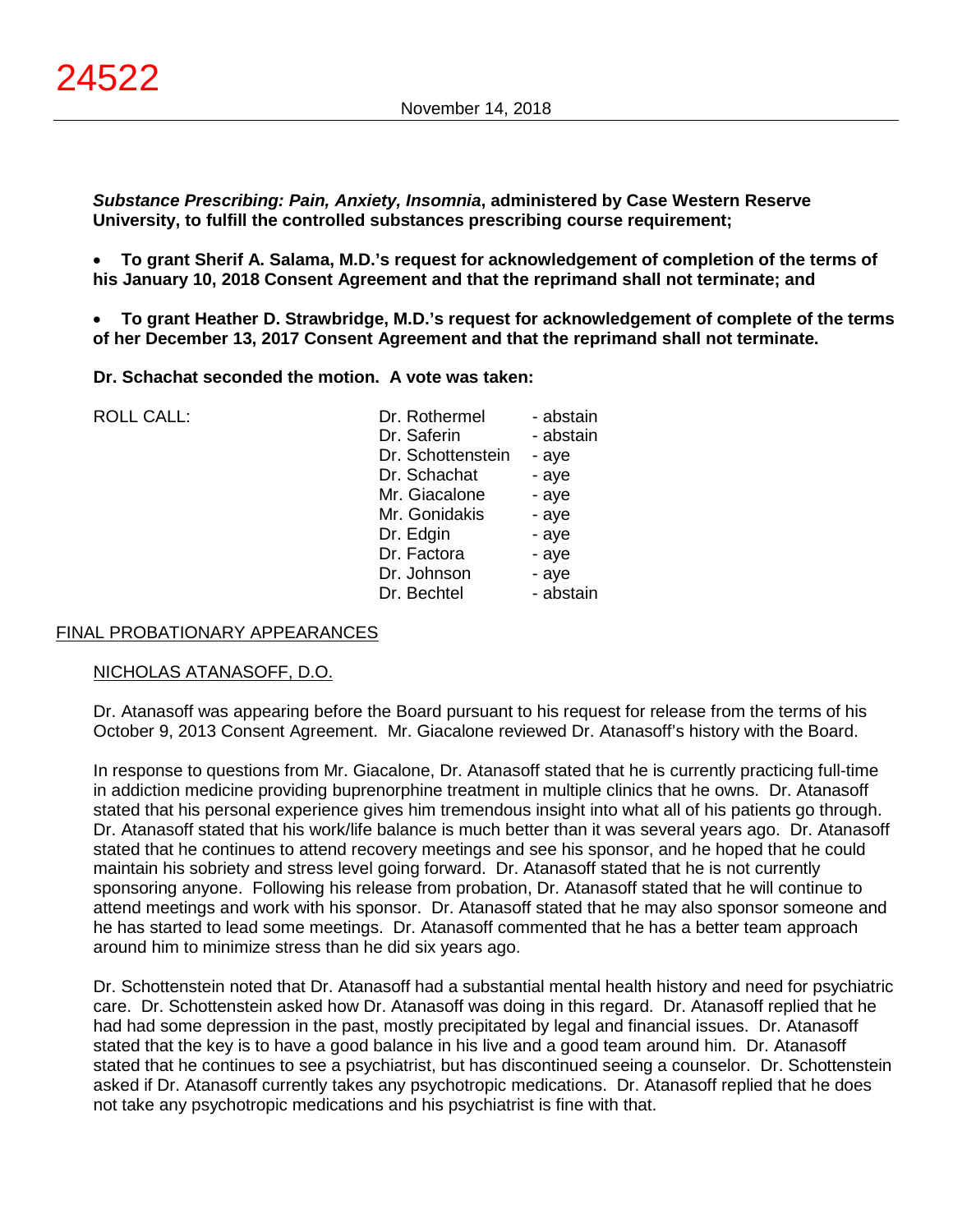**Dr. Schottenstein moved to release Dr. Atanasoff from the terms of his October 9, 2013 Consent Agreement, effective immediately. Dr. Edgin seconded the motion.** All members voted aye. The motion carried.

Dr. Atanasoff thanked the Board and the Compliance Committee for helping him get things back on track over the last several years.

# JOHN R. KERNS, D.O.

Dr. Kerns was appearing before the Board pursuant to his request for release from the terms of his November 14, 2012 Consent Agreement. Mr. Giacalone reviewed Dr. Kerns' history with the Board.

Responding to questions from Mr. Giacalone, Dr. Kerns stated that he practices emergency medicine and has just started at a new hospital. Dr. Kerns stated that he attends three rehabilitation meetings per week and he chairs the caduceus meeting in Newark, Ohio. Dr. Kerns stated that he has a sponsee who has been sober for almost four years and he sees his own sponsor regularly. Dr. Kerns stated that his family is very supportive of his recovery. Dr. Kerns stated that when he is released from probation, his recovery program will remain the same. Dr. Kerns stated that he has developed wonderful lifestyle, he enjoys attending the meetings, and he enjoys speaking with his sponsor.

**Dr. Schottenstein moved to release Dr. Kerns from the terms of his November 14, 2012 Consent Agreement, effective immediately. Dr. Johnson seconded the motion.** All members voted aye. The motion carried.

# ERIK J. KRAENZLER, M.D.

Dr. Kraenzler was appearing before the Board pursuant to his request for release from the terms of his November 13, 2013 Consent Agreement. Mr. Giacalone reviewed Dr. Kraenzler's history with the Board.

In response to questions from Mr. Giacalone, Dr. Kraenzler stated that he currently works full-time as a cardiac anesthesiologist at a clinic and also functions as one of the clinic's medical directors. Dr. Kraenzler stated that his work/life balance is best that it has ever been and it continues to get better. Dr. Kraenzler stated that he attends four to five meetings per week and contacts his sponsor regularly. Dr. Kraenzler also has three sponsees and he acts as a consultant or "buddy" to new people coming into caduceus. In addition, Dr. Kraenzler attends sessions with medical students twice per year. Dr. Kraenzler stated that he will continue to attend caduceus meetings after his release from probation.

Dr. Schottenstein asked if the medical students Dr. Kraenzler meets with twice per year are general medical students or if they are individuals who have addiction issues. Dr. Kraenzler replied that they are first and second year medical students and it is part of their chemical dependency and addiction rotations.

**Dr. Edgin moved to release Dr. Kraenzler from the terms of his November 13, 2013 Consent Agreement, effective immediately. Dr. Schottenstein seconded the motion.** All members voted aye. The motion carried.

#### CHARLES W. REYES, M.D.

Dr. Reyes was appearing before the Board pursuant to his request for release from the terms of his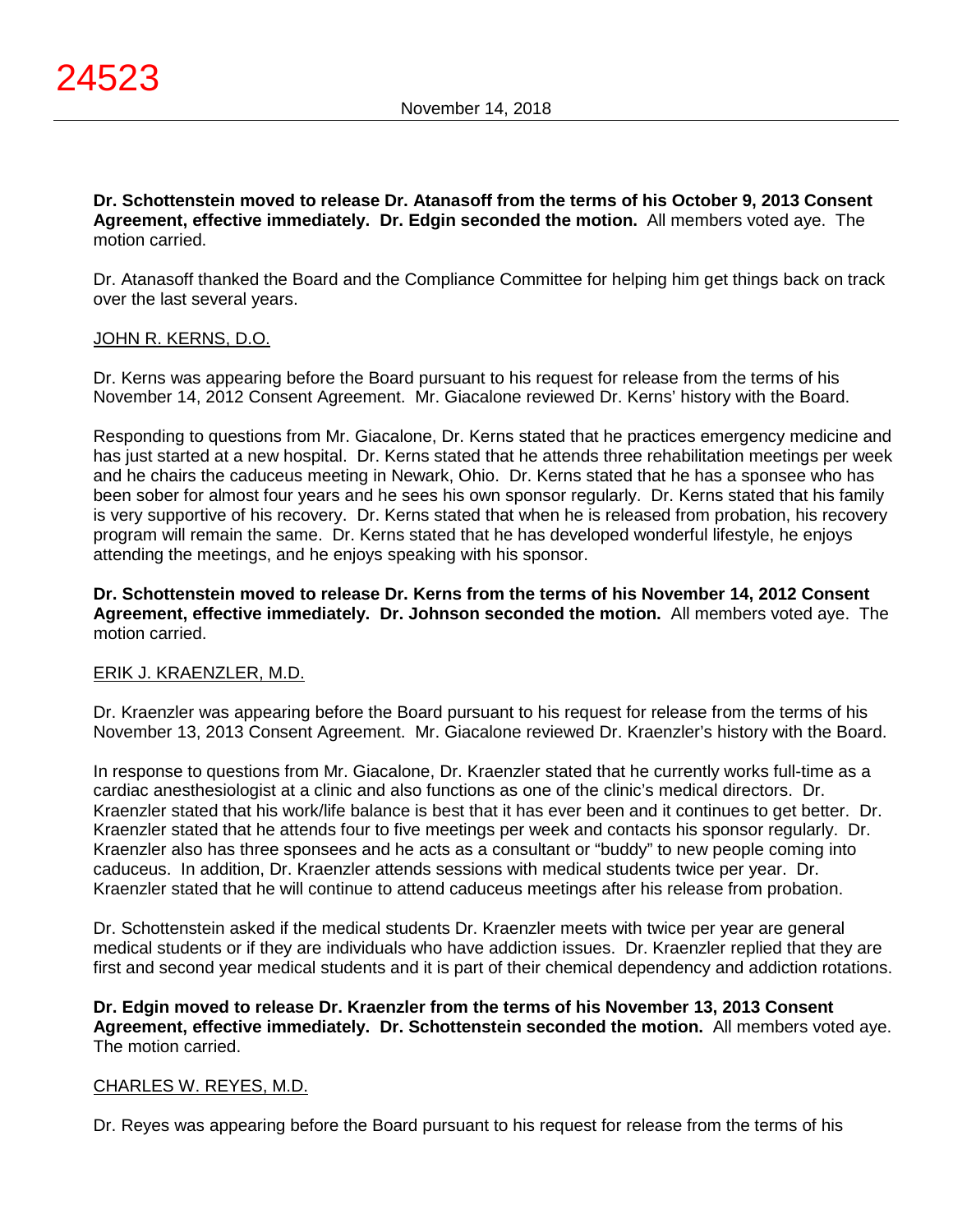August 14, 2013 Consent Agreement. Mr. Giacalone reviewed Dr. Reyes' history with the Board.

Responding to questions from Mr. Giacalone, Dr. Reyes stated that he is not currently practicing medicine and is contemplating whether he wants to return to medicine, though he would like to return to practice for another six to eight years. Dr. Reyes commented that he is 68 years old and he is considering moving to the West, probably Nevada. Dr. Reyes stated that his son is currently a reconstructive surgeon in Las Vegas and he is familiar with the area. Dr. Reyes stated that he attends rehabilitation meetings three to four times per week, though he could have reduced his attendance if he had wanted to. Dr. Reyes stated that he has a sponsor but he is not currently sponsoring anyone. Dr. Reyes stated that he is very close to his caduceus group.

Dr. Schottenstein recalled that insomnia had been a trigger for Dr. Reyes and he asked how Dr. Reyes sleeps currently. Dr. Reyes replied that his sleep is about the same and he has accepted it as a chronic process. Dr. Reyes stated that his insomnia had been based on his stress level and as his stress level improved his insomnia improved to an acceptable level. Dr. Reyes added that he also has rheumatoid arthritis which causes chronic pain at night. Dr. Schottenstein noted that Dr. Reyes had been diagnosed with spastic dystonia and asked if that is under control. Dr. Reyes answered that he has not had a case of spastic dystonia since the first occurrence. Dr. Schottenstein asked if Dr. Reyes is taking any controlled substances for sleep, anxiety, or stress. Dr. Reyes replied that he is not taking any controlled substances, but he sometimes takes Advil PM in the evening if he needs it.

**Dr. Schottenstein moved to release Dr. Reyes from the terms of his August 14, 2013 Consent Agreement, effective immediately. Dr. Edgin seconded the motion.** All members voted aye. The motion carried.

The Board meeting was recessed at 11:43 a.m. The meeting resumed at 12:47 p.m.

# EXECUTIVE SESSION

**Dr. Rothermel moved to go into Executive Session for the purpose of preparing for, conducting, or reviewing negotiations or bargaining sessions with public employees concerning their compensation or other terms and conditions of their employment; and to consider the appointment, employment, dismissal, discipline, promotion, demotion, or compensation of a public employee or official. Dr. Factora seconded the motion.** A vote was taken:

| <b>ROLL CALL:</b> | Dr. Rothermel     | - aye |
|-------------------|-------------------|-------|
|                   | Dr. Saferin       | - aye |
|                   | Dr. Schottenstein | - aye |
|                   | Dr. Schachat      | - aye |
|                   | Mr. Giacalone     | - aye |
|                   | Mr. Gonidakis     | - aye |
|                   | Dr. Edgin         | - aye |
|                   | Dr. Factora       | - aye |
|                   | Dr. Johnson       | - aye |
|                   | Dr. Bechtel       | - aye |
|                   |                   |       |

The motion carried.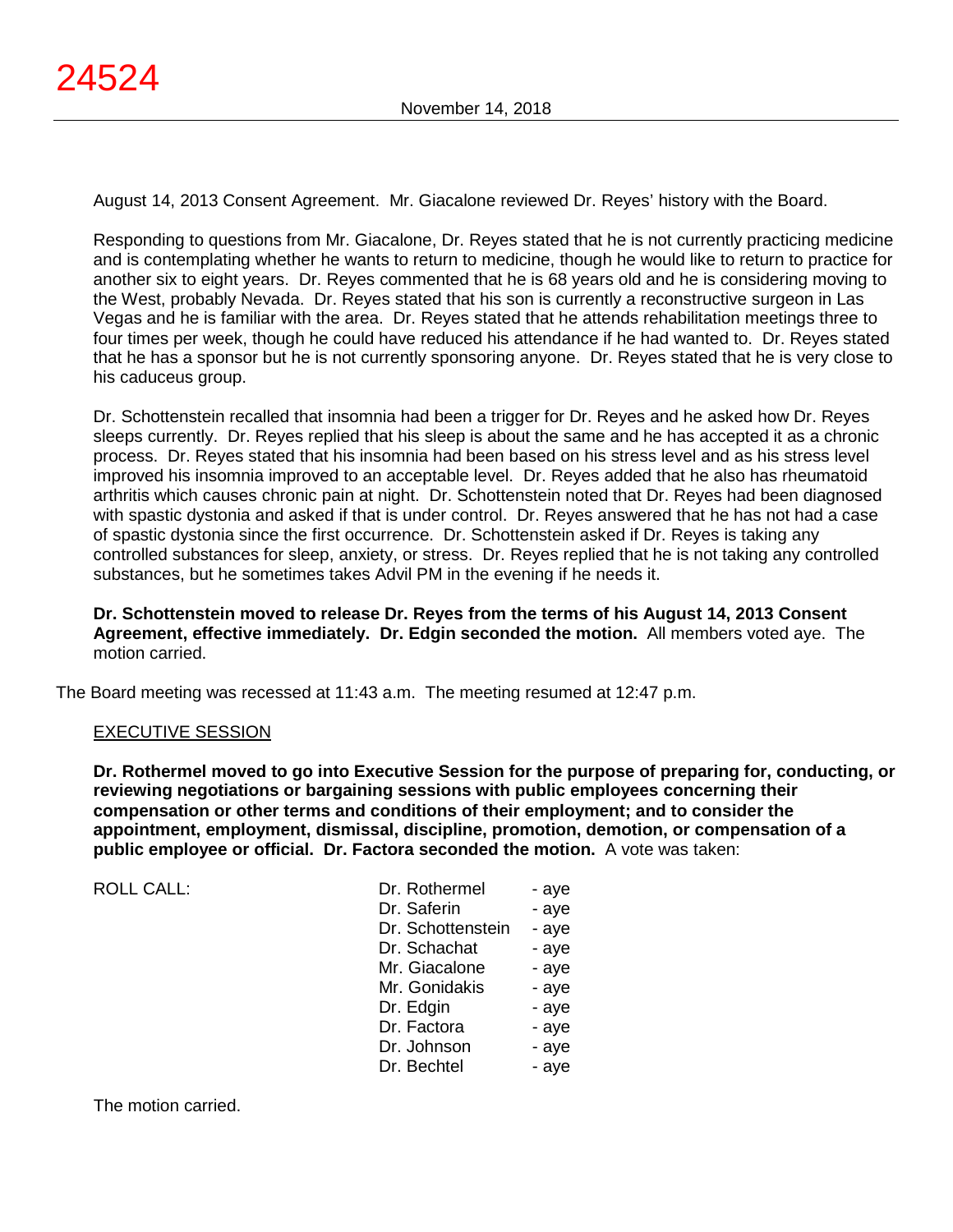Pursuant to Section 121.22(G)(3), Ohio Revised Code, the Board went into executive session with Mr. Groeber, Ms. Anderson, Mr. Fais, and Ms. Loe in attendance.

The Board returned to public session.

#### PRESENTATION BY SHAWN RYAN, M.D., M.B.A., F.A.S.A.M., PRESIDENT OF THE OHIO SOCIETY OF ADDICTION MEDICINE

Mr. Groeber thanked Dr. Ryan to agreeing to provide this presentation to the Board. Mr. Groeber stated that the Board's Secretary and Supervising member asked that the Board routinely invite an addictionologist to give the Board an update on the current state of addiction medicine. Dr. Ryan was grateful for the opportunity to address the Board.

Dr. Ryan provided an overview of addiction medicine in Ohio. Dr. Ryan thoroughly reviewed the medical basis of the disease of addiction, risk factors, and current treatments. Dr. Ryan noted that substance use disorders are not afforded the same amount of attention or resources as diabetes or cancer, despite the fact that a similar number of people are impacted. Dr. Ryan also discussed the Cincinnati Project, a cohesive effort by multiple stakeholders to address addiction through many different actions such as distributing Naloxone and expanding needle exchange programs. Dr. Ryan answered the Board members' questions regarding his program and additional ways to address substance use disorders among licensees.

The Board members applauded Dr. Ryan's presentation.

#### ADJOURN

**Dr. Saferin moved to adjourn the meeting. Dr. Edgin seconded the motion.** All members voted aye. The motion carried.

Thereupon, at 1:58 p.m., the November 14, 2018 session of the State Medical Board of Ohio was adjourned.

We hereby attest that these are the true and accurate approved minutes of the State Medical Board of Ohio meeting on November 14, 2018, as approved on December 12, 2018.

 $\sim$ 

Robert P. Giacalone, President

Nim G. Rokhumel MD

Kim G. Rothermel, M.D., Secretary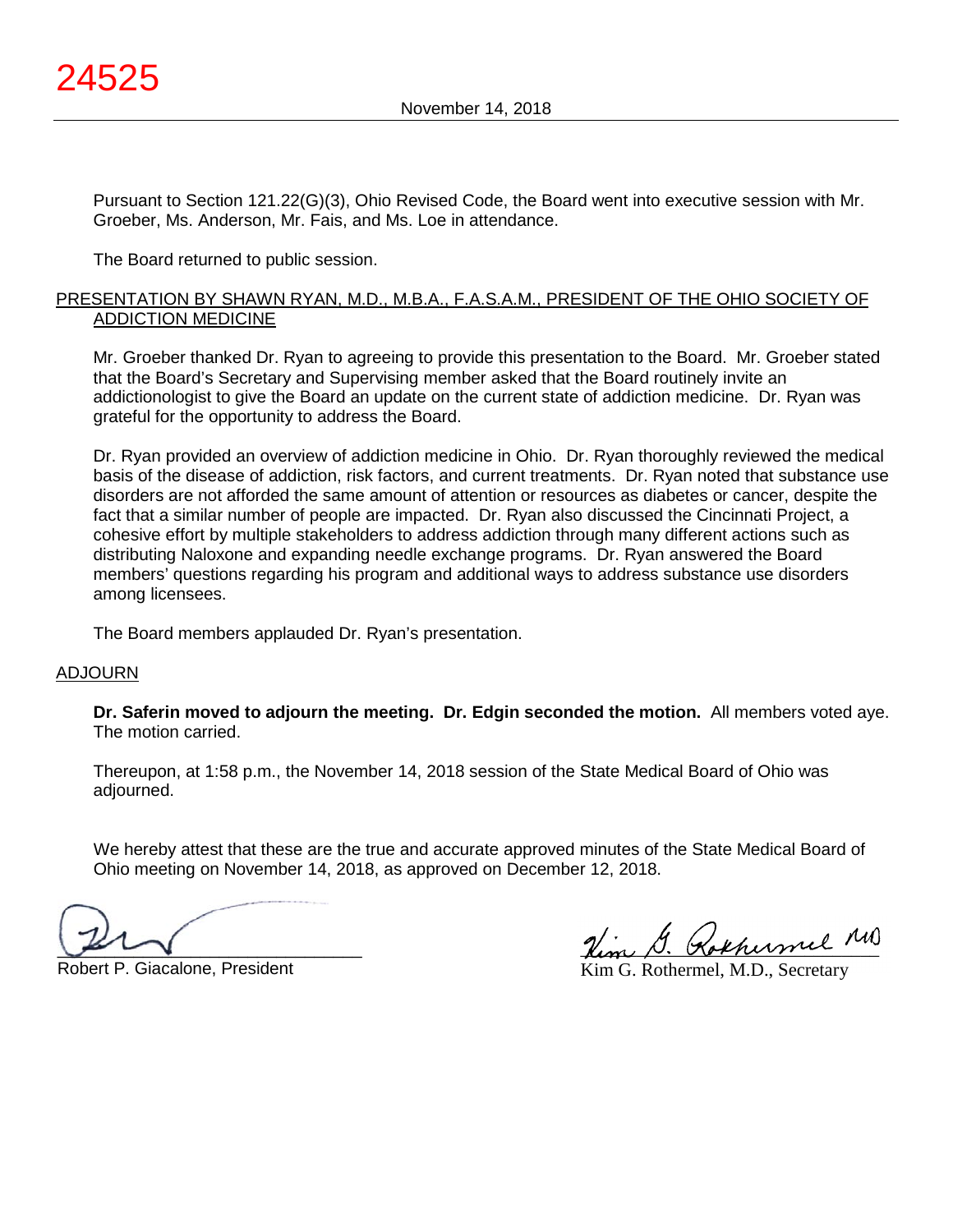# 24526



(SEAL)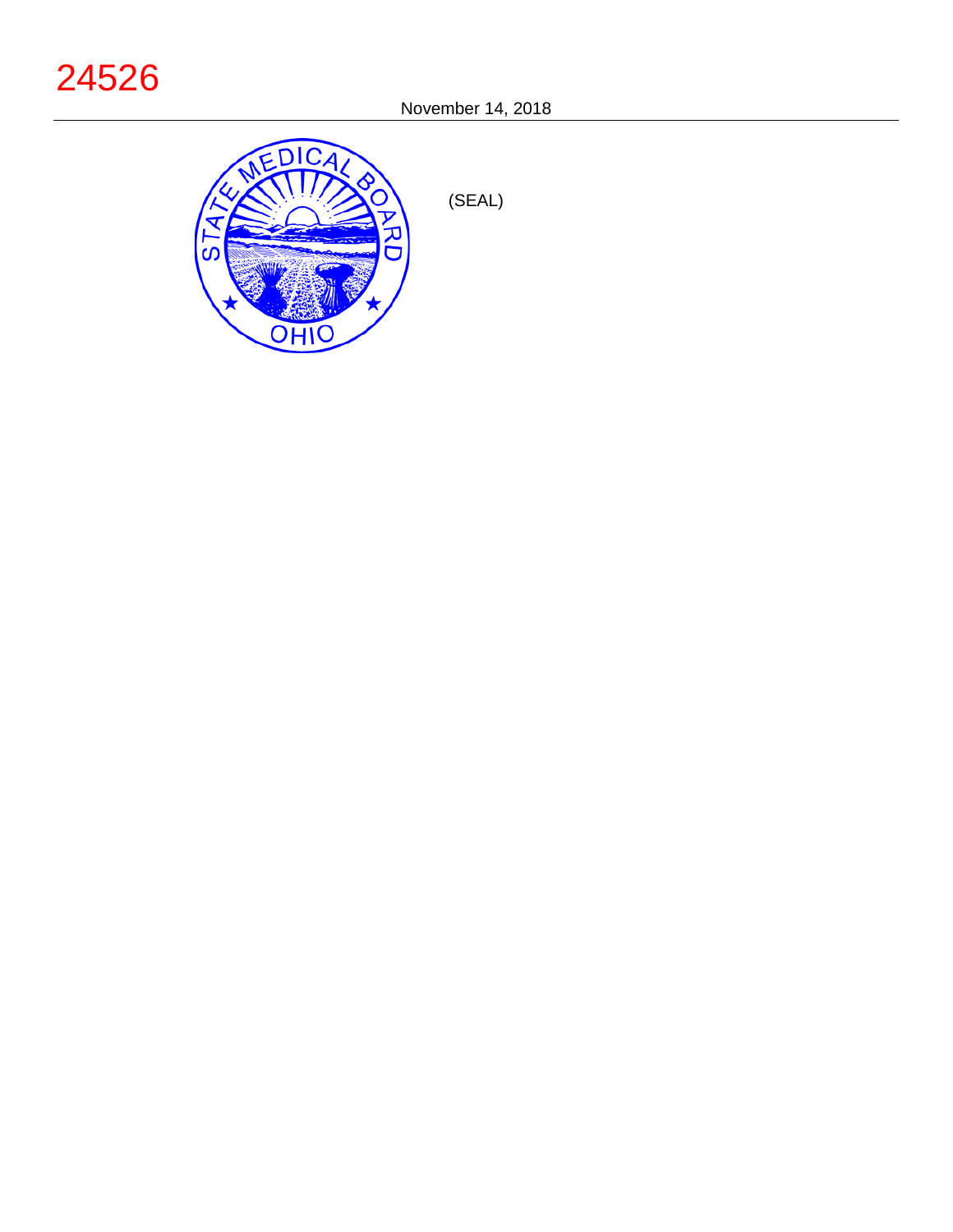#### State Medical Board of Ohio

## **LICENSURE COMMITTEE MEETING November 14, 2018 30 E. Broad St., Columbus, OH Room 318**

| <b>Members:</b>                 | Staff:                                          |
|---------------------------------|-------------------------------------------------|
| Bruce R. Saferin, D.P.M., Chair | Joseph Turek, Deputy Director of                |
| Kim G. Rothermel, M.D.          | Licensure/Renewal                               |
| Richard Edgin, M.D.             | Mitchell Alderson, Chief of Physician Licensure |
| Ronan M. Factora, M.D.          | Chantel Scott, Chief of Allied Licensure and    |
|                                 | Renewal                                         |
| Other Board members present:    | <b>Colin DePew, Assistant Attorney</b>          |
| Michael Schottenstein, M.D.     |                                                 |
| Mark A. Bechtel, M.D.           |                                                 |

Dr. Saferin called the meeting to order at 8:00 a.m.

#### **MINUTES REVIEW**

**Dr. Edgin moved to approve the draft minutes of October 10, 2018. Dr. Factora seconded the motion.** The motion carried.

#### **LICENSURE APPLICATION REVIEWS**

#### **Katrina Kemen, M.T.**

Dr. Saferin stated that Ms. Kemen has applied for restoration of her Ohio massage therapy license. Ms. Kemen has not held an active massage therapy license since her license, originally issued in July 2004, expired on August 31, 2007.

**Dr. Edgin moved to recommend approval of Ms. Kemen's request for Ohio licensure pending successful completion of the Massage and Bodywork Licensing Examination (MBLEX) within six months from the date of mailing of the Notice of Opportunity for a Hearing. Dr. Factora seconded the motion.** The motion carried.

#### **Allan Edward Gettys, M.T.**

Dr. Saferin stated that Mr. Gettys has applied for restoration of his Ohio massage therapy license. Mr. Gettys has not held an active massage therapy license since his license, originally issued in October 2009, expired on January 1, 2015.

**Dr. Rothermel moved to recommend approval of Mr. Gettys' request for Ohio licensure pending successful completion of the Massage and Bodywork Licensing Examination (MBLEX) within six months from the date of mailing of the Notice of Opportunity for a Hearing. Dr. Edgin seconded the motion.** The motion carried.

#### **Hamid Razavi, M.D.**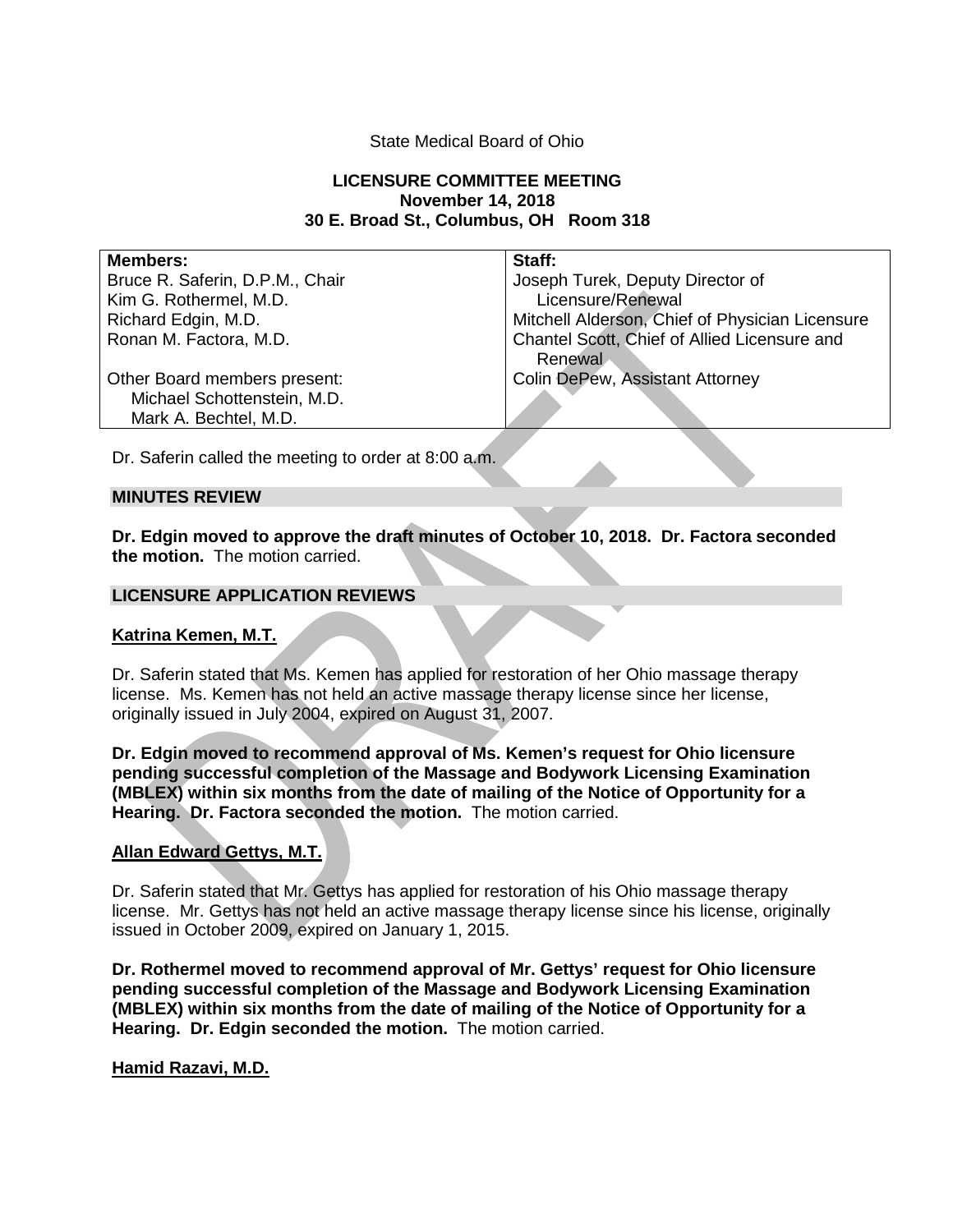Dr. Saferin stated that Dr. Razavi is requesting graduate medical education (GME) equivalency. Dr. Razavi graduated from Iran University of Medical Sciences in Tehran, Iran, in 2009. Dr. Razavi successfully completed six years of residency in neurosurgery at Clemens Hospital in Germany from 2010 to 2016. Dr. Razavi holds both German Board of Neurosurgery and European Board of Neurological Surgery certification.

Dr. Saferin continued that from 2016 to 2017, Dr. Razavi participated in a one-year research fellowship at the University of Pittsburgh Medical Center in neurological surgery/skull base surgery. Dr. Razavi then transferred to Cleveland Clinic and participated in a clinical fellowship in neurological surgery/oncology, followed by advanced endoscopic and open skull base surgery, a total of seventeen months. While these clinical fellowships are non-accredited, according to the Accreditation Council for Graduate Medical Education (ACGME), there is an accredited residency program in neurological surgery at the Cleveland Clinic.

**Dr. Edgin moved to recommend approval of Dr. Razavi's request that the Board deem his training and experience in Germany and the United States be equivalent to the twentyfour months of graduate medical education through the second-year level of GME so that he may be granted a license. Dr. Rothermel seconded the motion.** The motion carried.

# **STREAMLINE APPLICATION REVIEW PROCESSES**

Dr. Saferin stated that shortening the time required to issue licenses to eligible applicants can lead to positive economic and health care impact in Ohio. To that end, the Licensure staff has made proposals for the Committee's consideration to further reduce the Board's licensing time.

Mr. Turek asked the Committee to discuss the possibility of eliminating the requirement that at least six Board members vote to approve applicants. Mr. Turek stated that under the current system, a qualified applicant ready to be licensed today would have to wait 30 days until the next Board meeting to actually be licensed. Mr. Turek suggested that the Board consider realtime licensure or licensure by approval of the Secretary and Supervising Member of the Board.

Dr. Saferin opined that it seems unnecessary to delay licensing a qualified applicant, especially considering that the Board members cannot look at every application anyway. Dr. Saferin stated that the Board relies on its excellent Licensure staff to verify applicants' qualifications. Dr. Saferin noted that currently expedited licensure is approved by the Secretary and Supervising members, so there is precedent for not requiring six votes for licensure. Mr. Turek added that training certificates and special certificates also do not require six votes from the Board.

Dr. Edgin asked if this proposal would require a change in statute. Mr. Turek replied that if the Committee and Board approves the proposal, it would need to seek a change in statute.

Dr. Factora asked what the original rationale was for requiring six votes to license an applicant. Dr. Saferin answered that the requirement was put in place many years ago. Dr. Factora stated that the six-vote requirement seems to be a part of the statute that is now obsolete. Dr. Factora asked if any Board member objected to an applicant on the applicant list that the Board approves each month. Dr. Rothermel replied that in her years on the Board, there has been only one instance of a Board member asking questions about an applicant. In that instance, the Board member had known the applicant when the applicant was in medical school. Dr. Rothermel noted that the Board approved that applicant. Dr. Rothermel opined that the only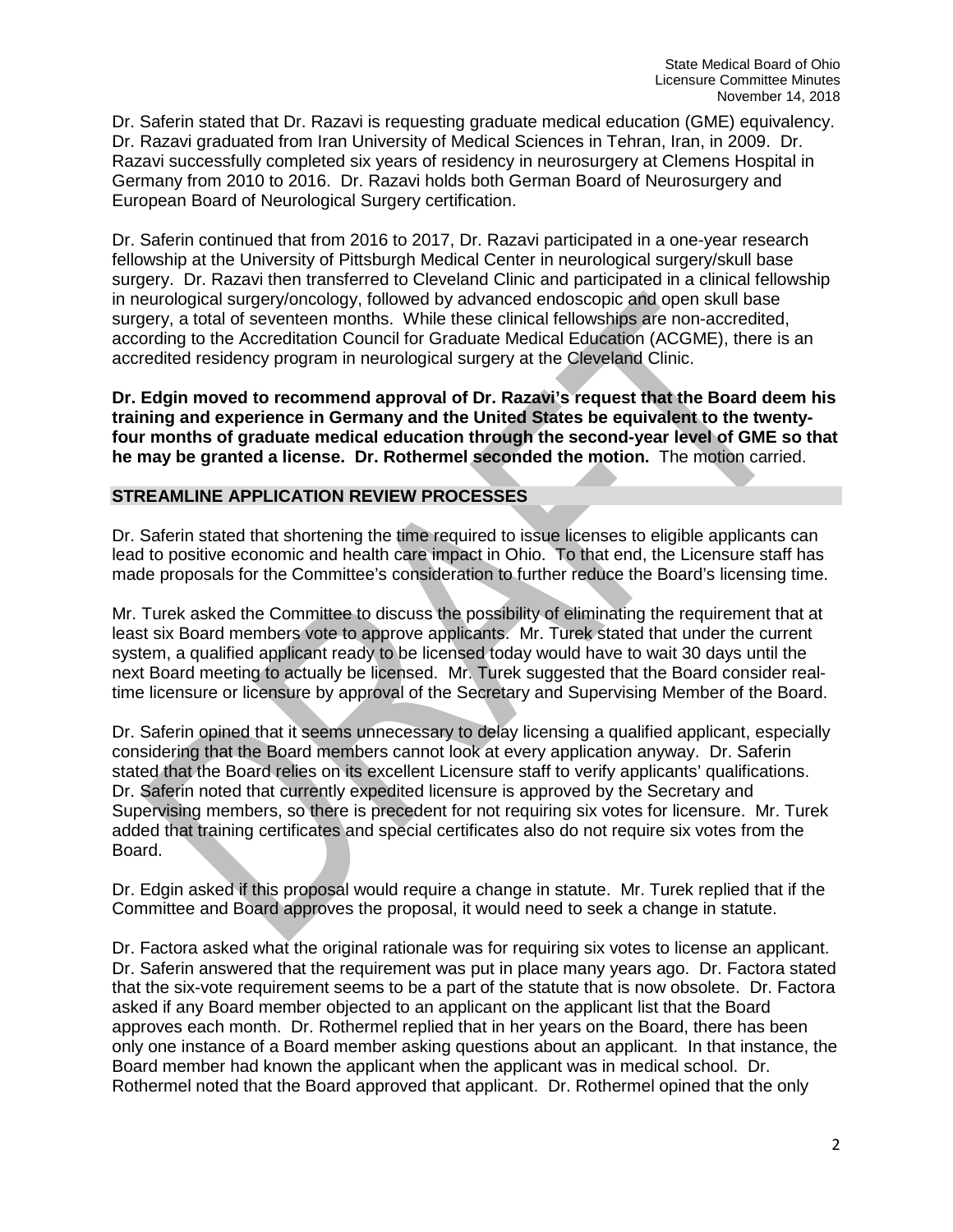way a Board member would have questions about an applicant is if they personally knew the applicant.

Dr. Schottenstein asked what kind of system for approval of licensure would be put into place if the Legislature removed the six-vote requirement. Dr. Saferin replied that there are two choices for a new system: 1) Real-time licensure, in which licensure is approved upon verification of qualifications by the Licensure staff, or 2) approval by the Secretary and Supervising Member on a weekly or twice-weekly basis. Dr. Saferin stated approval by the Secretary and Supervising Member involves simply looking at and approving a list provided by the Licensure staff. Dr. Saferin stated the real-time licensure could greatly reduce licensure time, which would lead to economic impact and greater access to patient care.

Dr. Schottenstein commented that he had envisioned a process whereby licensure is provisionally approved by the staff and that provisional approval is later ratified by the Board. Mr. Turek stated that such a system was considered, but it produces an awkward period between the provisional approval and the Board approval. Dr. Schottenstein opined that if six votes will not be required, then he would support a real-time approach.

Dr. Bechtel stated that the Board's primary goal is to protect the public. Dr. Bechtel stated that as long as public protection is not compromised in any way, he is supportive of the proposal. Dr. Bechtel stated that there is a conflict or concern with an application, it would still go to the Licensure Committee and the full Board. Mr. Turek agreed and added that the Board will still retain the ability to vote to deny a license.

# **Dr. Edgin moved to approve Board staff to pursue legislative amendments to eliminate the six-vote requirement to issue a license. Dr. Factora seconded the motion.** The motion carried.

Mr. Turek stated that if the Legislature approves the change and the Board chooses a real-time licensing system, then there would need to be consideration of whether the expedited licensure statute needs to be revised. Mr. Turek stated that expedited licensure will become less appealing as the time for regular licensing processing is reduced, but expedited licensure could continue as a concierge service in which the staff does most of the legwork for the applicant.

# **LICENSURE APPLICANTS BOARD LIST PROCESS**

Dr. Saferin stated that the Licensure staff has proposed alterations to the Board applicant lists process so that the lists will only be provided as a handout to Board members at the Board meeting and not before. The proposal also recommends eliminating the medical school and residency information on the list. Dr. Bechtel commented that it is interesting for Board members to review the list and look at the medical schools, but listing that information has no impact of significance. Dr. Bechtel stated that it takes time for the staff to list that information and it would be more efficient to eliminate that requirement. Dr. Factora agreed.

**Dr. Saferin moved to approve that the Board's applicant list process be changed so that the applicant lists are provided as a handout on Board meeting day, and to eliminate the applicants' education and training information from the lists. Dr. Factora seconded the motion.** All members voted aye. The motion carried.

# **ADJOURN**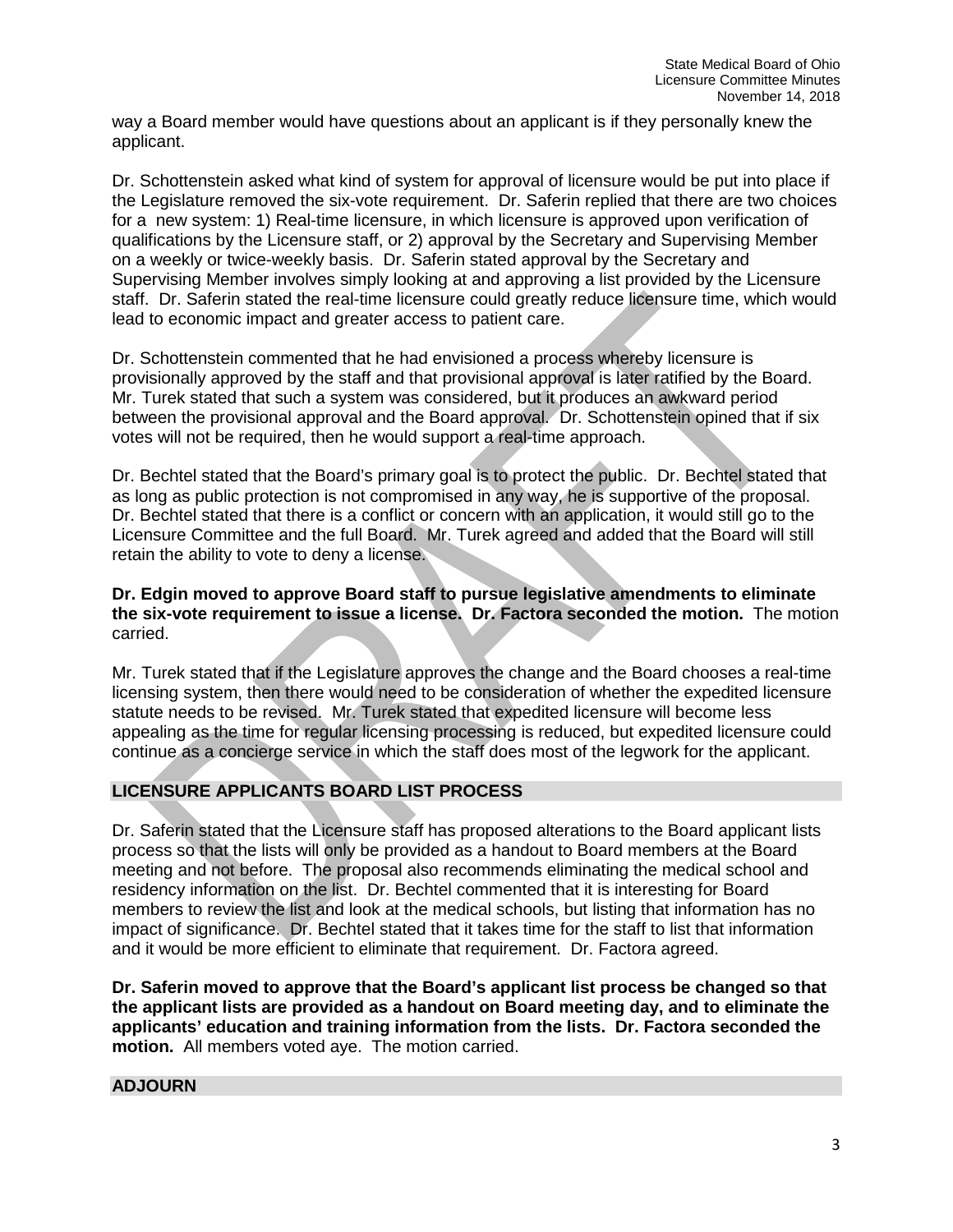**Dr. Edgin moved to adjourn meeting. Dr. Factora seconded the motion**. The motion carried.

The meeting adjourned at 8:29 a.m.

Bruce R. Saferin, D.P.M. Chair

blt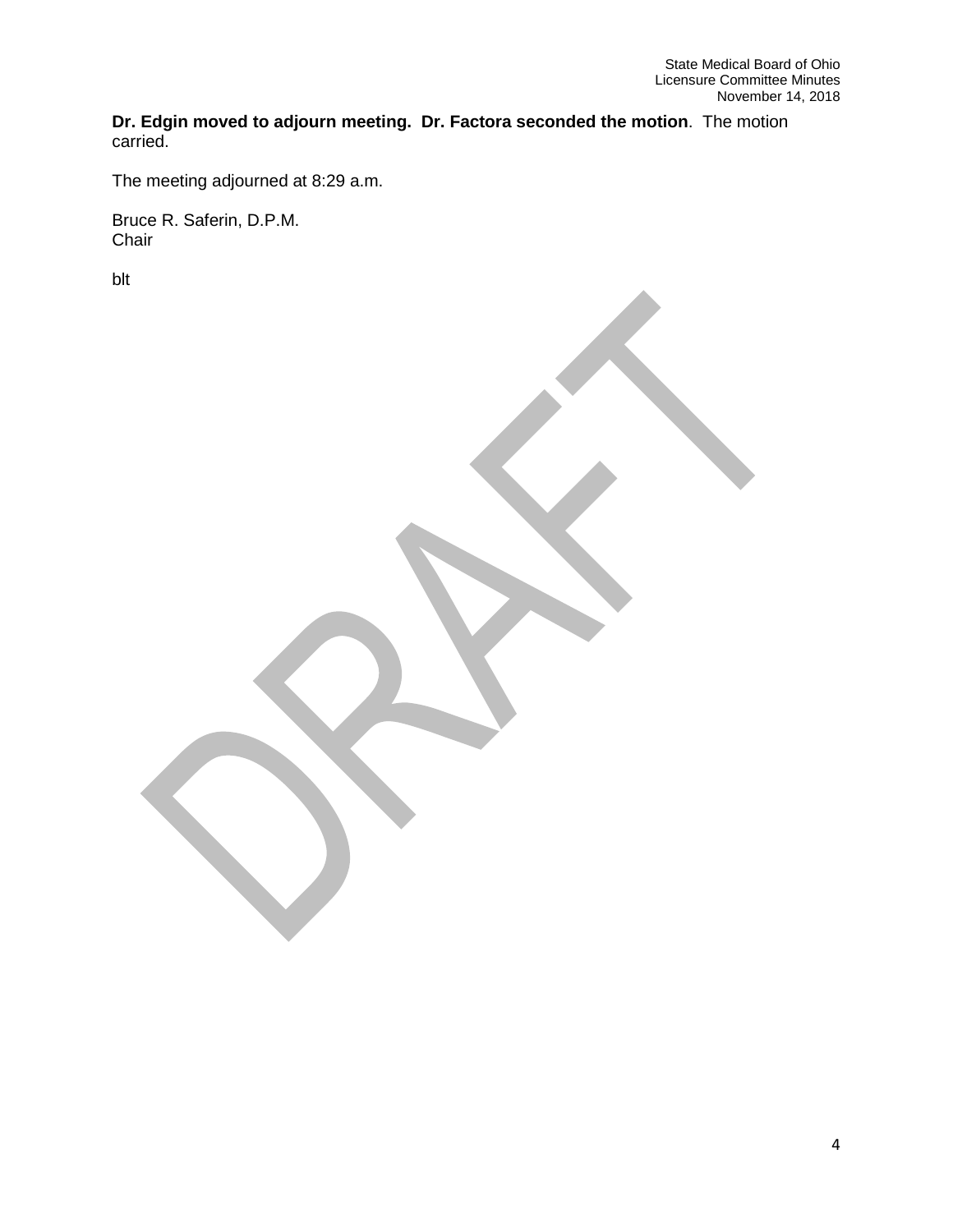# State Medical Board of Ohio

## **FINANCE COMMITTEE MEETING November 14, 2018 30 E. Broad St., Columbus, OH Room 318**

| <b>Members:</b>                    | Staff:                                     |
|------------------------------------|--------------------------------------------|
| Michael Schottenstein, M.D., Chair | A.J. Groeber, Executive Director           |
| Bruce R. Saferin, D.P.M.           | Susan Loe, Director of Fiscal and Human    |
| Richard A. Edgin, M.D.             | Resources                                  |
| Michael L. Gonidakis, J.D.         | Tessie Pollock, Director of Communications |
|                                    |                                            |

Dr. Schottenstein called the meeting to order at 8:35 a.m.

#### **MINUTES REVIEW**

**Dr. Saferin moved to approve the draft minutes of October 10, 2018. Dr. Edgin seconded the motion.** The motion carried.

## **FISCAL UPDATE**

Dr. Schottenstein stated that the Board's revenue in September 2018 was \$1,296,800, a substantial increase from the \$810,142 of revenue from the previous month. Dr. Schottenstein noted that due to the renewal schedule, the September of even-numbered years is the Board's highest revenue month. Dr. Schottenstein further noted that the Board now sends renewal reminders to licensees three months in advance instead of six months, which has compacted the revenue schedule and contributed to the Board's 24% year-to-date increase in revenue.

Dr. Schottenstein stated that the Board's cash balance is \$5,539,228, which is a record for the Board. The net revenue for September 2018 was \$599,456, which is not a record but is on the high end of the range that the Board usually sees per month. The net revenue since the beginning of Fiscal Year 2019 is \$1,073,098.

Dr. Schottenstein stated that there has been a 0.2% decrease in the Board's expenditures year-todate. Dr. Schottenstein stated that this decrease is partially a function of the fact that the Board currently has ten staff vacancies. Dr. Schottenstein stated that at this time, about 40% of the Board's staff is eligible for some form of retirement and some staff members are taking advantage of that. Dr. Schottenstein stated that some positions that are vacated may not be filled immediately and that increased levels of efficiency can minimize the need for additional staff.

In response to a question from Mr. Gonidakis, Mr. Groeber and Ms. Loe briefly outlined the issues involved with hiring a new staff member to replace one who is retiring. Mr. Groeber stated that a new person who is not already employed by a State agency would be paid at a lower rate than who had retired at or near the top of the pay range for that position.

#### **ACCOUNTS RECEIVABLE**

Dr. Schottenstein stated that the Board has collected \$4,000 in fine payments since the last meeting. The Board has also received \$56.67 in collections from a payment plan from one of the Board's licensees. Dr. Schottenstein noted that non-disciplinary fines from continuing medication education (CME) violations have become a substantial source of review and virtually all of those fines are paid in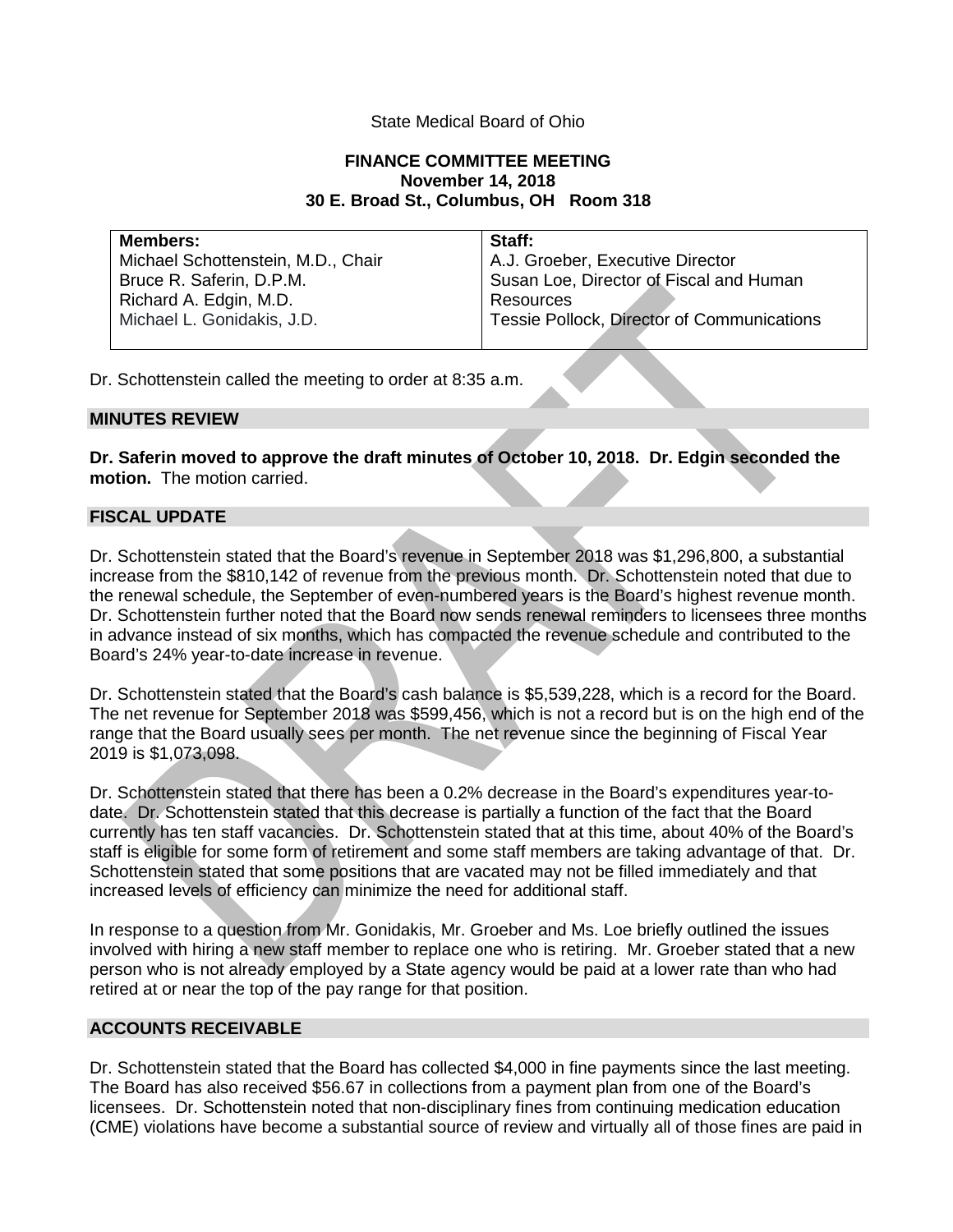full. Dr. Schottenstein further noted that only two licensees have been fined for pain clinic violations and those fines are not expected to be paid; one of the licensees went to Pakistan and the others has gone bankrupt.

## **STATE AUDIT**

Dr. Schottenstein stated that the Medical Board underwent a routine audit by the State Auditor's office. In a letter dated October 10, 2018, Auditor of State David Yost indicated that there were no instances of noncompliance or internal control weaknesses that needed to be communicated to the Board members.

Mr. Gonidakis congratulated Mr. Groeber and the staff on having a clean audit. Dr. Saferin agreed. Mr. Groeber noted that it is the third clean audit in a row for the Board.

## **EDUCATION AND OUTREACH**

Ms. Pollock stated that the Board has ended its agreement with the CityScene Publishing Group, and the Board members are generally supportive of continuing the magazine in some form. Ms. Pollock stated that after reviewing a number of possibilities, two main options have been identified for further discussion. One option is for the Board to publish the magazine itself, printing and mailing it through the State Printing Office. This option would give the Board complete editorial control and there would be no advertisements in the magazine. Ms. Pollock stated that this option is quite expensive, at \$14,000 for 10,000 copies per edition. Mr. Groeber noted that a digital copy of the previous magazine had been emailed to all the Board's licensees and a paper copy was sent to all licensee business addresses.

Ms. Pollock continued that the second option involves the vendor Publishing Concepts, which produces the Nursing Board's magazine as well as magazines for other regulatory agencies in other states. Ms. Pollock stated that Publishing Concepts will print the magazine at zero cost to the Board and they will sell advertising in the magazine. Ms. Pollock stated that Publishing Concepts would evaluate addresses and bundle deliveries of multiple issues to a single business address. Ms. Pollock stated although this would be a zero-cost magazine, Publishing Concepts has asked that the Board contribute financially to the first four editions since it would be a new publication and advertisers have not yet been identified. Responding to a question from Dr. Saferin, Ms. Pollock opined that an appropriate cost to the Board would be \$5,000 per edition, totally \$20,000 for the first year, after which it would be zero cost to the Board.

Mr. Groeber commented that one of the positive aspects of the magazine produced by CityScene was the high-quality paper stock and the glossy cover, both of which encouraged people to pick it up and read it. Ms. Pollock stated that Publishing Concepts uses high-quality paper stock, while the stock used by the State Printing Office could be upgraded. Ms. Pollock stated that she will obtain samples of paper stock from each of the publishers.

# **BOARD DOCUMENT AND MEETING MANAGEMENT SOFTWARE**

Ms. Pollock stated that she has been in discussions with Passageways OnBoard regarding a system for organization of Board meeting materials on a secure website for Board members. The proposal from Passageways is for \$7,100, which includes a \$6,600 annual fee and a one-time \$500 activation fee. Ms. Pollock stated that if the Board chose to contract with Passageways, they would team up with the Board's staff to train Board members in using the OnBoard system.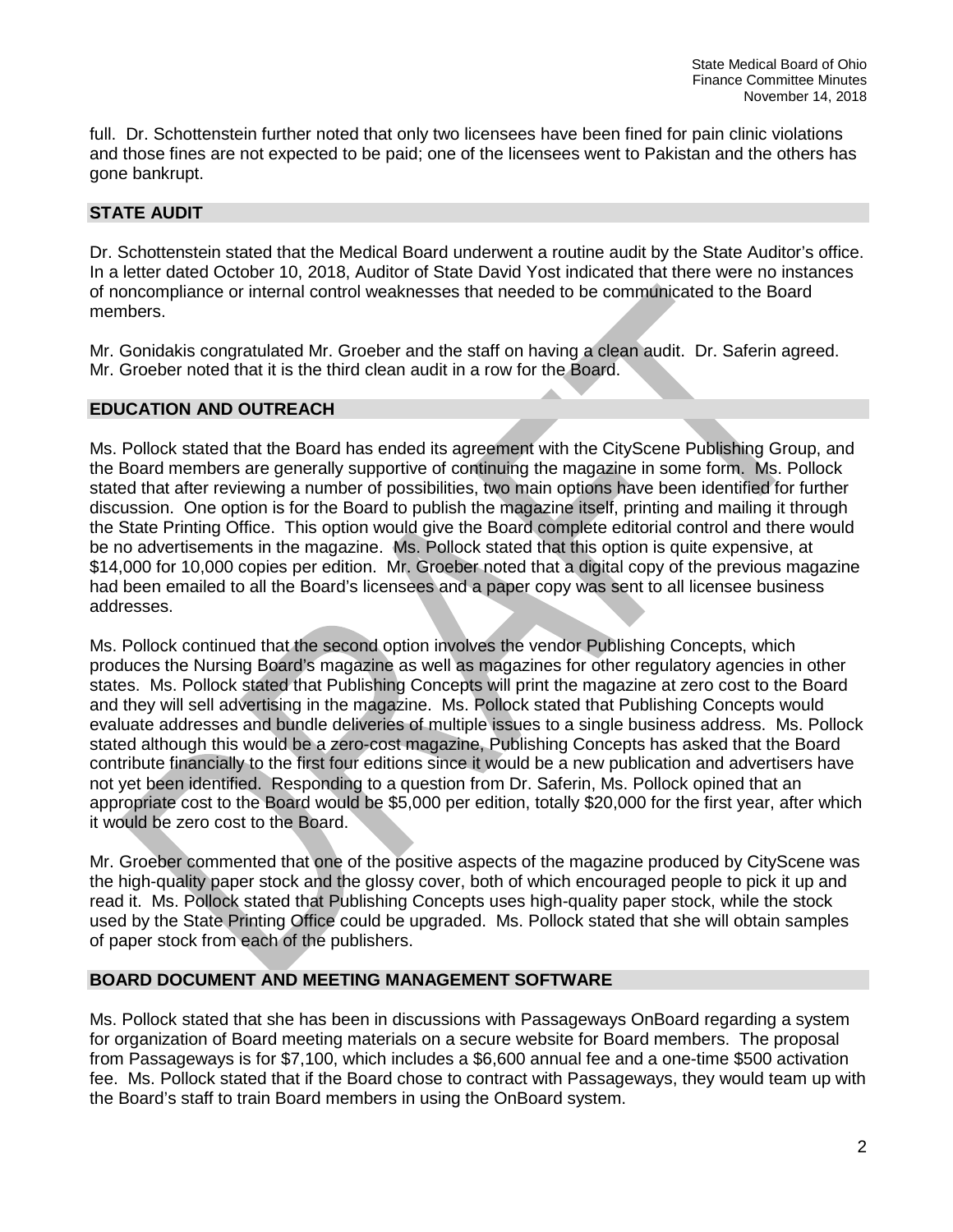The Committee thoroughly discussed the OnBoard system as compared to the current SharePoint system that is used by most Board members. Ms. Pollock recommended entering into a one-year contract with Passageways and continue to use SharePoint as a back-up in case the OnBoard system does not work out. Ms. Pollock noted that the Board in currently in a three-month free trial with OnBoard.

Dr. Schottenstein commented that he has seen the OnBoard system and found it to be a fairly efficient process and more intuitive than SharePoint. Dr. Schottenstein further recalled that OnBoard is a less expensive system than SharePoint. Dr. Schottenstein opined that Board members should have an opportunity to use OnBoard before the Board commits to a contract.

After further discussion, the Committee agreed that Board members should use OnBoard for an upcoming Board meeting to see if it suits their needs.

## **TRAUMA-INFORMED CARE TRAINING**

Ms. Pollock stated that the Board investigators and attorneys have undergone trauma-informed care training, which concerns how to have appropriate interactions with individuals who have experienced trauma such as sexual assault. Mr. Groeber stated that the Attorney General's office is now recommending that all Board staff who may interact with individuals who have experienced trauma undergo this training as well.

## **FDA MEETING**

Mr. Groeber stated that the meeting with the Commissioner of the Food and Drug Administration (FDA) went very well. Mr. Groeber stated that the FDA is very intrigued by the ICD-10 data that the Board is now gathering, which they have not seen from another state. Mr. Groeber stated that the Board will have follow-up discussions with the FDA.

# **ADJOURN**

**Dr. Saferin moved to adjourn meeting. Dr. Edgin seconded the motion**. The motion carried.

The meeting adjourned at 9:00 a.m.

Michael Schottenstein, M.D. **Chair** 

blt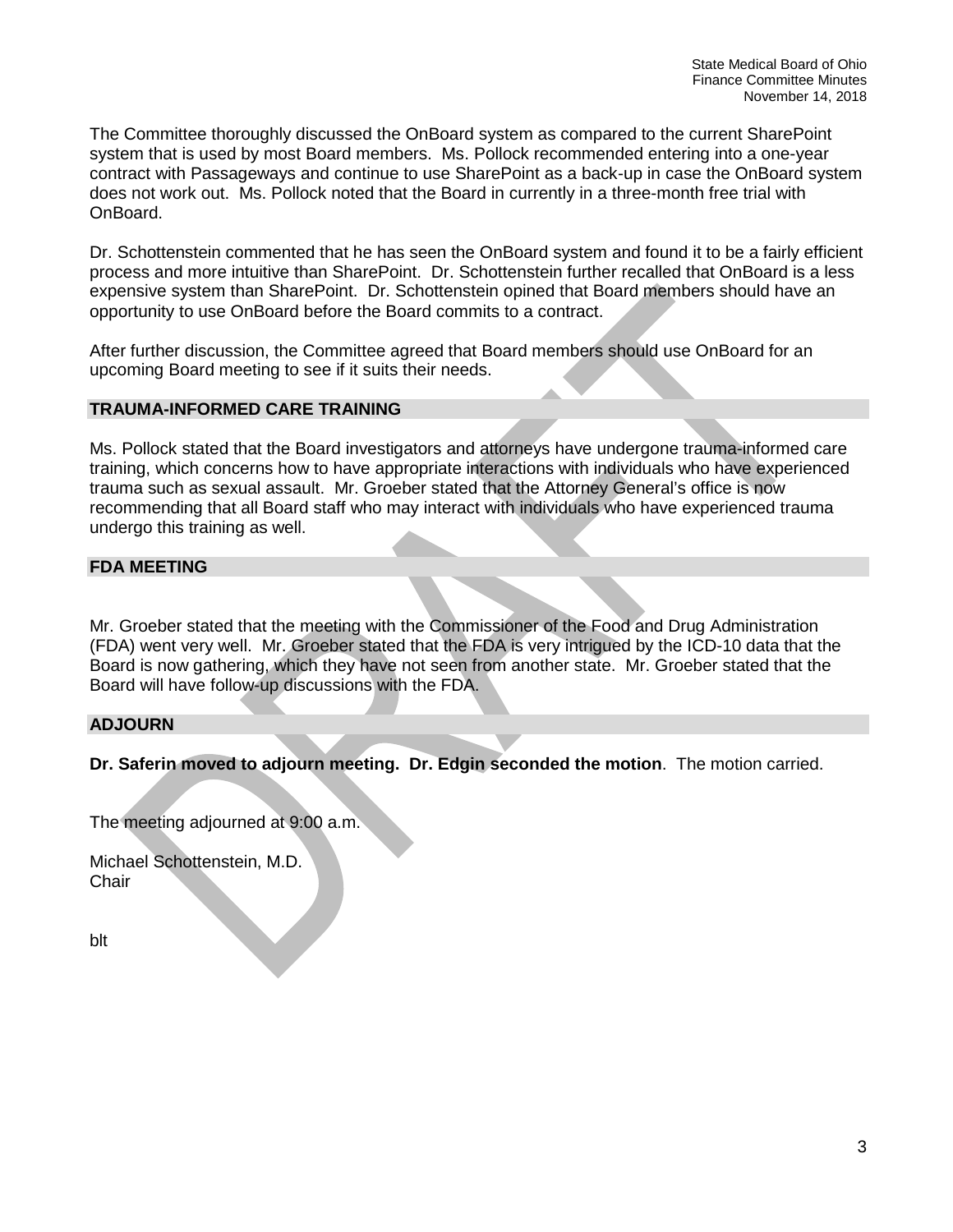## State Medical Board of Ohio

#### **POLICY COMMITTEE MEETING November 14, 2018 30 East Broad Street, Columbus, OH 43215, Room 336**

| <b>Members:</b>                     | Staff:                                            |
|-------------------------------------|---------------------------------------------------|
| Andrew P. Schachat, MD              | A.J. Groeber, Executive Director                  |
| <b>Robert Giacalone</b>             | Kimberly Anderson, Chief Legal Counsel            |
| Mark. A. Bechtel, MD                | Sallie J. Debolt, Senior Counsel                  |
|                                     | Nathan Smith, Senior Legal and Policy Counsel     |
|                                     | Tessie Pollock, Director of Communication         |
| <b>Other Board Members present:</b> | Joan Wehrle, Education & Outreach Program Manager |
| Kim G. Rothermel, MD                | Jonithon LaCross, Director of Public Policy and   |
| Michael Schottenstein, MD           | <b>Government Affairs</b>                         |
| Sherry Johnson, DO                  | David Fais, Assistant Executive Director          |
| Ronan Factora, MD                   | Tim Norris, Enforcement Attorney                  |
| <b>Bruce Saferin, DPM</b>           | Rebecca Marshall, Chief Enforcement Attorney      |
| Richard Edgin, MD                   |                                                   |
|                                     |                                                   |

Mr. Giacalone called the meeting to order at 9:15 a.m. He said we were changing the agenda sequence today as we have representatives from the Pharmacy Board present to discuss the Pharmacy Consult Agreement rules.

## **PHARMACY CONSULT AGREEMENT RULES**

Guests attending the meeting from the State of Ohio Pharmacy Board included Steven Schierholt, Executive Director; Cameron McNamee, Director of Policy and Communications, and Jenni Wai, R.Ph.,Chief Pharmacist. Ms. Wai explained that she is the Chief Pharmacist for the Board of Pharmacy. Before this position she had worked in the institution setting for about 20 years. She also has experience in the retail setting as well as a consulting pharmacist. Mr. McNamee said that he is the Director of Policy and Communications for the Board of Pharmacy. He drafted the rules and works through the rules process to the final end point.

Ms. Anderson said that the agenda materials include information from Dr. Schottenstein and Dr. Factora asking some questions following our discussion of the draft rules last month.

Ms. Anderson said that it would be helpful to talk about examples of consult agreement used in the institutional setting versus the retail setting, particularly the types of drugs used, and the types of diagnosis or conditions treated through consult agreements.

Ms. Wai reported that consult agreements between the physician and pharmacist are used more frequently in the institutional setting than the retail setting. Within the institutions there is a usually a group of physicians that can work with the pharmacist. Renal dosing and Vancomycin dosing are common. Since Joint Commission standards address antimicrobial stewardship, making sure that appropriate antibiotics are used according to cultures and sensitivity results are very common. Total parenteral nutrition(TPN) management and Coumadin management are other examples as well.

In the ambulatory care setting, the Pharmacy Board has seen anti-coagulant (Coumadin) dosing, diabetes education and management, hypertension clinics, and smoking cessation clinics. She said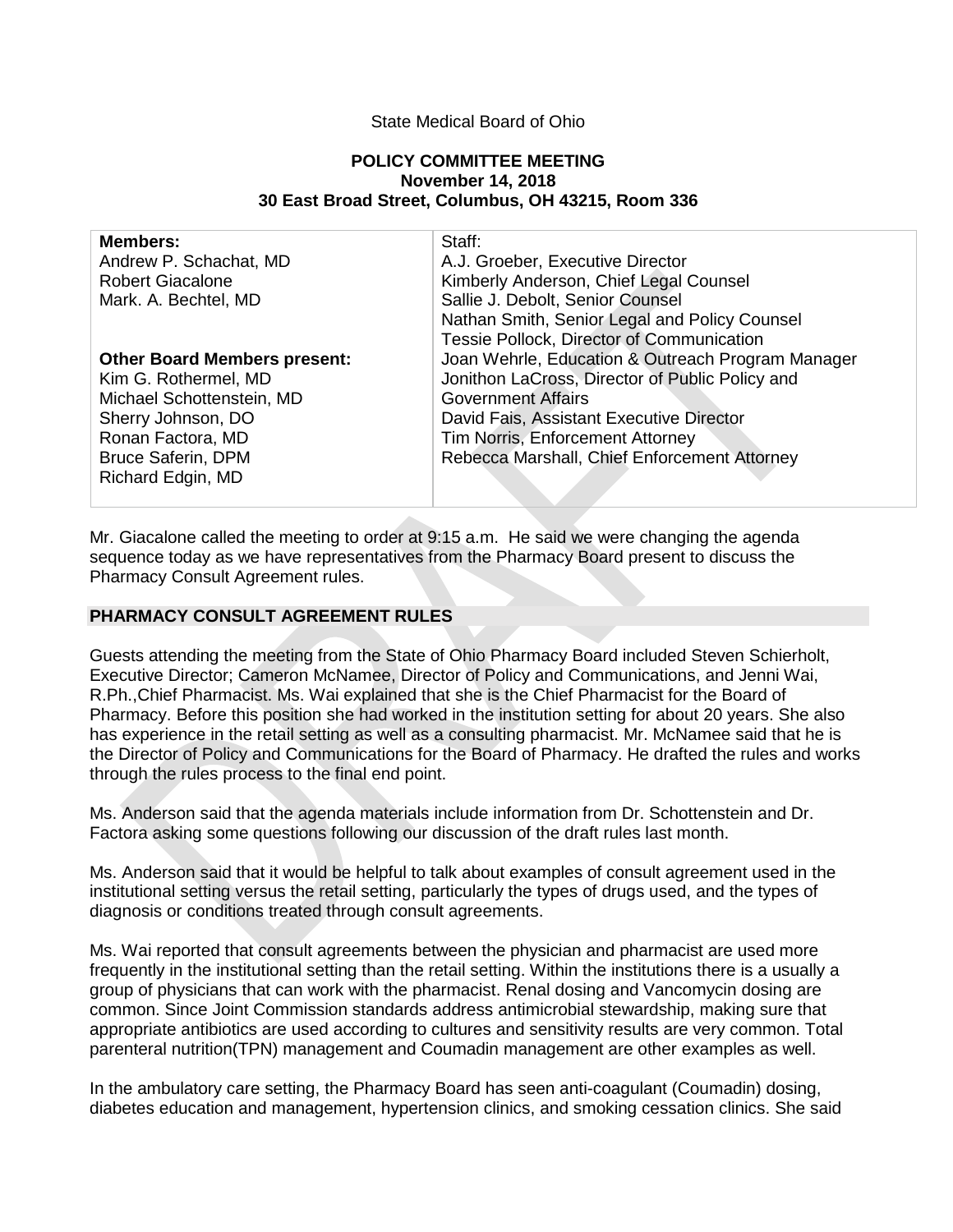they are not seeing consult agreements used as much in the retail setting except in a rural setting where there may be one physician practice working with a pharmacist. Otherwise each pharmacy would have to have its own consult agreement with each physician. That's why consult agreements are used more in institutional or ambulatory care settings.

Mr. McNamee said that the reason you don't see consult agreements in the retail setting very much is that prior to the law change a few years ago, the law had been structured for institutional facilities. It was not structured to go beyond that, but the law change that occurred did open it up. Practically speaking, it is hard to implement in the retail setting.

Dr. Bechtel reported that he is in an institutional setting at Ohio State and they work with institutional pharmacists and they work with community as well as they have a large outpatient practice. In an institutional setting it is very easy to communicate between the physician and the pharmacist through the electronic medical record and it is all protected information. He asked how HIPAA info is protected if you are just sending it back and forth through regular email. Dr. Bechtel said that when the same EHR is used you have access to lab reports and test results so that it is easy to communicate. However, he has concerns about HIPAA violations in the retail setting and whether the retail pharmacist has access to lab studies to make dosing decisions.

Dr. Schottenstein asked if we were viewing the pharmacy consult rules as encompassing both the institutional and the retail setting or are we going to need to have additional criteria for the institutional setting.

Mr. McNamee said the desire of the legislature was to allow the consult agreement to cross any setting so that you have the physician/pharmacist relationship then you set any boundaries for it. With respect to HIPAA, all pharmacies are required to follow HIPPA. The Board of Pharmacy has specific rules addressing patient confidentiality.

Mr. McNamee said that the Board of Pharmacy felt that one set of rules would define the parameters for institutional and retail settings. Ultimately, it is the doctor's responsibility to define what the pharmacist can do, how it is to be done, how to communicate with doctor, and how frequently to communicate with doctor.

Dr. Schachat asked if the consult agreements are with a pharmacist or are they with a pharmacy at a specific address, such as CVS, or can the patient go to any pharmacist at any CVS. Mr. McNamee said it is structured so that the doctor can consult with a pharmacist or a physician group practice can consult with a group practice of pharmacists.

Ms. Wai commented that a consult agreement can be structured to include any pharmacist employed in an institution that has had specific training, and that often requires approval of the training by the institution's Pharmacy and Therapeutics Committee or a credentialing process.

Mr. McNamee said that the Pharmacy Board rules state the consult agreement can be between an individual physician and pharmacist; physician or pharmacist practice groups; or identification based on institutional credentialing or privileging.

Dr. Bechtel said that if you look at the documents, it implies that the pharmacist involved in the consult agreement has expertise or training in the specific disease process they are working with. He asked how the expertise or training could be vetted. Ms. Wai said that in most institutions, the training is usually determined by the institution's Pharmacy and Therapeutics (P&T) Committee. The P&T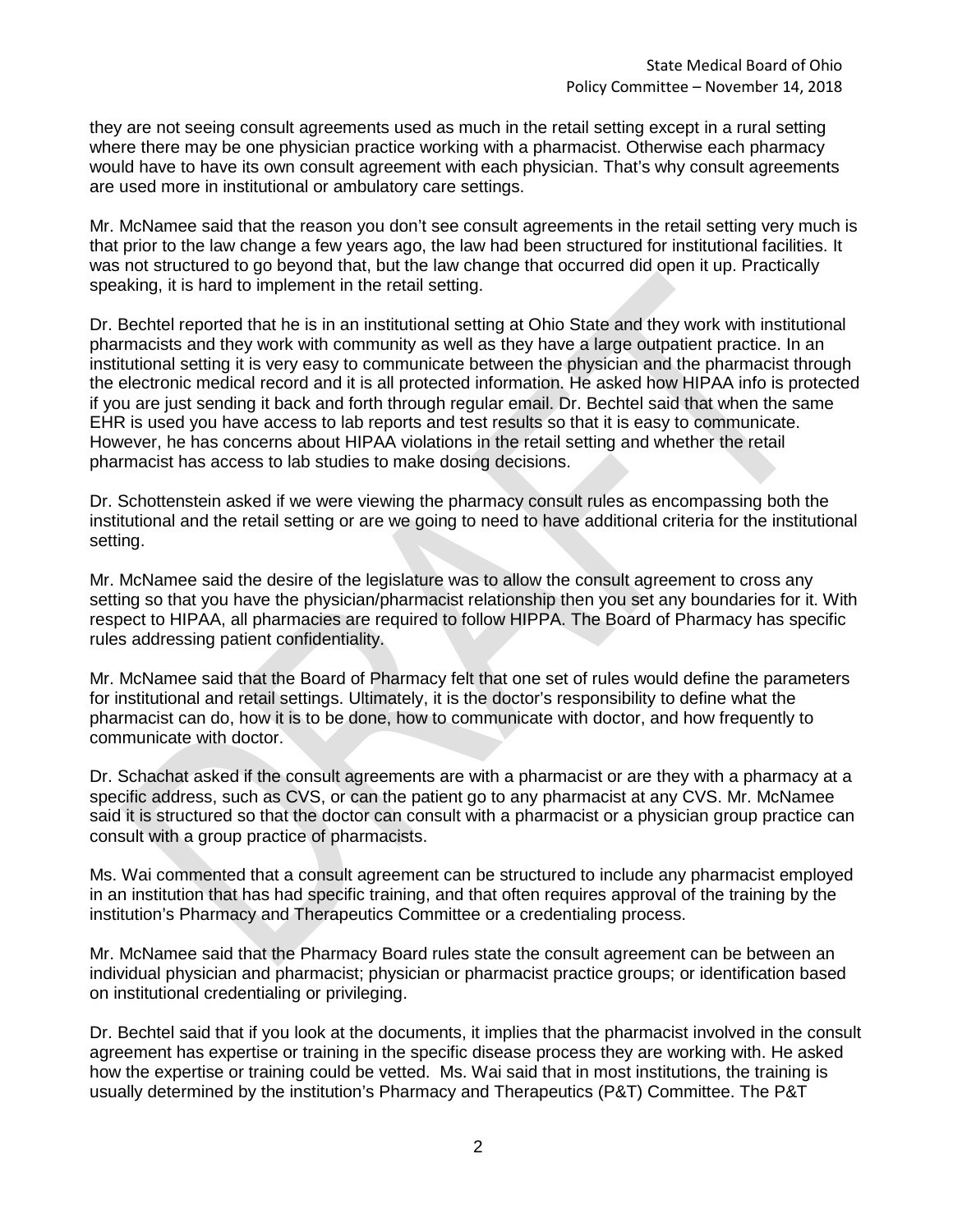Committee determines the relative experience and training required. For instance, for diabetes medication management, the pharmacist may have to complete diabetes education training. In other situations, such as palliative care, national guidelines are followed, and completion of the required training is clearly documented. The consult agreement will spell out the resources, define the guidelines, specify any testing required, and define the training required which may include some type of recognized certification, institutional in-service training, or institutional credentialing and privileging. Some larger institutions may require the pharmacist to have a PGY-1 or PGY-2 pharmacy residency or some other type of requirement.

Dr. Bechtel said the pharmacists at Ohio State go through a one-year internship/residency in specific areas such as infectious disease control. He understands how consult agreements can work in an institution, but he has more concern with the retail setting. He asked if a retail pharmacist has similar training and credentials.

Mr. McNamee responded that the physician would set the training requirements for the pharmacist. Rule 4729: 1-6-02 (k) requires that the consult agreements include training and experience criteria for managing pharmacists. The criteria may include privileging or credentialing, board certification, continuing education or other training requirements. The consult agreement shall include a process to verify that the managing pharmacist meets the specified criteria. He reported that the Ohio Board of Pharmacy recognizes many pharmacist specialties.

Dr. Rothermel said that there are several EHR systems, and lab results would be needed to help a patient with diabetes management. Is it expected that the pharmacy computer system will talk with the practice EHR in order to access the lab information for that patient? Will the patient will be allowed to take a printed lab slip to the pharmacist to show what the patient's lab values are that month? She sees this as a potential obstacle in communication.

Mr. McNamee said these are the types of challenges that would have to be addressed in the retail setting. He reported that the pharmacist has authority to order blood and urine testing if it is authorized in the agreement then the lab results could be sent to the pharmacist. But the agreement can specify how the information is handled between the physician and the pharmacist.

Dr. Bechtel asked if the Pharmacy Board has identified any conditions or diagnosis that the Pharmacy Board would feel uncomfortable with a pharmacist manage such as pain management? Are there any DEA restrictions?

Mr. McNamee reported that the rules contemplate the ability for a pharmacist to become a midlevel practitioner, but they would have to obtain their own DEA number. A pharmacist can't use the institutional DEA as it is prohibited in DEA regulations. A pharmacist could only do pain management as a midlevel practitioner; however, the Pharmacy Board does put a bit more scrutiny on that. Mr. McNamee said that the Pharmacy Board requires the pharmacist to obtain a controlled substance registration from the Pharmacy Board and to submit the consult agreement for review. If the consult agreement is approved by the Pharmacy Board, then the pharmacist can apply for a DEA registration as a midlevel practitioner. They are required to comply with the Medical Board's prescribing rules, just like PAs. Although this is an option for pharmacists, it may not be practical in certain settings as the pharmacist must issue their own prescription and many insurance companies do not recognize pharmacists as providers. He said there are pain and palliative care pharmacists, but they are usually in hospice and institutional care settings.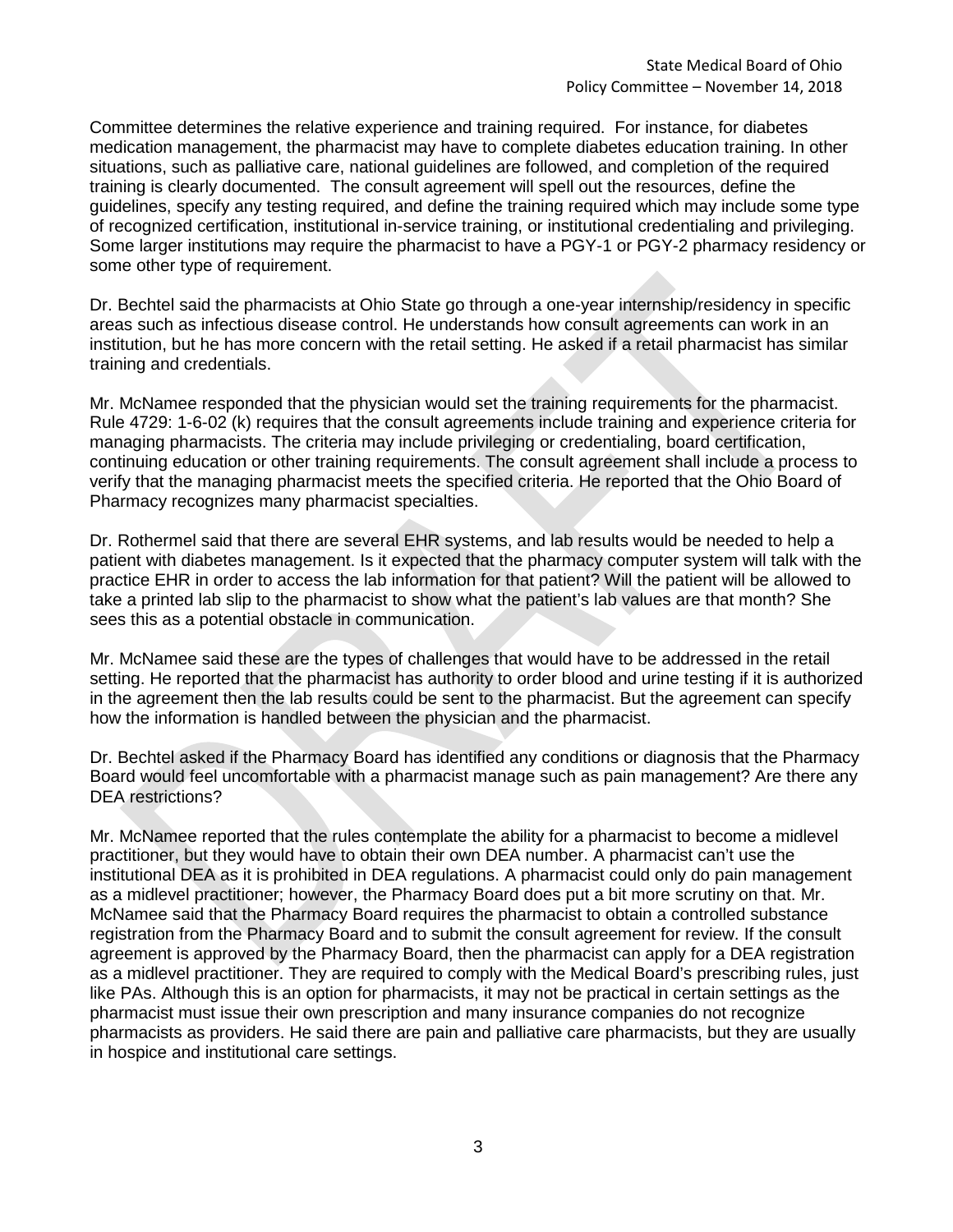Dr. Saferin asked if the pharmacist would bill the insurance company for their portion of care. He asked how they are getting paid for their medication management services in a retail pharmacy versus an institution submitting the billing for services.

Mr. McNamee said some insurance companies recognize the service, but the Pharmacy Board does not get involved with the economic aspects.

Dr. Schachat commented that the institutions may like the consult agreements as it could save the physician's time and a less expensive employee doing the work. Ms. Wai said that usually the institution does not bill separately for inpatient management. In the outpatient ambulatory setting affiliated with a hospital/institution there are codes that can be used for billing but there are minimum reimbursements and they are usually considered as part of population health management.

Dr. Factora said the reward goes to the institution. Where the physician and pharmacist work hand in hand they can achieve blood pressure targets, diabetes targets, cholesterol levels quicker because there is more access for patients and medications can be adjusted more quickly. When there is a higher percentage of individuals who have reached these targets the reimbursement reward goes to the institution.

Dr. Factora asked if there were any situations in which the pharmacist would decide to add medication, and do they need the approval of the physician to make this change. Similarly, what if the pharmacist decided a medication could be discontinued based on lab results, what is the communication with the doctor. What is the role of the pharmacist with controlled substances, he thought of a consult agreement with a physician for medication management of a psychiatric illness such as anxiety.

Ms. Wai said the content of the consult agreement will set the parameters regarding adding or discontinuing medications or using a range to determine medication adjustments. In an institutional setting, the terms of the consult agreement may be broader. Additionally, psychiatric patient medication management will be spelled out in the terms of the consult agreement.

Mr. McNamee said that pharmacists can do medication management only per the terms of the consult agreement.

Mr. Groeber said the take away is that the consult agreement has to be drafted in such a way that there are no surprises.

Ms. Anderson commented that the Board is developing rules regarding consult agreements. We can mirror content requirements of the consult agreement required by the Pharmacy Board rules. If there are additional requirements the Medical Board believes should be in place those can be added at this time. Mr. Groeber said it would be helpful if the Medical Board could have some de-identified examples of consult agreements. Mr. McNamee said that consult agreements have been around in the institutional setting for many years and the Pharmacy Board is not aware of any problems with patient management that have occurred.

Dr. Schottenstein asked a question regarding the retail setting. He asked if there was language in the Pharmacy Board rule that minimizes the risk that the pharmacy visits essentially substitute for physician visits. He could see where it could potentially be a transfer of that patient's care to the pharmacist which may be not advisable.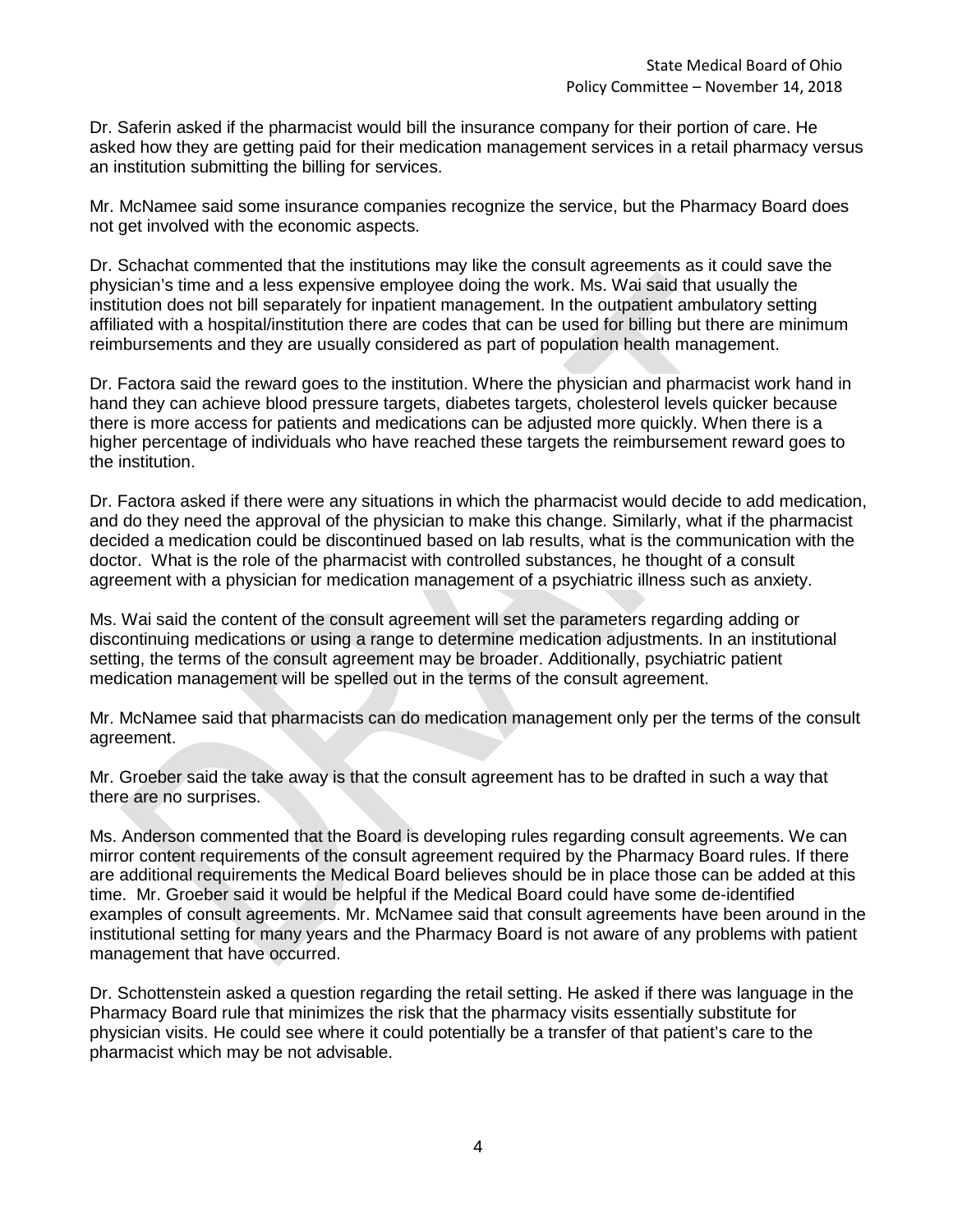Mr. Schierholt said a similar proposal had been submitted to the Pharmacy Board from a hospital system in the state, but the Pharmacy Board rejected the proposal. The Pharmacy Board recognized the risk of lack of patient interaction with the physician.

Dr. Schottenstein had a question about the ethics of the consult agreements. He could potentially see a tendency to engage in some trading of services or potentially see some advertising take place to send business to each other through referrals, especially at the retail level.

Mr. Giacalone noted that Stark laws are specific regarding referrals. Mr. McNamee said that the Pharmacy Board rules are clear on patient choice as well.

Mr. Schierholt reported that a health system in Ohio submitted a proposal that would have patients steered to a specific pharmacy. The Pharmacy Board rejected that proposal as well.

Ms. Wai reported that from a compliance perspective, the Pharmacy Board shares the Medical Board's concerns. They don't want pharmacists to substitute for physicians. They have concern regarding referrals as well. As far as advertisement issues, there is a fine line between creating access to healthcare and how to best provide medication management for patients.

Mr. McNamee said that the law requires the physician to have an ongoing doctor/patient relationship, but that terminology is not defined. That could be defined by the Medical Board. In terms of the Pharmacy Board rules, if a pharmacist is managing a patient with a chronic condition, the patient must have a follow-up consultation with the physician at least once a year. This was included in the Pharmacy Board rule to deter "refill mill" type practice.

Dr. Bechtel commented that one of the Medical Board's top priority is patient safety. One of the positive aspects of the consulting agreements is helping with dosing of medications especially with pediatric patients, oncology patients, and others with chronic disorders such as renal failure. Small mistakes in dosing can have horrific consequences to patients. He thought there could be some strong virtues for these types of agreements especially for patient safety.

Mr. McNamee said that CQI and QA focused on patient care are required in consult agreements.

Dr. Rothermel asked where does malpractice come in with respect to the consult agreements. If something happens, does the physician have all the responsibility?

Mr. McNamee said that the law specifies.

- (a) A pharmacist acting in accordance with a consult agreement regarding a physician's change in a drug for a patient whose drug therapy the pharmacist is managing under the agreement is not liable in damages in a tort or other civil action for injury or loss to person or property allegedly arising from the change.
- (b) A physician acting in accordance with a consult agreement regarding a pharmacist's change in a drug for a patient whose drug therapy the pharmacist is managing under a consult agreement is not liable in damages in a tort or other civil action for injury or loss to person or property allegedly arising from the change unless the physician authorized the specific change.

Dr. Schachat asked what happen if there is a valid consult agreement but the Medical Board does not believe the agreement meets minimal standards of care. Ms. Anderson said that the Pharmacy Board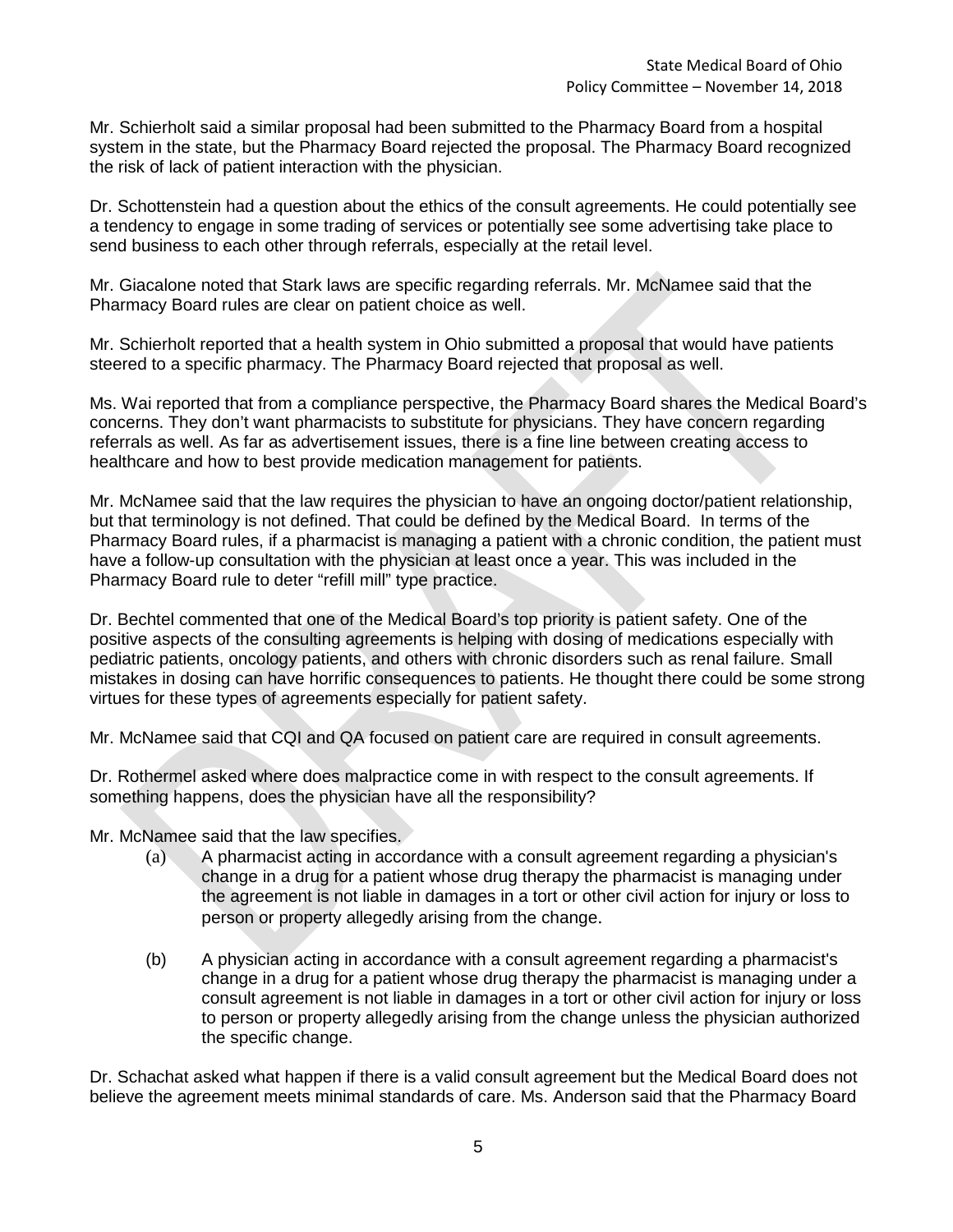is reviewing these agreements, so we could put it in rule that the Medical Board may review the agreements as well. The Pharmacy Board has had some experience with proposed agreements that were rejected because of patient care concerns.

Mr. McNamee said that when the Pharmacy Board learned of a situation that appeared to be a refill mill, and they were pushing the bounds of what the Pharmacy Board deemed acceptable, the Board rejected the consult agreement but also added additional safeguards to the Pharmacy Board rule.

Dr. Schachat asked if a doctor is following the terms of the consult agreement, does that immunize the doctor from a minimal standards of care violation. Ms. Anderson responded that she did not believe that it would, as the particular situation would have to be reviewed. Complying with a consult agreement rule does not waive the responsibility to comply with other rules.

Mr. Giacalone said that the bottom line is that consult agreements are part of the law. The question is how to manage this and what do we do. He sees a dichotomy between ambulatory, or retail, versus institutions. We could draw up something in our rule to address expectations for each of these settings. He didn't think that the Medical Board wanted to review the consult agreements as that could be laborious.

Dr. Schottenstein suggested that the consult agreement must meet minimal standards of care for the agreement to be considered valid.

Mr. McNamee said that the Pharmacy Board will be doing some cleanup of their rules because some of the cross references are changing but they could add a minimal standards reference if the Medical Board provided the language.

Mr. Giacalone said that the pharmacist can't substitute for the physician so perhaps we can craft something to address this in the rule. Ms. Anderson referred to page 11-50, paragraph G of the draft Medical Board rules that states, "patient interactions with a pharmacist are not a substitute for interactions with a doctor." Committee members agreed with this statement.

Mr. Schierholt said the Pharmacy Board welcomes the feedback from the Medical Board.

Dr. Schottenstein had an additional comment regarding managing controlled substances through the consult agreement. He said it sounds like there is a lot of latitude in terms of the pharmacist adjusting the doses, perhaps we could include language that the approval of the physician has to be obtained before adjusting any controlled substance dosages. Committee members agreed with Dr. Schottenstein's suggestion.

Dr. Rothermel asked if it is possible to eliminate a diagnosis or condition, such as managing controlled drugs, from the consult agreement so that a retail pharmacist cannot do that. Ms. Anderson suggested that we talk with the Pharmacy Board further about this issue, but she noted that there is an ability to eliminate a particular diagnosis or particular drugs from being managed by a consult agreement.

In summary, Ms. Anderson said we are continuing to work on the Medical Board's rules and today's discussion has been very helpful. This information will be used to revise the draft and bring it back to committee next month. She said it would also be helpful to obtain some sample consult agreements and to find out about concerns the Pharmacy Board has found when reviewing proposed consult agreements.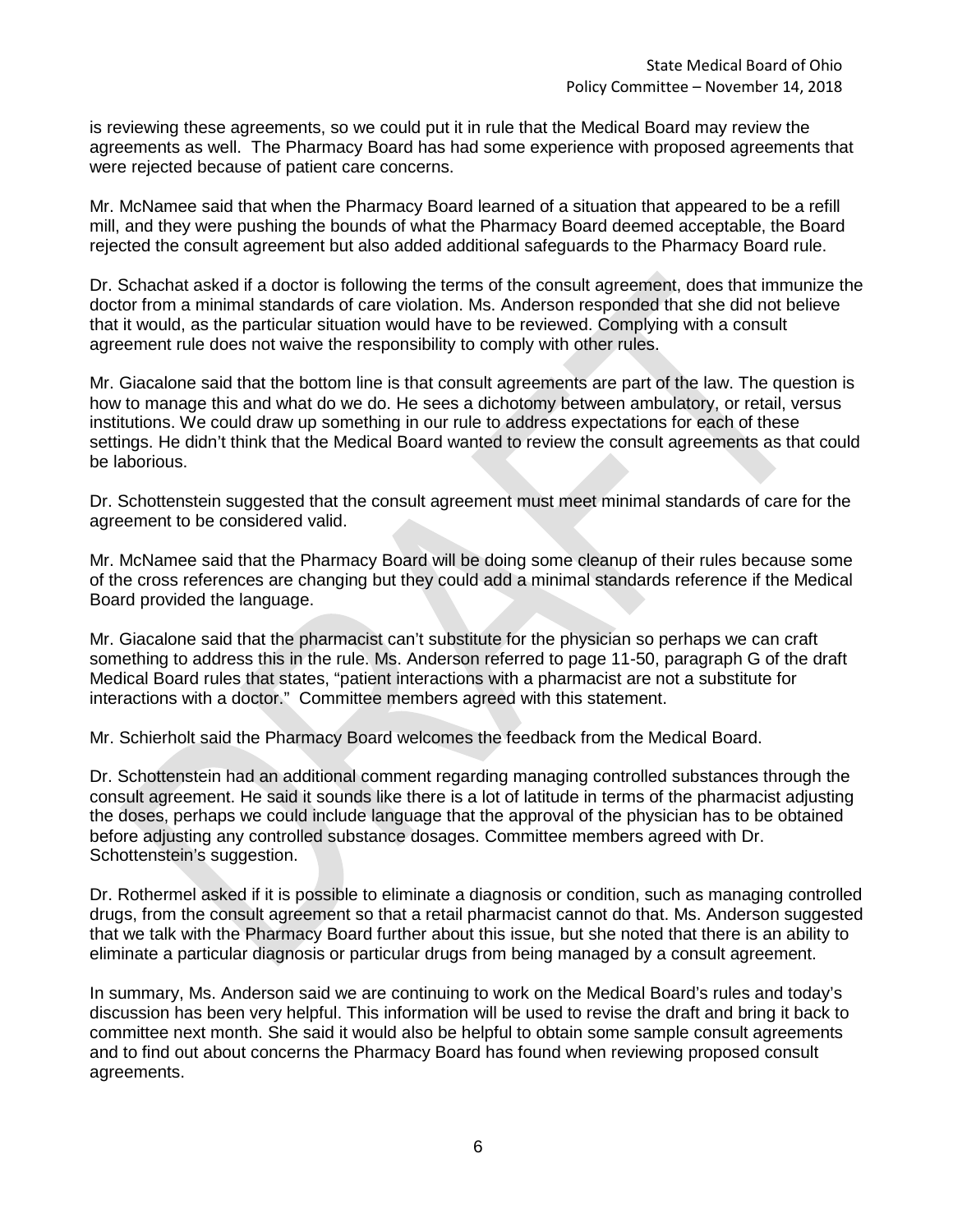Mr. McNamee said some additional issues may arise once the Pharmacy Board starts receiving controlled substance registration requests. He also reported that the Pharmacy Board has received an inquiry from an institution related to diet drugs. Mr. Giacalone said that the Medical Board will have ongoing conversations with the Pharmacy Board as we work through the consult agreement rules.

Dr. Schachat had a general question regarding refilling a prescription. He relayed a situation regarding a patient's prescription being valid for one year, but the doctor must see the patient before the medication would be refilled. A patient contacts the doctor to schedule an appointment about 45 days before the refill is required, but there are no appointments available until after the prescription expires. What happens as the patient needs to continue the medication.

Mr. Schierholt relayed he had a personal experience like the situation Dr. Schachat outlined and his physician prescribed a limited amount of the medicine to carry over until his appointment.

Mr. McNamee said that Pharmacy Board rules state that prescriptions for schedule III and IV controlled substances may be refilled not more than five times in a six-month period from the date the prescription was issued by the prescriber. Refills may be authorized for up to one year from the date of issuance for schedule V controlled substances and for prescription drugs that are not controlled substances.

Mr. Schierholt said that when he referred to a potential refill mill, it appeared to the Pharmacy Board that the pharmacist was getting deep into the physician-patient and there seemed to be a mechanism in place where t the pharmacist would substitute for long term interaction with the physician and the Pharmacy Board did not accept it. He said it seemed as if the Medical Board and Pharmacy Board are on the same page with this situation.

Mr. Giacalone thanked the Pharmacy Board attendees for their input.

# **MEETING MINUTES REVIEW**

Mr. Giacalone reported that the draft of the minutes of the October 10, 2018 meeting had been distributed to the committee and were included in the agenda materials.

## **Dr. Bechtel moved to approve the draft revised minutes of the October 10, 2018 Policy Committee meeting. Dr. Schachat. seconded the motion. Motion carried.**

Mr. Giacalone announced that due to time constraints, all other Policy Committee agenda topics would be discussed by the full Board during the Board meeting.

## **ADJOURN**

**Dr. Schachat moved to adjourn the meeting. Dr. Bechtel seconded the motion. Motion carried.** The meeting adjourned at 9:59 a.m.

jkw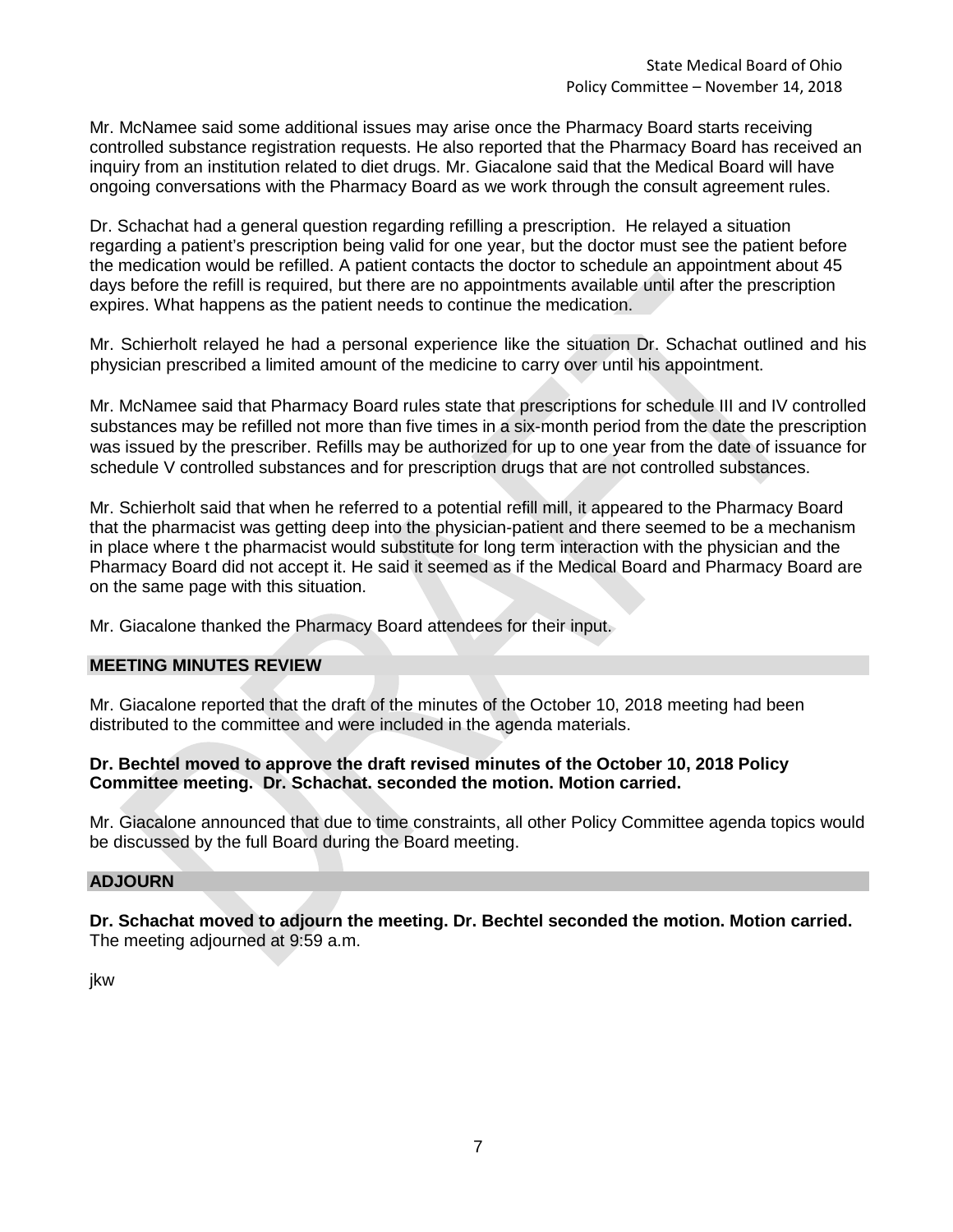# State Medical Board of Ohio

## **COMPLIANCE COMMITTEE MEETING November 14, 2018 30 E. Broad St., Columbus, OH Administrative Hearing Room**

| <b>Members:</b>                                       | Staff:                               |
|-------------------------------------------------------|--------------------------------------|
| Michael Schottenstein, M.D., Chair                    | Alexandra Murray, Managing Attorney  |
| <b>Robert Giacalone</b>                               | Annette Jones, Compliance Officer    |
| Ronan M. Factora, M.D.                                | Angela Moore, Compliance Officer     |
|                                                       | Benton Taylor, Board Parliamentarian |
| Member absent:<br>Amol Soin, M.D.                     |                                      |
| Other Board member present:<br>Kim G. Rothermel, M.D. |                                      |
|                                                       |                                      |

Dr. Schottenstein called the meeting to order at 11:47 a.m.

# **INITIAL PROBATIONARY APPEARANCES**

#### **Marvin M. Baula, M.D.**

Dr. Baula is making his initial appearance before the Committee pursuant to the terms of his August 8, 2018 Consent Agreement. Dr. Schottenstein reviewed Dr. Baula's history with the Board.

In response to questions from Mr. Giacalone, Dr. Baula stated that he is not doing much during his license suspension, though he did take a trip to Yellowstone National Park. Dr. Baula stated that he is simply waiting for his suspension to end.

Regarding how he came to the attention of the Board, Dr. Baula stated that he had worked in a mental health clinic treating complicated patients, many of whom had a history of child abuse. Dr. Baula commented that past trauma can lead to many complications, including post-traumatic stress disorder (PTSD), panic attacks, depression, and insomnia. Dr. Baula recognized that he got into this situation because he had a difficult time saying "no" to patients. Dr. Baula stated that many of his patients told Dr. Baula that only certain controlled medications would work for them, such as Xanax and Ativan. Mr. Giacalone asked if the controlled medications Dr. Baula had prescribed had all been benzodiazepines. Dr. Baula responded that a few patients had asked for the opioid Tramadol. Dr. Baula elaborated that the patients had told him they had a difficult time seeing a primary care physician, so he continued prescriptions of Tramadol for a few months. Dr. Baula added that he also prescribed stimulants to treat attention deficit hyperactivity disorder (ADHD).

Mr. Giacalone asked if Dr. Baula had checked the Ohio Automated Rx Reporting System (OARRS) when prescribing to these patients. Dr. Baula responded that he had checked OARRS. Mr. Giacalone asked if Dr. Baula had noticed any red flags on the OARRS report of the patients in question. Dr. Baula answered that some of the patients had a history of illicit drug use. Mr. Giacalone asked if Dr. Baula had taken that history into account when prescribing the controlled substances. Dr. Baula replied that he did take the history into account, but he still prescribed the medications. Dr. Baula stressed that none of the patients were actively using illicit drugs at the time of the prescriptions.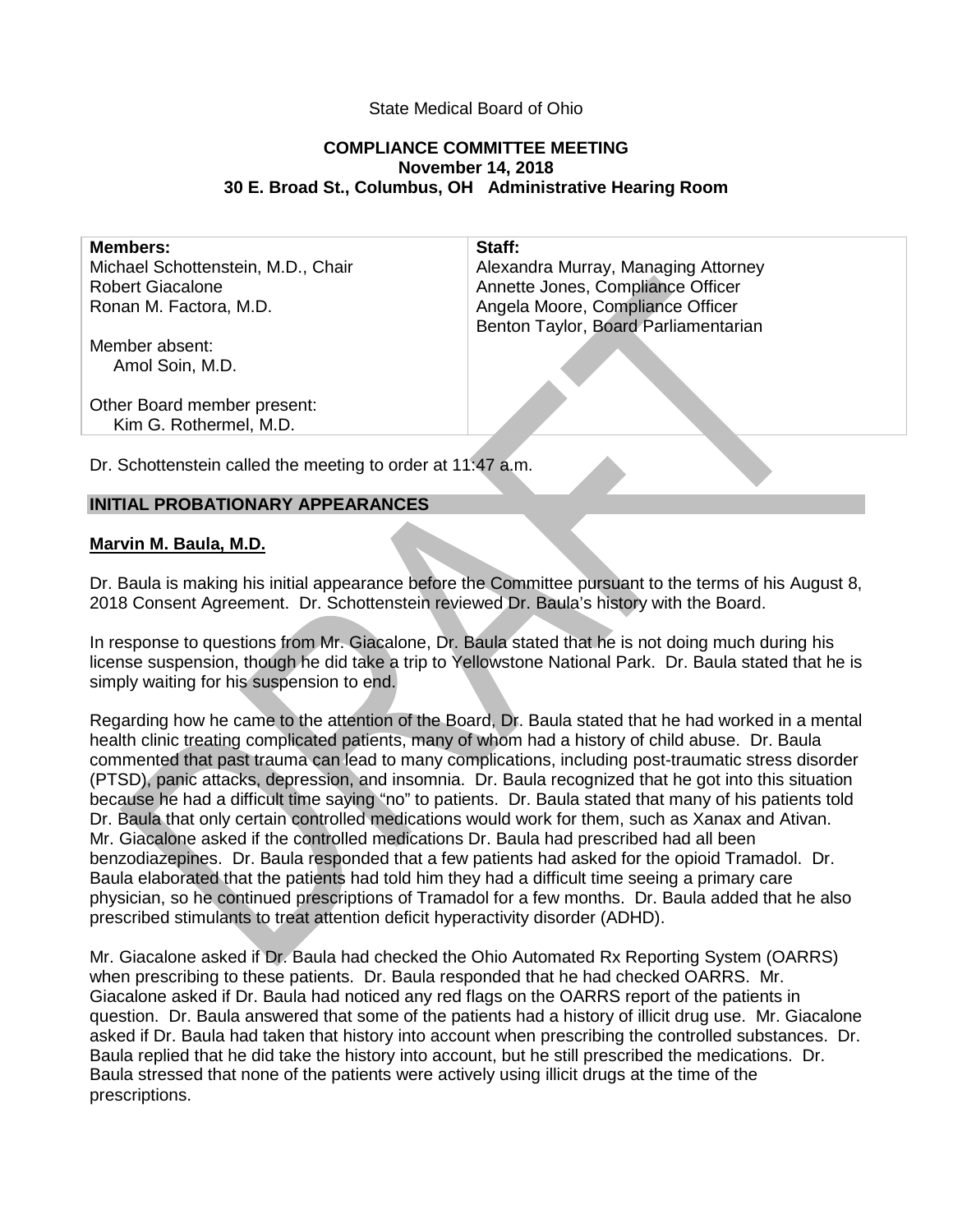Mr. Giacalone asked what Dr. Baula will do differently when the suspension on his medical license is lifted. Dr. Baula replied that he will have to recognize red flags because controlled substances ending up with the wrong person can be very dangerous. Mr. Giacalone asked what Dr. Baula, in hindsight, thinks he could have done differently. Dr. Baula stated that he has to be more careful and do more drug screens. Dr. Baula stated that going forward, he will have patients sign an agreement form for all controlled medications so that they know what to expect. Mr. Giacalone commented that agreements are no guaranteed Dr. Baula will need to be vigilant. Dr. Baula agreed.

Mr. Giacalone asked if Dr. Baula will be in the same environment as before when he returns to practice. Dr. Baula replied that he will return to practice at the same place. Mr. Giacalone asked if Dr. Baula had taken the required courses in prescribing and medical record-keeping. Dr. Baula answered that he had taken the courses and he found them to be excellent and eye-opening.

Dr. Schottenstein speculated that Dr. Baula learned the value of the need to say "no" to patients. Dr. Baula agreed. Dr. Schottenstein commented that when he reviewed Dr. Baula's case, he did not just see a physician who had trouble saying "no"; Dr. Schottenstein also saw inadequate histories, a lack of reviewing risks and benefits, and a lack of considering alternative treatments. Dr. Schottenstein had the sense that Dr. Baula's practice of medicine needed to be "tightened up" in general. Dr. Schottenstein understood that Dr. Baula had had a complicated patient population and that prescribing controlled substances will always be a high-risk endeavor for that population. Dr. Schottenstein wished Dr. Baula well in terms of thinking through these issues when he returns to practice.

Mr. Giacalone advised caution and emphasized that if Dr. Baula comes before the Board again for similar concerns, things may not go well for him.

**Mr. Giacalone moved to continue Dr. Baula under the terms of his August 8, 2018 Consent Agreement, with future appearances before the Board's Secretary or Designee. Dr. Factora seconded the motion**. The motion carried.

#### **Saul I. Blecher, M.D.**

Dr. Blecher is making his initial appearance before the Committee pursuant to the terms of the Board's Order of June 14, 2017. Dr. Schottenstein reviewed Dr. Blecher's history with the Board.

Responding to questions from Dr. Factora, Dr. Blecher stated that it is difficult for a physician to find work following a license suspension. Dr. Blecher added that it is especially difficult because he has lost his Drug Enforcement Administration (DEA) registration, and therefore he cannot prescribe controlled substances. Dr. Blecher stated that following his suspension, his previous place of employment wanted him back and he practices there one day every two to three weeks. Dr. Blecher stated that he is also looking for part-time work as a primary care physician.

Dr. Blecher elaborated that he currently works one day every two to three weeks in a hormone replacement center that also treats erectile dysfunction. Dr. Blecher's duties at the clinic are to update patient histories and physicals, as well as to examine new patients and medically clear them for the therapy. Dr. Blecher also addresses problem and adverse effects that existing patients may experience. The clinic also calls Dr. Blecher with problems that may arise between his scheduled days of practice.

Dr. Factora asked if Dr. Blecher addresses any issues not related to hormone replacement therapy during his patient interactions. Dr. Blecher replied that he had been a primary care physician for 35 to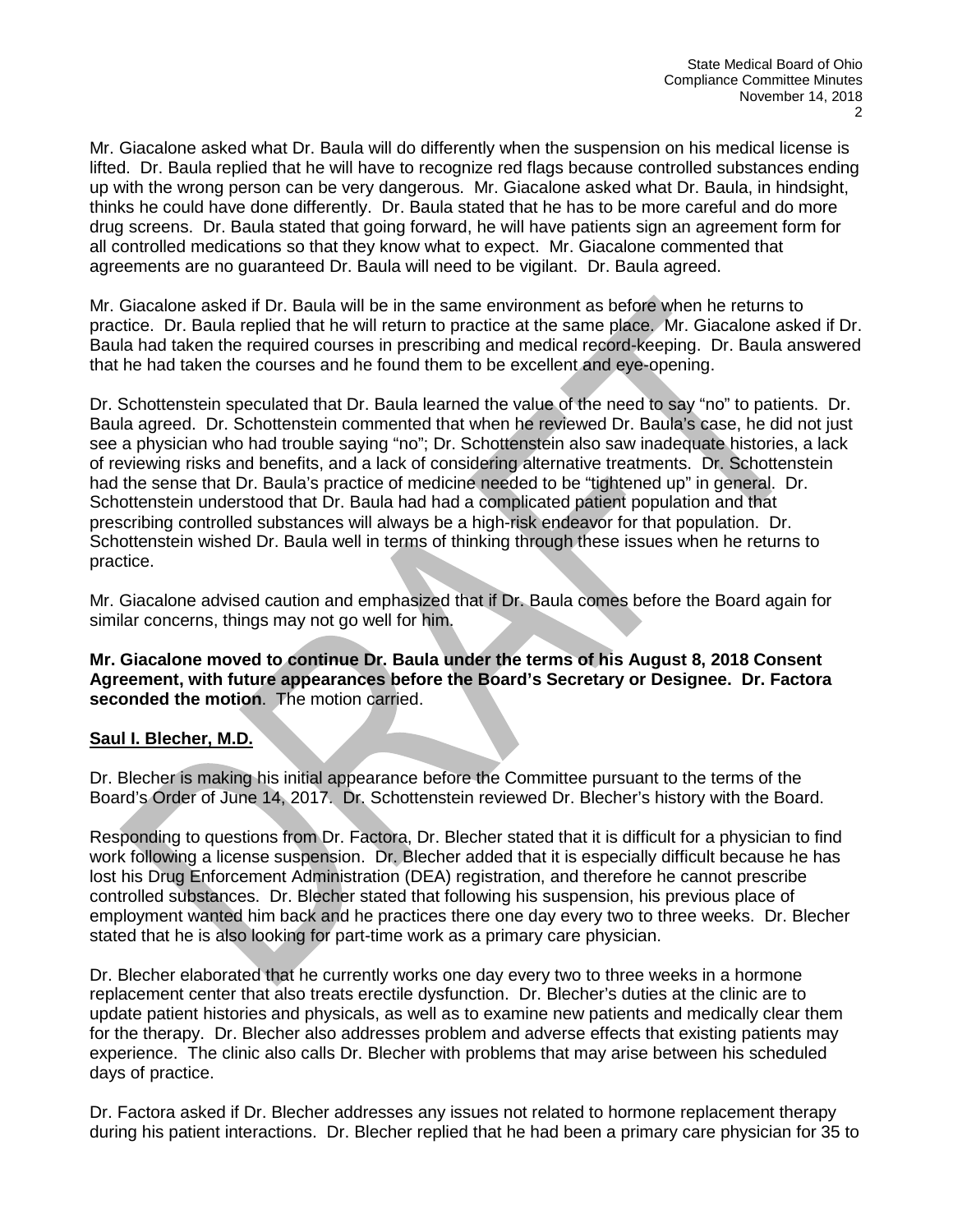40 years and cannot resist offering information and advice when the patients ask him questions. Dr. Blecher stated that he will give the patients advice and talking-points for when they see their regular family physician or, if appropriate, a specialist. Dr. Blecher stated that he will sometimes recheck a patient's blood pressure and start them on blood pressure medication, if necessary, until they can see their family physician. Dr. Blecher may also treat simple ailments such as a cold or bronchitis. Dr. Factora asked if Dr. Blecher had had occasion to discuss things with patients that may require controlled substances, such as anxiety or pain. Dr. Blecher stated that he had done that in the past, and that is what had brought him to the attention of the Board.

Dr. Factora asked if Dr. Blecher had changed the way he documents following this experience. Dr. Blecher acknowledged that his prior documentation practices had been lacking. Dr. Blecher commented that previously, he had primarily practiced in Kentucky and only worked part-time in Ohio, and that Ohio had more stringent requirements for documentation that he had not been aware of. Dr. Blecher stated that it had been his responsibility to know the documentation rules of any state that he was licensed to practice in. Dr. Blecher stated that he has taken courses in prescribing and medical record-keeping at Case Western Reserve University that were very helpful. Dr. Blecher stated that his documentation is now more elaborate and detailed, and he documents his conversations with patients.

Dr. Factora asked if the Kentucky Board of Medical Licensure had taken any action on is Kentucky medical license. Dr. Blecher replied that when his Ohio license was suspended, he notified the Kentucky Board as required. Dr. Blecher chose not to request a hearing before the Kentucky Board, and his Kentucky license was suspended based solely on the Ohio action. Dr. Blecher stated that he notified the Kentucky Board when the Ohio suspension was lifted, and he was given permission to start seeing patients in Kentucky in August 2018 while the matter is pending.

Dr. Factora asked how the restrictions on Dr. Blecher's Ohio medical license will affect his future practice plans. Dr. Blecher stated that not being able to prescribe controlled substances is a hinderance to finding work, even if the position does not call for prescribing controlled substances because employers want people with a clean record. Dr. Blecher commented that the only controlled substance that the clinic deal with is testosterone, which must be prescribed by Dr. Blecher's supervising physician since Dr. Blecher is restricted from prescribing any controlled substance.

Dr. Schottenstein asked Dr. Blecher if he actually prescribes the treatments for erectile dysfunction and hormone replacement at the clinic, or if he only clears patients medically for the treatments. Dr. Blecher answered that he is able to prescribe the treatments. Dr. Schottenstein commented that some licensees face discipline by practicing outside their area of expertise or training and inadvertently falling below the minimal standards of care. Dr. Schottenstein stated that this can particularly happen when a licensee has limited employment opportunities. Dr. Schottenstein wanted to ensure that Dr. Blecher had experience treating erectile dysfunction and initiating hormone replacement therapy. Dr. Blecher replied that as a family physician he has dealt with many issues, including erectile dysfunction and hormone issues. Dr. Blecher stated that he has gained more experience in those areas in the ten years he has had the part-time position at the clinic. Dr. Blecher commented that he is comfortable with the treatment and that one does not have to be a urologist or endocrinologist to deal with such issues.

**Mr. Giacalone moved to continue Dr. Blecher under the terms of the Board's Order of June 14, 2017, with future appearances before the Board's Secretary or Designee. Dr. Factora seconded the motion**. The motion carried.

#### **Michael J. Howkins, D.O.**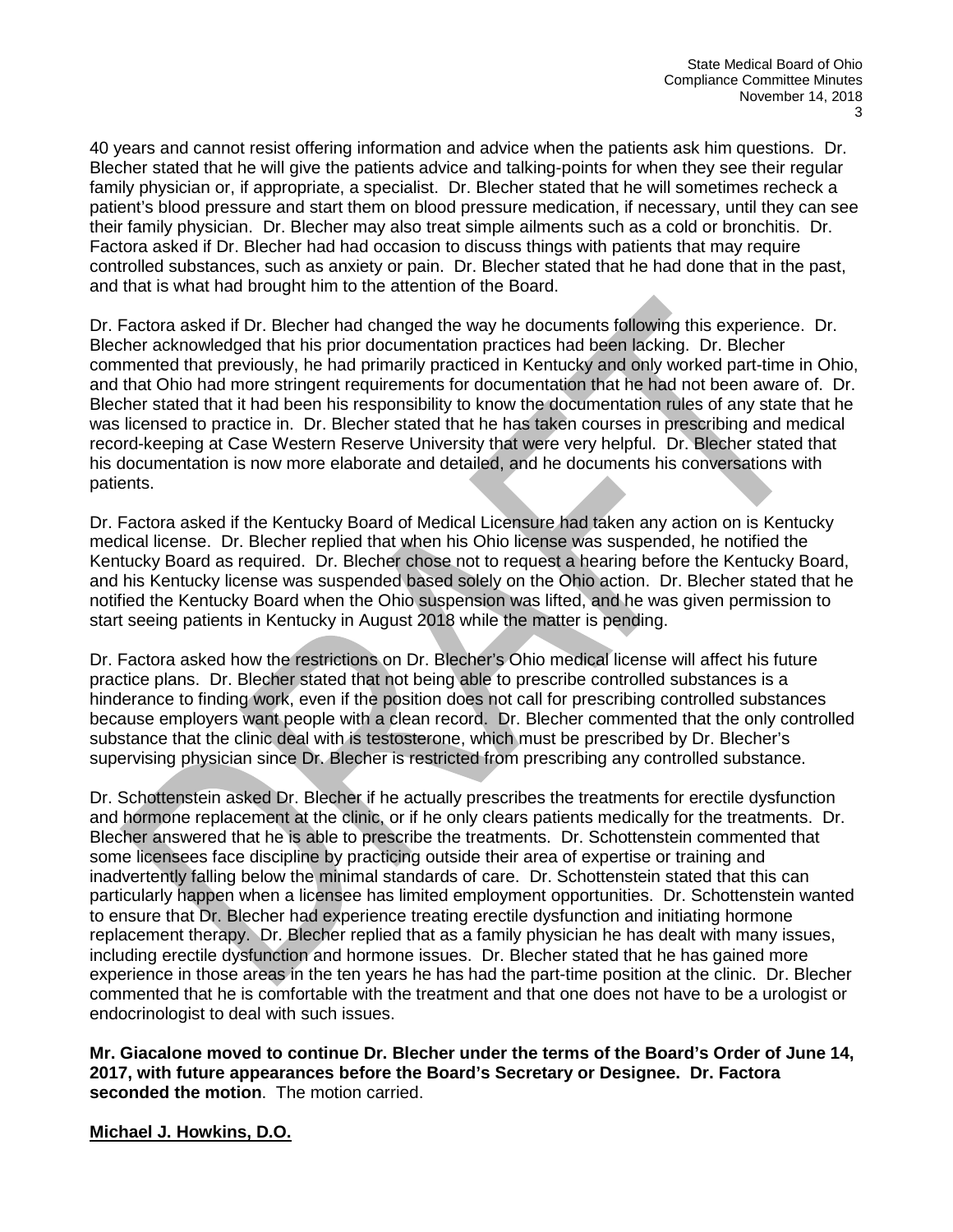Dr. Howkins is making his initial appearance before the Committee pursuant to the terms of his September 12, 2018 Consent Agreement. Dr. Schottenstein reviewed Dr. Howkins' history with the Board.

In response to questions from Dr. Schottenstein, Dr. Howkins stated that his medical license has been reinstated but he is not currently practicing. Dr. Howkins stated that he is currently staying at a sober house and is involved in the activities there. Dr. Howkins also attends ten to twelve rehabilitation meetings per week, including Alcoholics Anonymous (AA), caduceus, and aftercare. In addition, Dr. Howkins sees a psychotherapist weekly and a psychiatrist quarterly. Dr. Howkins commented that he has changed many things about himself and he is now actively involved in the lives of his two grown children. Dr. Howkins is also actively looking for full-time employment and he may have to leave Ohio to find a job.

Responding to further questions from Dr. Schottenstein, Dr. Howkins stated that he goal is to stay at the sober house for one year from when he first arrived on July 1, 2018. Dr. Howkins stated that he has had a very good experience at the sober house. Dr. Howkins stated that when he was in Glenbiegh Hospital, he was diagnosed with depression in addition to his previous diagnosis of attention deficit hyperactivity disorder (ADHD). Dr. Schottenstein asked if Dr. Howkins' depression was something he had been historically prone to, or if it was triggered by these events. Dr. Howkins replied that his depression had been triggered by these events; Dr. Howkins stated that he had felt shame and guilt for what he done and how his actions had affected the people he worked with. Dr. Schottenstein asked if Dr. Howkins is currently taking medications. Dr. Howkins answered that he is taking Wellbutrin and it is helpful to him.

Dr. Howkins commented that he is glad this has happened to him and he has made many changes to improve his life. Dr. Howkins stated that despite the fact that he does not currently have a job, he is very happy and content.

**Mr. Giacalone moved to continue Dr. Howkins under the terms of his September 12, 2018 Consent Agreement, with future appearances before the Board's Secretary or Designee. Dr. Factora seconded the motion**. The motion carried.

# **APPROVAL OF REPORTS OF CONFERENCES**

Responding to questions from Dr. Schottenstein, Ms. Murray explained that RecoveryTrek is a thirdparty administrator that the Board has contracted with to provide monitoring and drug-screening services to the Board's licensees. Ms. Murray stated that RecoveryTrek is an alternative option to Firstsource Solutions, formerly known as FirstLab, which continues its long-standing relationship with the Board.

Regarding Thomas J. Gantner, P.A., Dr. Schottenstein noted that his December 13, 2017 Consent Agreement included a minimum 150-day suspension, but his license continues to be suspended at this late date. Ms. Murray stated that Mr. Gantner has delayed his reinstatement application because he needs to finish and pass his National Council for Certification of Physician Assistants (NCCPA) certification examination.

Regarding Muyuan Ma, M.D., Dr. Schottenstein noted that her attorney, Beth Collis, also attended Dr. Ma's probationary conference. Dr. Schottenstein stated that Ms. Collis is welcome to attend the conference, but he was curious as to why Ms. Collis chose to attend. Ms. Murray replied some licensees feel more comfortable at the beginning of their probationary period if their counsel attends